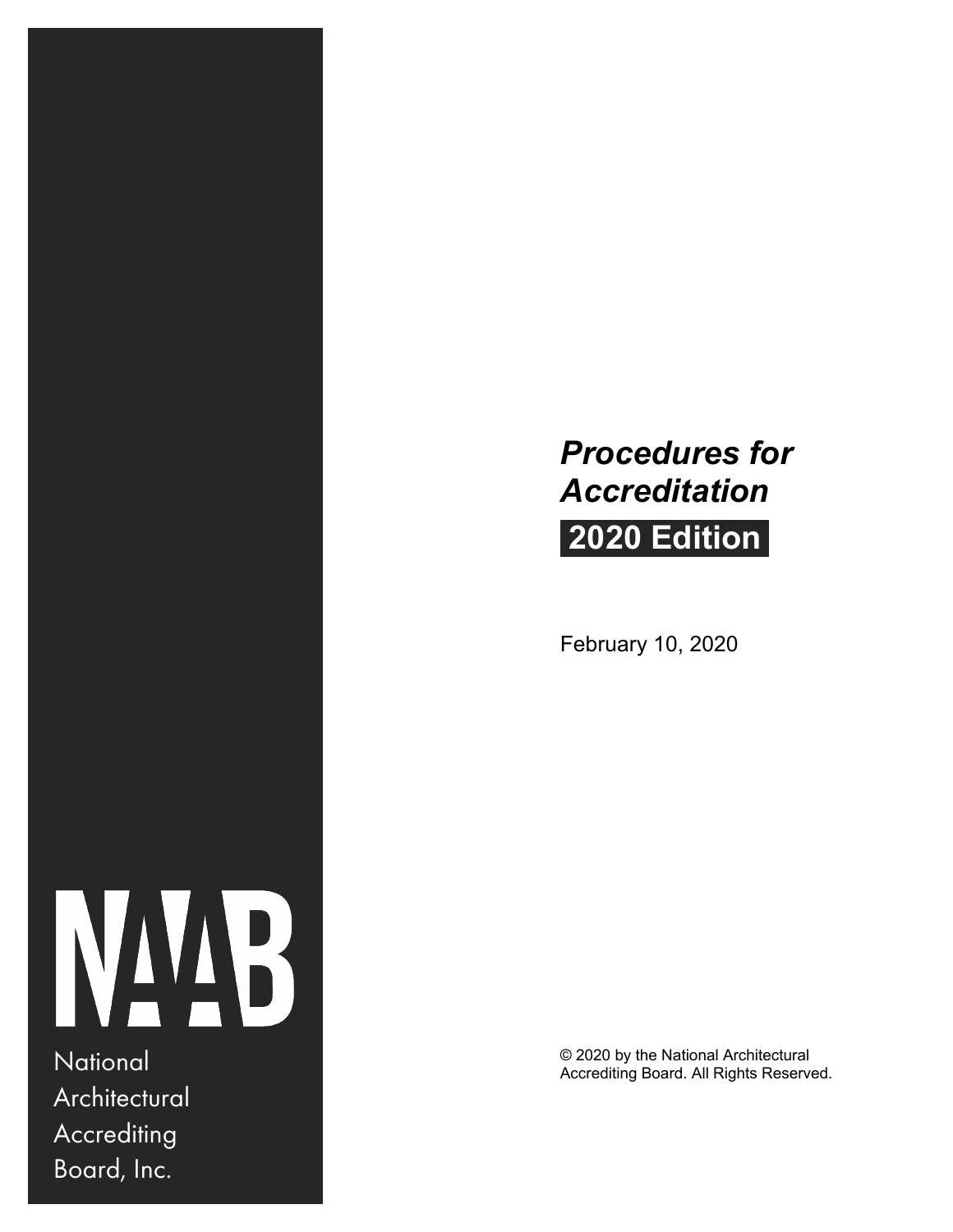### **Contents**

| $\mathbf{1}$ . |                                                                                                                                  |  |
|----------------|----------------------------------------------------------------------------------------------------------------------------------|--|
|                | 1.1<br>1.2<br>1.3<br>Stage IV: First Term of Continuing Accreditation Following a Term of Initial Accreditation  2<br>1.4<br>1.5 |  |
|                |                                                                                                                                  |  |
|                | 2.1<br>2.2<br>2.3<br>2.4<br>2.5                                                                                                  |  |
|                |                                                                                                                                  |  |
|                | 3.1<br>3.2<br>3.3<br>3.4<br>3.5<br>3.6<br>3.7<br>3.8<br>3.9                                                                      |  |
|                |                                                                                                                                  |  |
|                | 4.1<br>Institutions Seeking Candidacy or Initial Accreditation at the Same<br>4.2                                                |  |
|                | 5. Procedures for Initial Candidacy, Continuation of Candidacy, and Initial Accreditation  16                                    |  |
|                | 5.1<br>5.2<br>5.3<br>5.4<br>5.5<br>5.6<br>First Term of Continuing Accreditation Following Initial Accreditation  22<br>5.7      |  |
| 6.             |                                                                                                                                  |  |
|                | 6.1<br>6.2<br>Request to Advance the Date of a Regularly Scheduled Visit for Initial Accreditation 23<br>6.3<br>6.4<br>6.5       |  |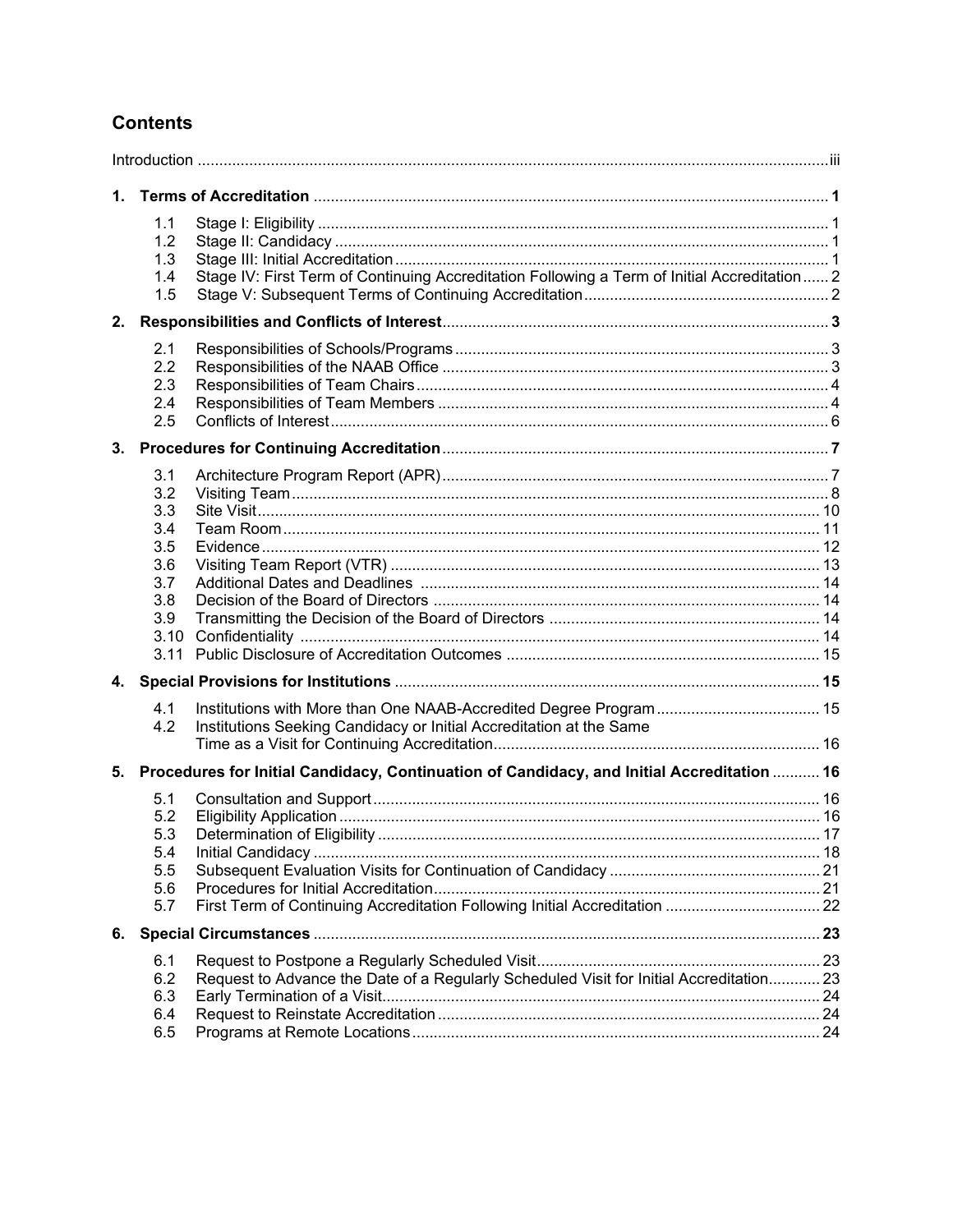|    | 7.1  |                                                                                              |  |
|----|------|----------------------------------------------------------------------------------------------|--|
|    | 7.2  |                                                                                              |  |
|    | 7.3  |                                                                                              |  |
|    | 7.4  |                                                                                              |  |
|    | 7.5  |                                                                                              |  |
|    | 7.6  |                                                                                              |  |
|    | 7.7  |                                                                                              |  |
|    | 7.8  |                                                                                              |  |
|    | 7.9  |                                                                                              |  |
|    | 7.10 |                                                                                              |  |
| 8. |      |                                                                                              |  |
|    | 8.1  |                                                                                              |  |
|    | 8.2  |                                                                                              |  |
| 9. |      |                                                                                              |  |
|    | 9.1  |                                                                                              |  |
|    | 9.2  |                                                                                              |  |
|    | 9.3  |                                                                                              |  |
|    | 9.4  |                                                                                              |  |
|    |      |                                                                                              |  |
|    | 10.1 |                                                                                              |  |
|    | 10.2 |                                                                                              |  |
|    |      | Appendix 1. Statement on Changes to the NAAB Conditions and Procedures for Accreditation  36 |  |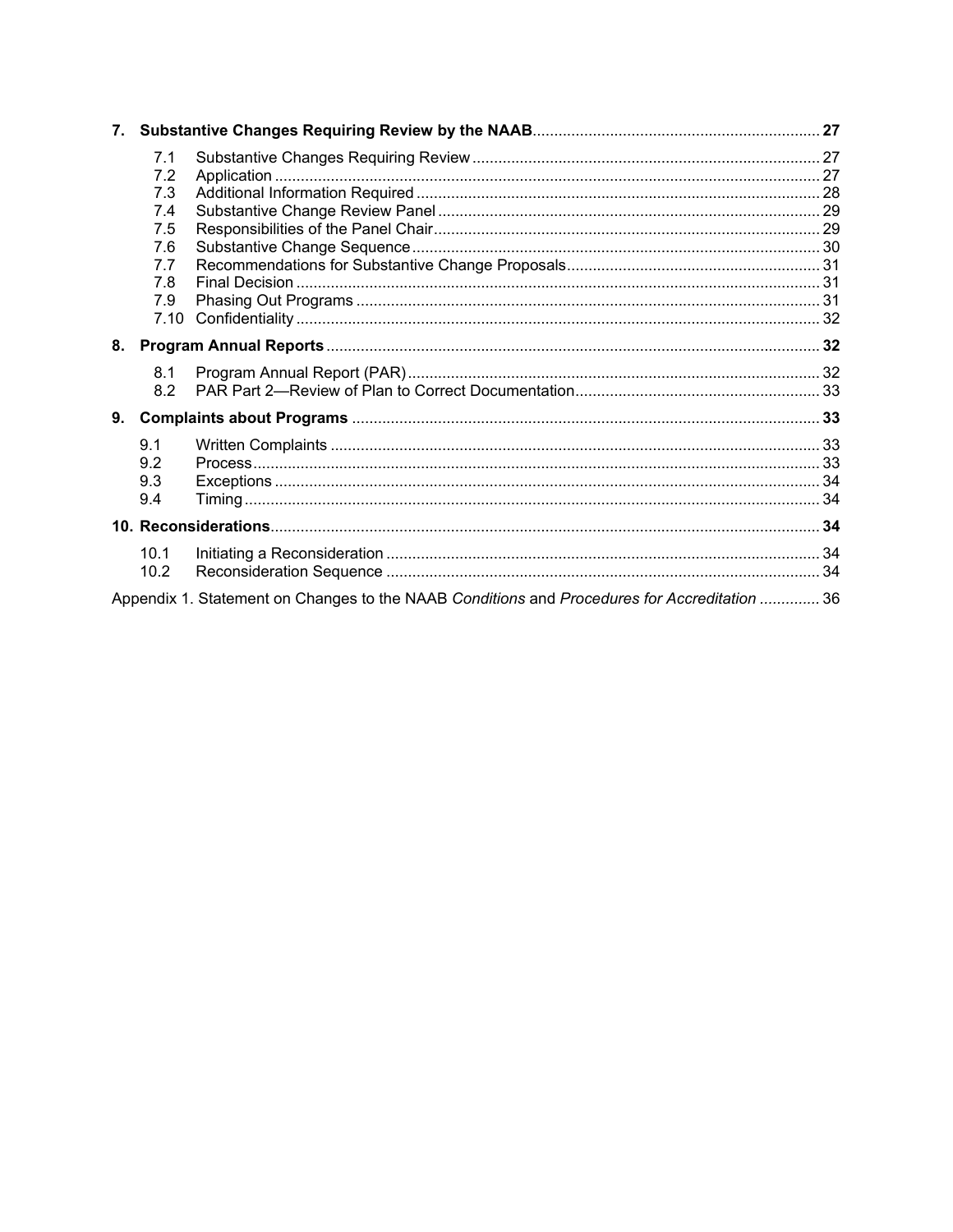#### <span id="page-3-0"></span>**Introduction**

The National Architectural Accrediting Board (NAAB) is both a decision-making and a policy-generating body composed of a 13-member Board of Directors. It is an independent, nonprofit corporation designated as tax-exempt under USC 26 § 501(c)(3). The NAAB is the only agency recognized by registration boards in U.S. jurisdictions to accredit professional degree programs in architecture. The NAAB Board of Directors has at least three regular meetings per year.

The two major documents that govern accreditation are the NAAB *Conditions for Accreditation* and the NAAB *Procedures for Accreditation.* The *Conditions for Accreditation* define the standards that professional degree programs in architecture are expected to meet. The 2020 *Conditions for Accreditation* apply to all programs seeking continued accreditation, initial candidacy, continuation of candidacy, or initial accreditation whose visits occur after January 1, 2022. Schools whose visits are in 2021 have the option to use the 2020 *Conditions* or the *2014 Conditions*.

The NAAB 2020 *Procedures for Accreditation* outline the procedures that programs and visiting teams must follow in order to ensure a uniform accrediting process, including requirements for Program Annual Reports. Schools using the 2020 *Conditions* are required to follow the 2020 *Procedures*. Schools with visits in 2021 that opt to use the *2014 Conditions* will use the *2015 Procedures.* 

The NAAB reserves the right to vary from these published *Procedures* if it is in the best interests of a program or programs, or the accreditation process. The Board of Directors has delegated responsibility for implementation of these *Procedures* to the NAAB executive director.

### **Acronyms**

| APR.         | Architecture Program Report                           |
|--------------|-------------------------------------------------------|
| APR-IA       | Architecture Program Report for Initial Accreditation |
| APR-C        | Architecture Program Report for Candidacy             |
| <b>FERPA</b> | <b>Family Educational Rights and Privacy Act</b>      |
| <b>PAR</b>   | Program Annual Report                                 |
| VTR          | Visiting Team Report                                  |

#### **Definitions**

Days Calendar days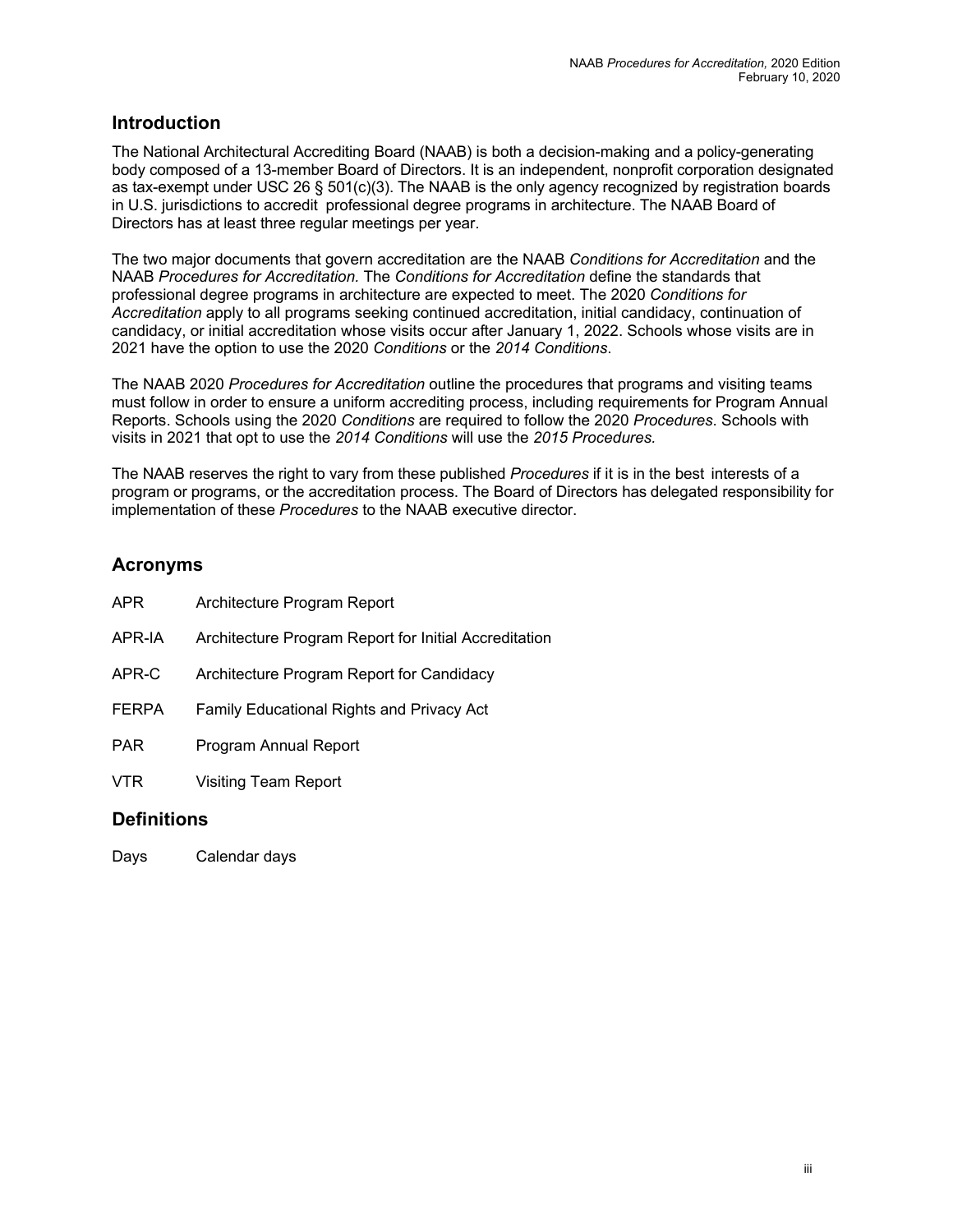### <span id="page-4-0"></span>**1. Terms of Accreditation**

The NAAB's system for accreditation of professional degree programs in higher education institutions requires a self-assessment by the accredited-degree program, an evaluation of that assessment by the NAAB, and a decision regarding the term of accreditation by the NAAB Board of Directors.

Although there are minor differences among the procedures that apply to eligibility, initial candidacy, continuation of candidacy, initial accreditation, and continuing accreditation, the sequence is similar for all institutions seeking NAAB action.

Actions on stages and terms of accreditation are taken at regularly scheduled meetings of the Board of Directors, except where noted. In all cases, any motion regarding an accreditation action must have at least eight votes in favor to pass.

Unless specifically noted in the board's decision, all terms of accreditation are effective on January 1 of the year in which the visit took place. Conversely, all terms of accreditation expire on January 1 of the year in which a visit is scheduled to take place unless and until the NAAB approves a further motion for a term of accreditation.

### **1.1. Stage 1: Eligibility**

The first step toward accreditation of a professional degree program in architecture is an eligibility application (see Section 5.2), submitted as early in the program's development as possible. Its purpose is to outline a plan and timeline to complete the steps necessary for initial accreditation, in consultation with the NAAB. The NAAB will schedule an eligibility visit unless the institution already offers an accredited degree in the same location. Once determined by the NAAB to be eligible for accreditation, the institution must prepare an Architectural Program Report to apply for initial candidacy.

#### **1.2. Stage II: Candidacy**

After receiving an eligibility decision from the NAAB, the institution must develop a detailed plan and candidacy application (see Section 5.4). The NAAB strongly encourages institutions to seek guidance from the NAAB before proceeding with the development of a candidacy application, and to work with the NAAB to establish a calendar for candidacy and initial accreditation.

- **1.2.1** Programs seeking candidacy may be granted an initial period of candidacy of not less than two years. The program applies for continuing candidacy every two years and must achieve accreditation within six years of the effective date of the term of initial candidacy.
- **1.2.2** Should a program fail to achieve initial accreditation within the maximum period, it must submit a new candidacy application.

#### **1.3. Stage III: Initial Accreditation**

The earliest a visit for initial accreditation can take place is in the fall semester following the graduation of the first cohort of students to complete the full curriculum. The NAAB will grant the term of accreditation based on the following:

- **1.3.1** The eligibility requirements for initial accreditation as defined in Section 5.6.
- **1.3.2** The effective date of initial accreditation will be set as January 1 of the year in which the visit took place.
- **1.3.3** The term of initial accreditation is three years from January 1 of the year of the initial accreditation visit.

Initial accreditation is probationary in nature and indicates that, although deficiencies may be present, the institution has established plans and is making sufficient progress toward addressing or removing the deficiencies by the time of the first visit for continuing accreditation.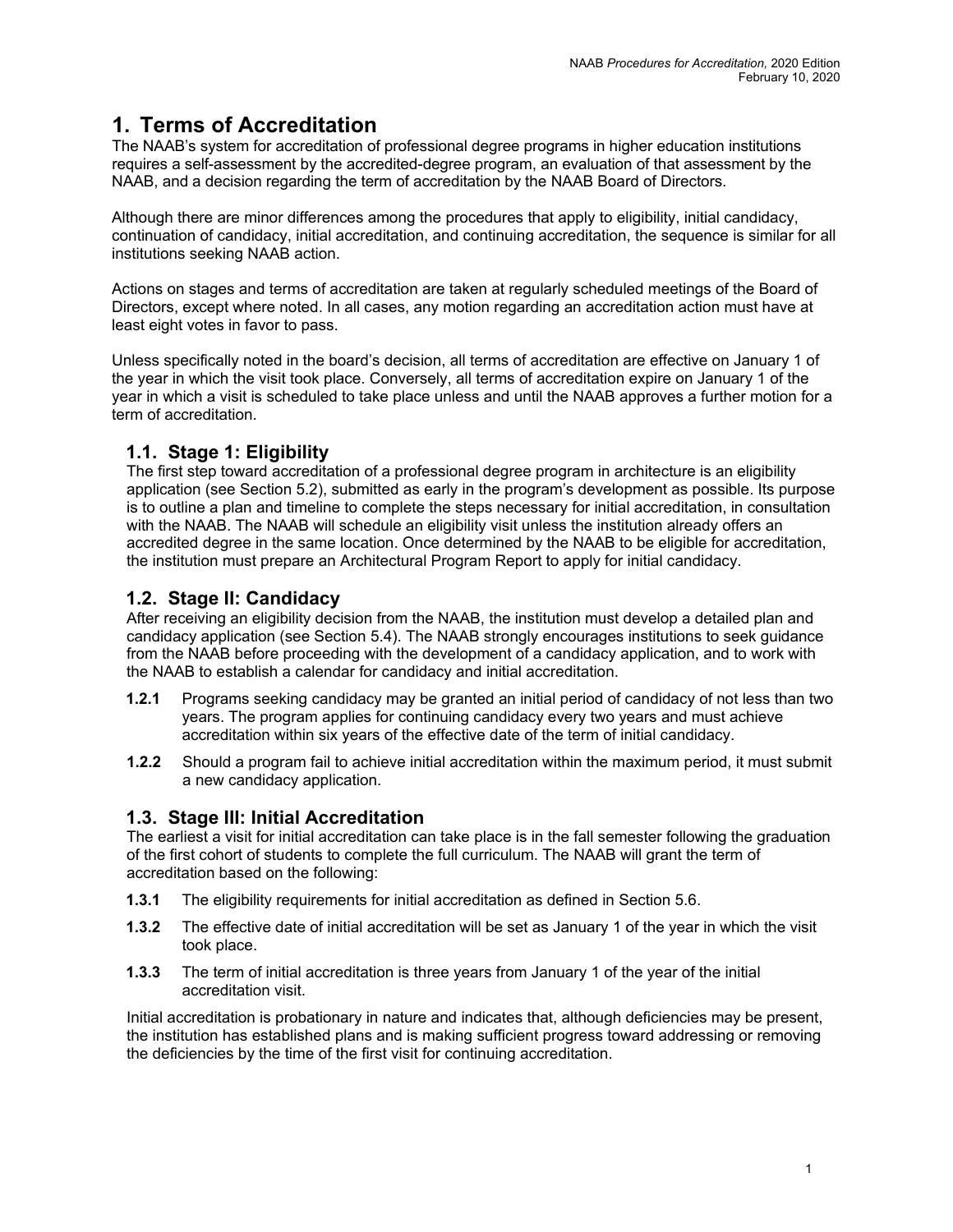#### **1.4. Stage IV: First Term of Continuing Accreditation Following a Term of Initial Accreditation**

- **1.4.1** The first visit for continuing accreditation will be three years from the year in which the visit for initial accreditation was conducted.
- **1.4.2** Programs that have achieved a term of initial accreditation may receive either an eight-year term of accreditation or an eight-year term with a Plan to Correct; if neither term is granted, accreditation will be revoked.
- **1.4.3** Failure to receive an eight-year term of accreditation indicates that the program failed to meet the plans established for its initial accreditation, failed to make sufficient progress toward addressing or removing deficiencies identified during the visit for initial accreditation, or has new deficiencies such that continuing accreditation is not warranted. Programs still seeking accreditation may reapply for initial candidacy.

#### **1.5. Stage V: Subsequent Terms of Continuing Accreditation**

Programs that have completed the first eight-year term of continuing accreditation and are seeking a subsequent term of continuing accreditation may receive one of the following terms of accreditation:

- **1.5.1 Eight-Year Term**. This term indicates that the program has met all conditions and is accredited for an eight-year period.
- **1.5.2 Eight-Year Term with a Plan to Correct**. This term indicates that the program has unmet conditions and has submitted an adequate Plan to Correct, stating the specific actions the program will take in the next two years to correct the conditions not met. The deadline to submit a Plan to Correct is 60 days after the last day of the visit. If the board finds the initial plan to be insufficient, a revised Plan to Correct is due by September 15. The Plan to Correct status of the eight-year term continues until:
	- a) The program provides a description in its next two Program Annual Reports of the actions it has taken to correct deficiencies and the results.
	- b) The program submits documentation in its third Program Annual Report (or in an earlier report) substantiating the changes made.

If, after review (see Section 8.2), the board finds that the program has remedied its unmet conditions, the board votes to eliminate the Plan to Correct status, and the program continues its remaining time in the eight-year term. If the board finds that the program has not met its obligations as self-defined in its Plan to Correct, the program's accreditation term will be reduced and a full visit will be required five years from the year in which the visit occurred. This indicates that the program continues to have unmet conditions and has not supplied sufficient evidence to indicate that it has corrected the conditions not met.

- **1.5.3 Two-Year Probationary Term.** This term indicates that the program had unmet conditions and:
	- a) Did not submit a Plan to Correct and therefore will receive a two-year term or a revocation of accreditation, or
	- b) Submitted a Plan to Correct by the deadline of 60 days after the last day of the visit and a revised Plan to Correct by the September 15 deadline, but the board found both plans to be insufficient. The program will receive a two-year probationary term and must show cause for the continuance of its accreditation.

At its next scheduled review, the program must receive either an eight-year term or an eightyear term with a Plan to Correct, or the NAAB will revoke accreditation. If the program still seeks to be accredited, it must begin the candidacy process.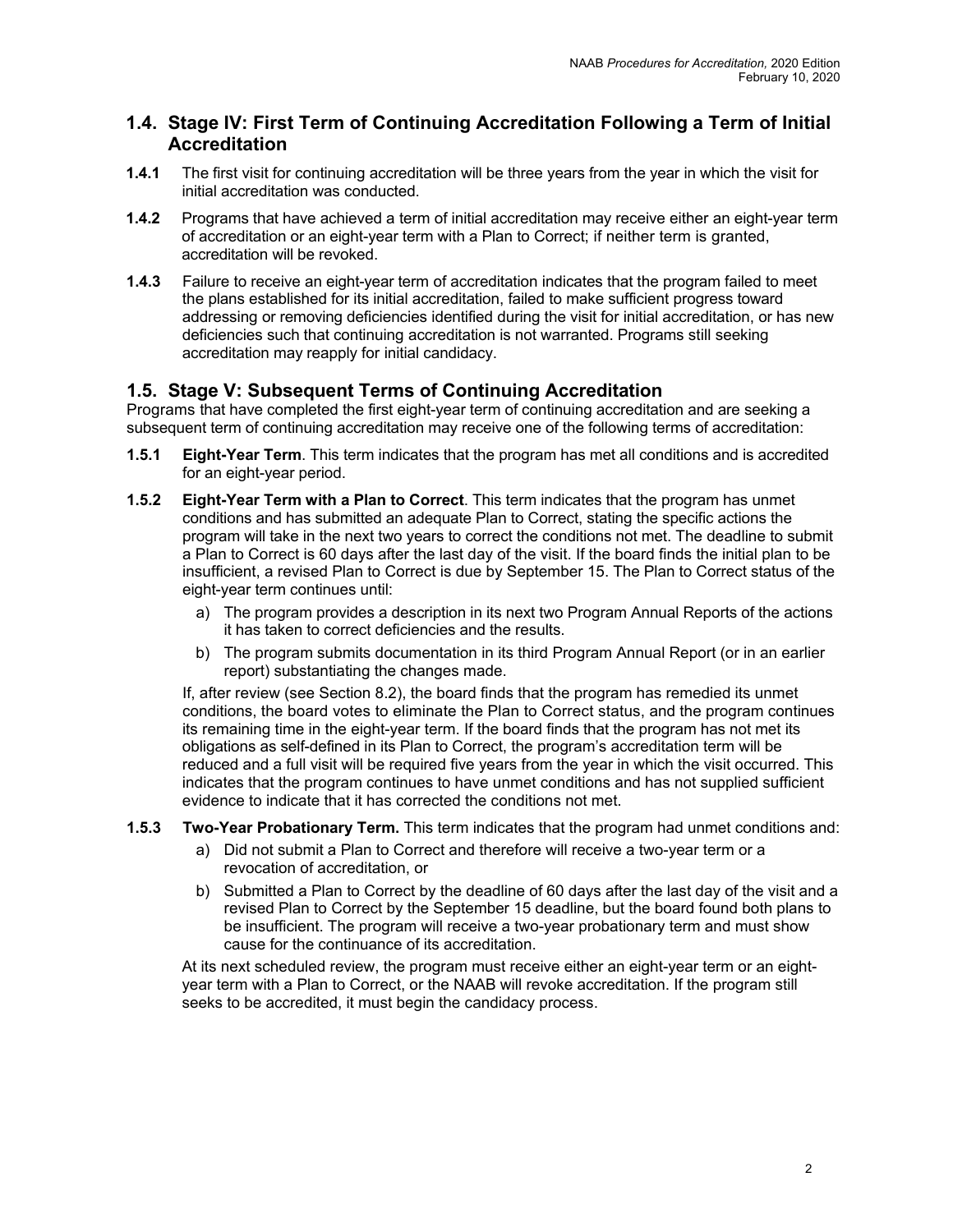- <span id="page-6-0"></span>**1.5.4 Revocation of Accreditation**. This indicates that the program has made insufficient progress during a two-year probationary period. Accreditation may also be revoked:
	- a) If the team observes and the NAAB finds substantial and uncorrectable noncompliance with the NAAB *Conditions for Accreditation* during any visit.
	- b) If no Architecture Program Report is submitted for a scheduled visit for continuing accreditation.
	- c) If an institution phases out a NAAB-accredited degree without first filing a plan with the NAAB for phasing out the degree. The NAAB will consider this a forfeiture of accreditation and will revoke accreditation of the degree. The effective date of revocation will be December 31 of the year in which the institution began the phase-out of the program (see Section 7.9).

### **2. Responsibilities and Conflicts of Interest**

#### **2.1. Responsibilities of Schools/Programs**

The program is responsible for:

- **2.1.1** Submitting an APR to the NAAB by the deadline specified in these *Procedures*.
- **2.1.2** Providing team members with copies of the final APR in the format specified by the NAAB at least 60 days before the first day of the visit.
- **2.1.3** Making all hotel and lodging arrangements for the team. This includes ensuring that reasonable accommodation has been made for persons with disabilities. Lodging is to be secured in advance and such information is to be sent to the team chair at least 30 days before the visit begins.
- **2.1.4** Notifying the NAAB office at least 30 days before the visit of any specific requirements for documentation to support invoices for team expenses (e.g., boarding passes). If the program fails to notify the NAAB office before the team arrives, the program will be responsible for securing the necessary documentation from team members.
- **2.1.5** Arranging for all ground transportation during the visit, including transportation to and from the airport and all local transportation, unless otherwise agreed to by the program administrator and the team chair.
- **2.1.6** Providing supporting materials and student work examples as required by the NAAB in Section 3.5 of these *Procedures*.
- **2.1.7** Ensuring completion of the required NAAB assessment and evaluation survey(s) by the program administrator within 10 days of the end of the visit.
- **2.1.8** Submitting a Plan to Correct, if needed, to the NAAB by the required deadline.

#### **2.2. Responsibilities of the NAAB Office**

The NAAB staff is responsible for:

- **2.2.1** Communicating to the program the names of the team chair and team members in a timely manner.
- **2.2.2** Ensuring that the visiting team chair, team members, and observers are informed of their responsibilities.
- **2.2.3** Providing the team chair and team members with the *Conditions* and the *Procedures*, and a template for completion of the VTR at least 45 days before the visit.
- **2.2.4** Approving all airline reservations made through the NAAB's travel system.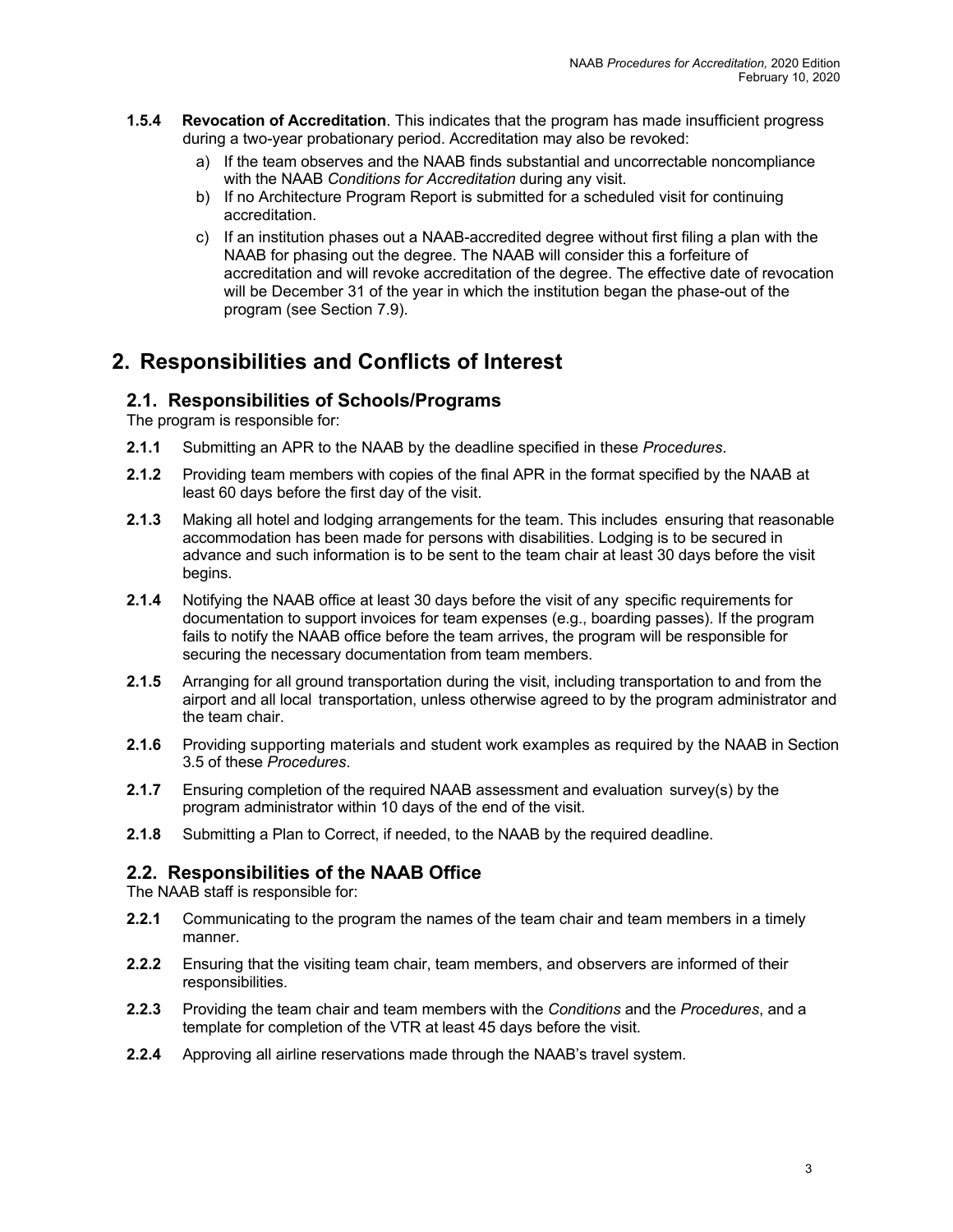- **2.2.5** Communicating with team members on behalf of the program. Team members are advised not to communicate directly with one another or with the program; this is the responsibility of the NAAB staff and the team chair.
- **2.2.6** Communicating with the program on corrections of errors of fact in the VTR and Plans to Correct before the VTR is transmitted to the board.
- **2.2.7** Billing programs for the expenses of the visiting team. Invoices will be sent not later than July 1 for visits that took place in the spring and not later than February 1 for visits that took place in the fall. The NAAB will provide the following supporting documentation:
	- a) Copies of invoices or itineraries for air travel or other transportation.
	- b) Copies of receipts for ground transportation, including rental cars.
	- c) Copies of receipts for all meals and other expenses.

#### **2.3. Responsibilities of Team Chairs**

The visiting team chair is responsible for the following:

- **2.3.1** Attending team chair training.
- **2.3.2** Reviewing the APR and identifying needs for additional information, or requesting changes to the APR.
- **2.3.3** Setting the date for the visit, in consultation with the program administrator.
- **2.3.4** Developing the agenda for the visit, in consultation with the program administrator.
- **2.3.5** Consulting with the program administrator on the format and content of the team room as well as materials to be furnished electronically before the visit.
- **2.3.6** Hosting mandatory previsit conference calls with the team.
- **2.3.7** Ensuring the team's compliance with the *Procedures for Accreditation* and appropriate standards of conduct during the visit.
- **2.3.8** Preparing the final draft of the Visiting Team Report and sending it to the NAAB office within 14 days of the last day of the visit.
- **2.3.9** Securing the signatures of all team members on the report.
- **2.3.10** Completing the required NAAB assessment and evaluation survey(s) within 10 days of submitting the VTR.

#### **2.4. Responsibilities of Team Members**

All team members are responsible for:

- **2.4.1** Completing the required NAAB team training programs before being assigned to a visiting team.
- **2.4.2** Contacting the NAAB office to confirm participation in the site visit not less than *eight weeks before the visit.*
- **2.4.3** Reviewing Conflicts of Interest (see Section 2.5) and verifying to the NAAB office and the team chair that no conflict of interest exists, or disclosing uncertainties so they can be decided by the NAAB.
- **2.4.4** Reviewing and agreeing to the NAAB's policies on anti-harassment and confidentiality.
- **2.4.5** Making air travel arrangements no later than 21 days before the visit in order to secure economical fares with the NAAB's provider of travel services.
- **2.4.6** Notifying the NAAB office immediately in the event of a personal emergency that renders a team member unable to fulfill his/her responsibilities. If a team member withdraws from a team less than 30 days before the visit for reasons other than a personal or health emergency, he/she will be permanently removed from the pool of potential team members.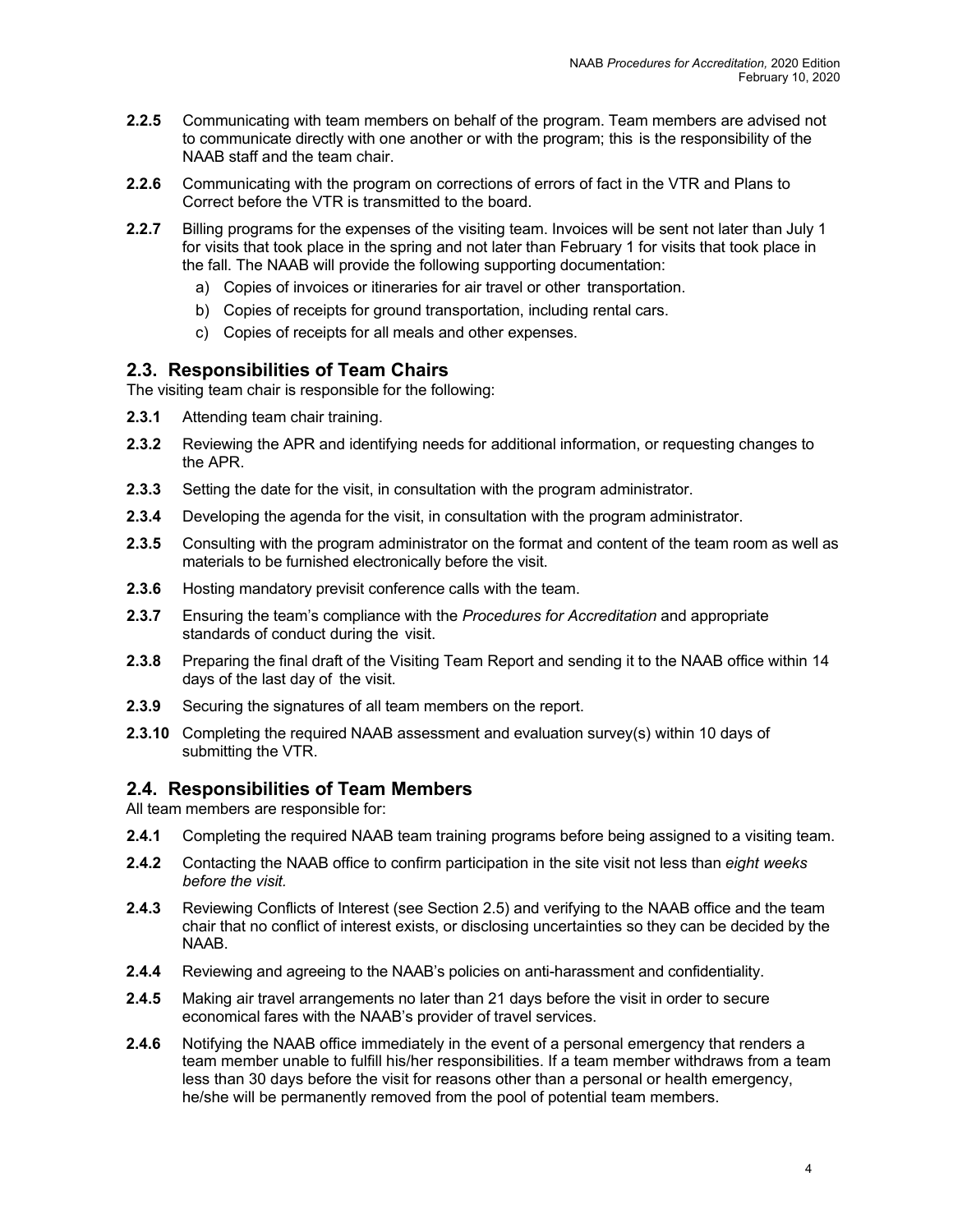- **2.4.7** Holding information in the strictest confidence as specified in these *Procedures*.
- **2.4.8** Reviewing the *Conditions* and the *Procedures,* the program's APR*,* Program Annual Reports, the VTR template, advance materials assigned by the team chair, and the visiting team members' résumés before the visit. Team members should not communicate directly with one another or with the program; this is the responsibility of the NAAB staff and the team chair.
- **2.4.9** Participating in two previsit conference calls and reviewing documentary material.
	- a) **Team Conference Call #1**. Team members, including observers, participate in a mandatory previsit conference call. During the call, the visiting team reviews the APR*,* the *Conditions*, and the *Procedures*; discusses visit protocols; and establishes expectations for how the team will work. Travel plans (arrivals/departures, hotel information, ground transportation) are also reviewed at this time. Team members discuss their initial reactions to the APR, raise any initial concerns, and identify and prioritize the questions to be addressed during the review of *electronic* evidence (see Section 3.5) and, later, during the visit. This call will take place at least 30 days before the start of the visit.
	- b) **Team Conference Call #2**. Team members, including the observers, participate in a second, mandatory previsit conference call to review the results of the review of electronic evidence (see Section 3.5), identify missing materials, prepare questions to be addressed during the visit, and identify any other areas of inquiry. At this time, the visiting team chair outlines team assignments and may revise details of the agenda. This call will generally take place at least 14 days before the visit.
- **2.4.10** Actively participating in or observing all aspects of the visit and any previsit activities (reviewing the APR and evidence provided before the on-site visit) and carrying out all tasks assigned by the team chair with integrity and timeliness, including review of material in the team room. All members of the team are expected to participate in the visit the entire time.
- **2.4.11** Participating in writing of the VTR*.*
- **2.4.12** Completing an initial draft of the VTR before the end of the visit.
- **2.4.13** Promptly suggesting any revisions to the VTR to the team chair*.*
- **2.4.14** Completing and submitting a reimbursement request in a timely manner.
	- a) The reimbursement form can be found on the NAAB website on the Visiting Teams page.
	- b) Requests for reimbursement must be submitted within 30 days of the end of the visit and must include:
		- 1. Invoice/itinerary for transportation (air or rail).
		- 2. Receipts for ground transportation, including rental cars.
		- 3. Receipts for all meals and incidental expenses.
	- c) Any reimbursement item that does not have an accompanying receipt will not be honored, and the total amount of the reimbursement will be adjusted accordingly.
	- d) In the event that a team member has already completed travel reservations and must withdraw from the team for other than a personal or health emergency, he/she will be invoiced for the expense of the travel.
- **2.4.15** Completing the required NAAB assessment and evaluation survey within 10 days of the end of the visit.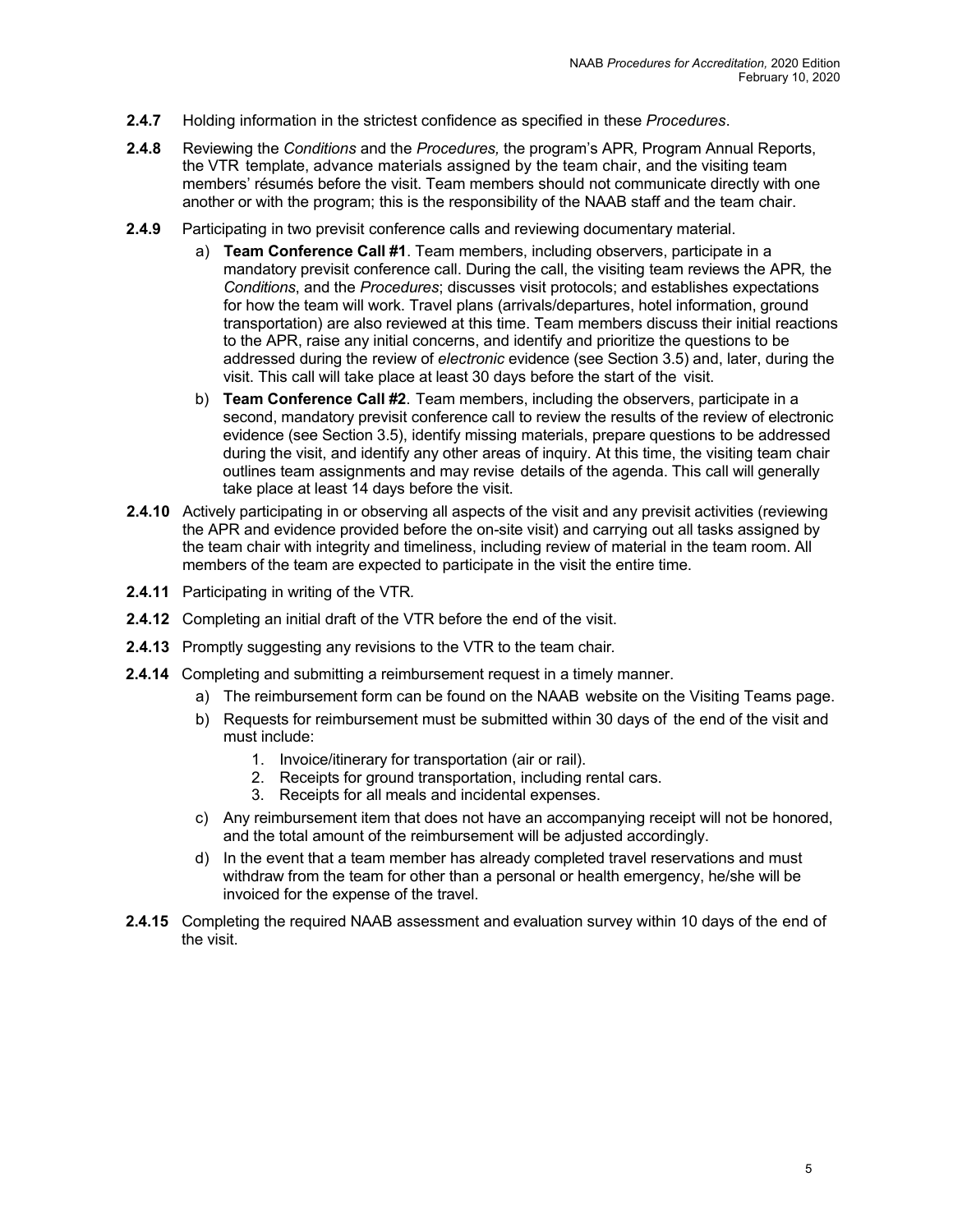### **2.5. Conflicts of Interest**

No person shall take part as a visiting team member and no board member shall participate in accrediting deliberations or a decision if they cannot evaluate a program objectively and without bias, even if none of the categories for automatic disqualification below apply. The term "program" shall include, in addition to the program specifically to be evaluated, any previous program, substitute program, or other program at the institution, regardless of its degree title, that has received or is seeking NAAB accreditation.

- **2.5.1 Definitions**. The following are considered conflicts of interest:
	- a) Being an employee, current or former student, or graduate of the program being evaluated or the institution in which it is located. The sole exception is a team observer nominated by the program who is an employee of the institution in a unit outside of the one in which the program is housed and who can bring a perspective on institutional culture.
	- b) Having a close association with currently employed administrative or faculty personnel in the program or at the institution at which the program is located (e.g., a spouse or former colleague).
	- c) Having a member of one's immediate family (including a spouse, former spouse, child, parent, or sibling and the immediate family of the spouse, child, or sibling) currently enrolled in or seeking enrollment in the program or the institution at which it is located (e.g., a son or daughter enrolled in the institution or program).
	- d) Having a member of one's immediate family (including a spouse, former spouse, child, parent, or sibling and the immediate family of the spouse, child, or sibling) employed by or currently seeking employment with the institution in which the program is located.
	- e) Being a donor or providing other resources and support to the program or institution at which it is located.
	- f) Having had a limited relationship (paid or unpaid) with the program being evaluated as a temporary employee, visiting faculty member, award recipient, speaker on more than one occasion, volunteer teacher or mentor, or consultant within the 10 years prior to the visit.
	- g) Having sought (successfully or unsuccessfully) at any time in the 10 years prior to the visit permanent employment or a relationship of the types set forth above.
	- h) Demonstrating that the person holds a preconceived opinion based on the type of program to be evaluated, its reputation, the underlying philosophy of the program, the extent of expected faculty research, or the extent to which it is an undergraduate or graduate program (e.g., through written or recorded remarks or materials).

#### **2.5.2 Team Member Disclosure**

- a) Team members, including observers, are responsible for determining whether they have a conflict of interest and reporting it to the NAAB. The NAAB will provide all team members with a document setting forth the conflict of interest provisions (see above) and requesting that within 10 days they state whether any provisions apply to them. NAAB staff shall forward such documentation to the visiting team chair and the program administrator.
- b) The NAAB will not assign an individual to serve on a visiting team to evaluate a program if it appears that the individual has a conflict of interest that would raise a question regarding that individual's objectivity in evaluating the program.
- c) In determining whether to participate as a team member, an individual shall consider, even in the absence of a conflict of interest, whether the potential appearance of a conflict of interest is sufficient to dictate the individual's withdrawal from the team.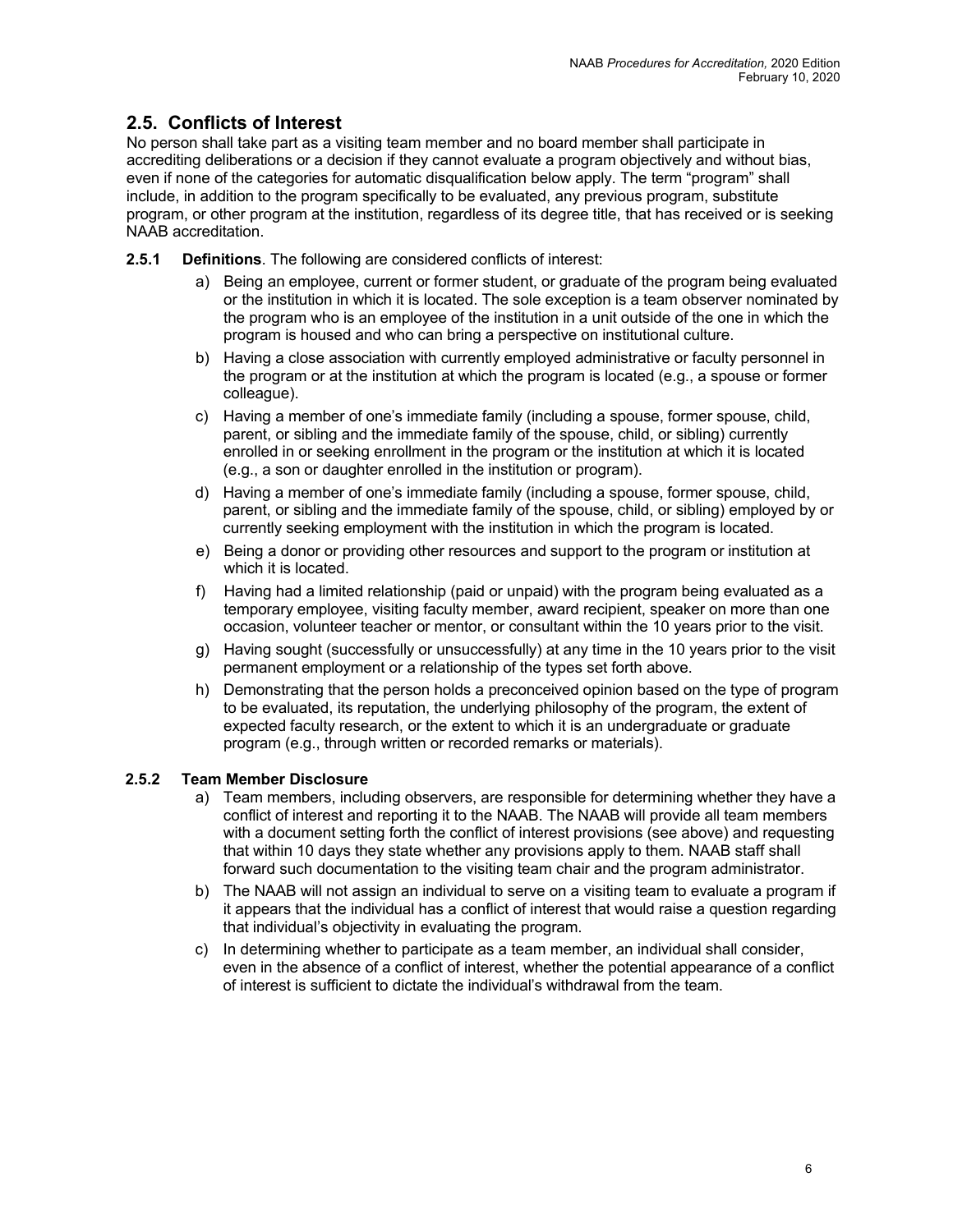#### <span id="page-10-0"></span>**2.5.3 NAAB Director Disclosure**

- a) The NAAB directors are required to disclose conflicts of interest annually. These disclosures are kept on file in the NAAB office.
- b) Further, NAAB directors are required to recuse themselves from deliberating and voting on a specific accreditation decision if a conflict of interest, real or perceived, exists.
- c) In the event that a NAAB director has a direct relationship with a program currently under review, that director is excluded from all decision-making and is barred from reading the VTR and the team's recommendation.

Exceptions to the above policy may be made if approved by the program administrator in writing or if the program fails to make a timely objection to a team member substitution that is necessary on short notice.

Programs may challenge any member of a visiting team designated by the NAAB only on the basis of a conflict of interest. Challenges are to be made in writing within 10 days of receiving notice of the designation of a team chair, visiting team member, or observer. Challenges will be reviewed by the NAAB executive director or associate director. When challenges are found meritorious by the NAAB executive director or associate director, a new team member and/or observer will be assigned. Challenges will not be accepted after the 10-day period.

### **3. Procedures for Continuing Accreditation**

For programs seeking continuing accreditation, the sequence is as follows:

- 1. The program submits an Architecture Program Report.
- 2. The NAAB assigns a visiting team, which reviews materials digitally and during a site visit**.**
- 3. The visiting team submits a report to the NAAB board.
- 4. The program submits, if needed, a Plan to Correct any deficiencies.
- 5. The board makes a decision on a term of accreditation.

Once the board has made a decision on a term of accreditation, continuing accreditation is subject to the submission of Program Annual Reports (see Section 8) that provide statistical information, actions on the Plan to Correct, and any changes in the program.

#### **3.1. Architecture Program Report (APR)**

The Architecture Program Report (APR) serves as a self-study for the program and evidence of its compliance with the *Conditions for Accreditation*. It is the principal source document for conducting the visit and addressing each of the conditions, including the Program and Student Criteria.

Instructions for preparing APRs are published separately from this document. Programs must use the templates provided by the NAAB for preparing APRs and related supplemental information; see the "Guidelines to the Accreditation Process" at [www.naab.org](http://www.naab.org/) for more information. All material prepared for accreditation visits must be provided in English, including the APR, supplemental material, and student work to be reviewed by the visiting team.

#### **3.1.1 Review and Acceptance of the APR**.

- a) The APR is first reviewed by the NAAB staff to ensure that it is complete.
- b) The APR is then reviewed by the team chair for completeness and clarity, and to identify issues that affect the size of the team or length and locales of the site visit. Within 30 days of receipt of the APR, the chair must provide a completed APR review form to the staff, recommending one of the following:
	- 1. Accept the APR and schedule the site visit.
	- 2. Accept the APR*,* schedule the site visit, and request additional APR information before the visit.
	- 3. Require additional information to be submitted by November 15 and schedule the site visit after the additional information is received, reviewed, and determined to be acceptable by the team chair.
	- 4. Reject the APR *and* require a new APR to be submitted by November 15. If the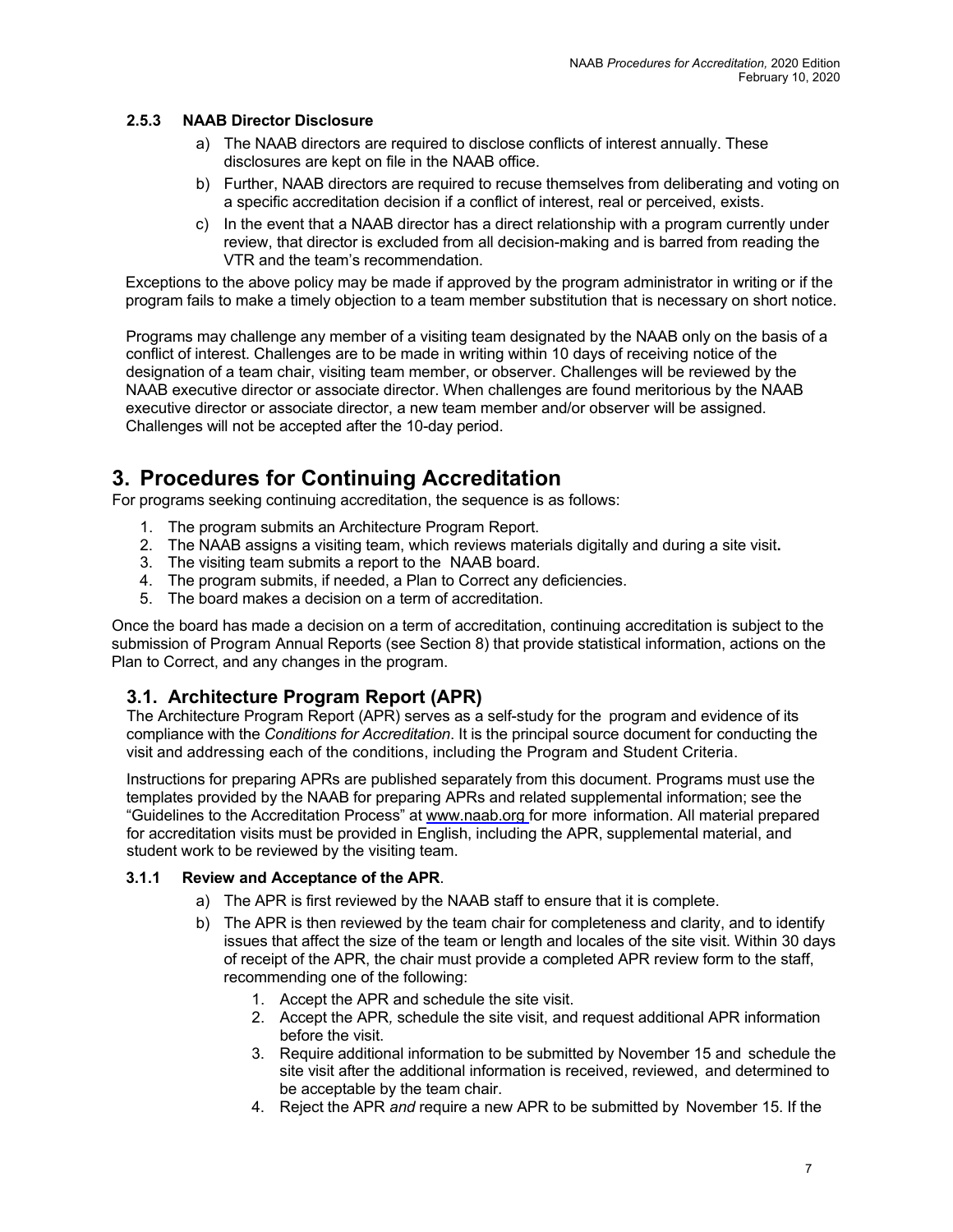new APR is considered acceptable, the visit will be scheduled. Should the chair recommend that the new APR be rejected, the APR and the chair's review are brought before the NAAB executive committee for review and action.

c) Should the school fail to deliver an acceptable amended or replacement APR by November 15, the NAAB will notify the chief academic officer of the institution that the site visit cannot proceed and that accreditation may lapse due to failure to complete a visit within the prescribed time frame.

#### **3.1.2 Dates/Deadlines**

- a) APRs must be submitted to the NAAB on or before September 7 of the calendar year immediately preceding the year in which accreditation is scheduled to expire (e.g., for visits scheduled in spring 2021, the APR is due September 7, 2020).
- b) If the NAAB requests a complete revision of the APR, the revised APR is due November 15.
- c) Primary exhibits supplied as evidence for accreditation criteria that do not require student work must be submitted to the visiting team in an electronic format 45 days before the visit.
- **3.1.3 Dissemination of the APR to the Public Before the Visit.** To stimulate broad-based participation, the program should distribute the APR to the school community before and during the site visit. However, the APR may not be shared with the public until the final accreditation decision is communicated by the NAAB.

### **3.2. Visiting Team**

#### **3.2.1 Composition of Teams**

- a) Teams will consist of at least four individuals, each of whom represents one of the four constituent areas of expertise: a practitioner, an educator, a regulator, and a student, all selected from the team pool.
- b) The NAAB executive committee will approve the team chair recommendations from staff.
- c) The NAAB staff will compose teams after the date for the visit has been set by the team chair and the program administrator.
- d) The NAAB seeks to balance the team in terms of geography, gender, race/ethnicity, and accreditation experience. Programs may challenge a member of a visiting team on the basis of a conflict of interest as defined in Section 2.
- e) The NAAB makes every effort to assemble teams so that no more than one person, excluding the student, is on his/her first visit, although this is not always possible.
- f) In general, individuals may not serve on more than one visiting team to the same program. If a program received less than the maximum term of accreditation during its last accreditation cycle, the NAAB, after consultation with the program, may assign one voting member of the last visiting team to the subsequent visiting team.
- **3.2.2 Team Chair.** The responsibilities of the team chair are described in Section 2. Chairs are nominated by the NAAB executive committee before the site visit. The selection is based on a review of the résumés of former visiting team chairs and experienced visiting team members, as well as an evaluation of their performance on previous visits and the quality of previous VTRs. The NAAB staff notifies program administrators once a chair has been designated. Once a chair has been confirmed and the APR accepted, the administrator and the chair work together to select a date for the visit.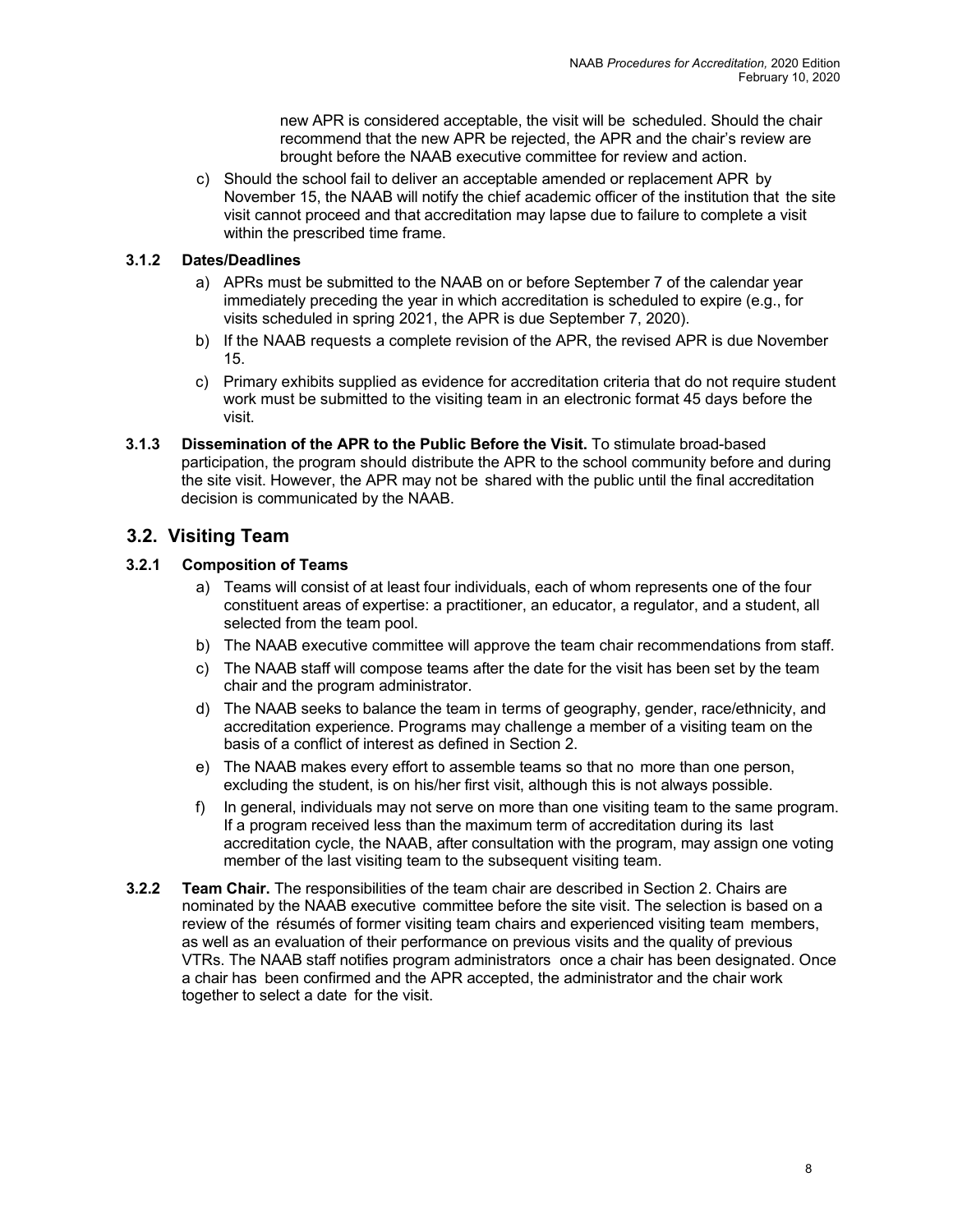**3.2.3 Observer.** To add useful perspective on the program's unique qualities or history, or on the institution's policies and context, the program may nominate an observer to join the visiting team.

#### a) **Nomination and Approval.**

- 1. After the official visiting team has been designated by the NAAB and no later than 60 days before the start of the visit, the program administrator may nominate an observer by sending a résumé or curriculum vitae to the NAAB's associate director. The nomination should include a brief description of the relationship between the individual and the program. The nomination will be considered for approval by the associate director in consultation with the visiting team chair.
- 2. Individuals who have graduated from the program, who had or have a paid or voluntary contractual or consulting relationship with the program at any time, or who previously visited the program as a member of a NAAB visiting team may not serve as an observer. The sole exception is made for a team observer nominated by the program who is an employee of the institution in a unit outside of the one in which the program is housed and who can bring a perspective on institutional culture.
- 3. No person may serve as an observer on more than one visit in a three-year period.
- 4. Programs are prohibited from compensating an observer other than reimbursing for expenses directly related to participating in the visit. Reimbursement of such expenses shall be the sole responsibility of the program and not the NAAB.
- 5. Observers must be knowledgeable about the current version of the NAAB *Conditions* and *Procedures* and the APR, and complete a training program before the visit begins. The individual must agree in advance to abide by the principles of confidentiality and anti-harassment and by the conflict of interest policy as outlined in Section 2.5.
- 6. Observers who fail to comply with the expectations or responsibilities of participating in a NAAB visit may be dismissed by the visiting team chair before the end of the visit. The team chair shall notify the program administrator and the NAAB associate director.

#### b) **Participation.**

- 1. Observers must participate throughout the entire site visit, including the mandatory previsit conference calls, and is expected to participate in the activities of the team and undertake tasks assigned by the team chair. The observer generally does not evaluate evidence but can assist in locating it.
- 2. The team chair has the sole discretion to decide whether the observer may be present at the last team work session during the drafting of the VTR.
- c) **Additional Observers.** Occasionally, for training purposes, the NAAB may ask the program and the team chair to accept a special, additional team member. These individuals may be NAAB board or staff members, an officer or staff member of a collateral organization, or another person who NAAB believes would benefit from observing a site visit. These additional observers may observe all or part of any visit by a visiting team but shall not take part in the evaluation of materials or deliberations of the visiting team regarding the VTR. Additional observers shall be bound by the confidentiality requirements applicable to the visiting team, and visit expenses shall be the NAAB's or the collateral organization's responsibility.
- d) **Notification to Program.** The NAAB staff notifies the program administrator when a full team has been assembled. Programs may challenge members of a proposed visiting team, including the chair, under the terms of Section 2.5.
- **3.2.4** Programs whose curricula are not taught in English may be required to provide a translator to assist the team during a visit. Programs will be notified at least 30 days before the visit if they must provide a translator, who may not be affiliated with the program (e.g., faculty, alumnus) in any way. The NAAB makes every effort to include individuals who speak the language of the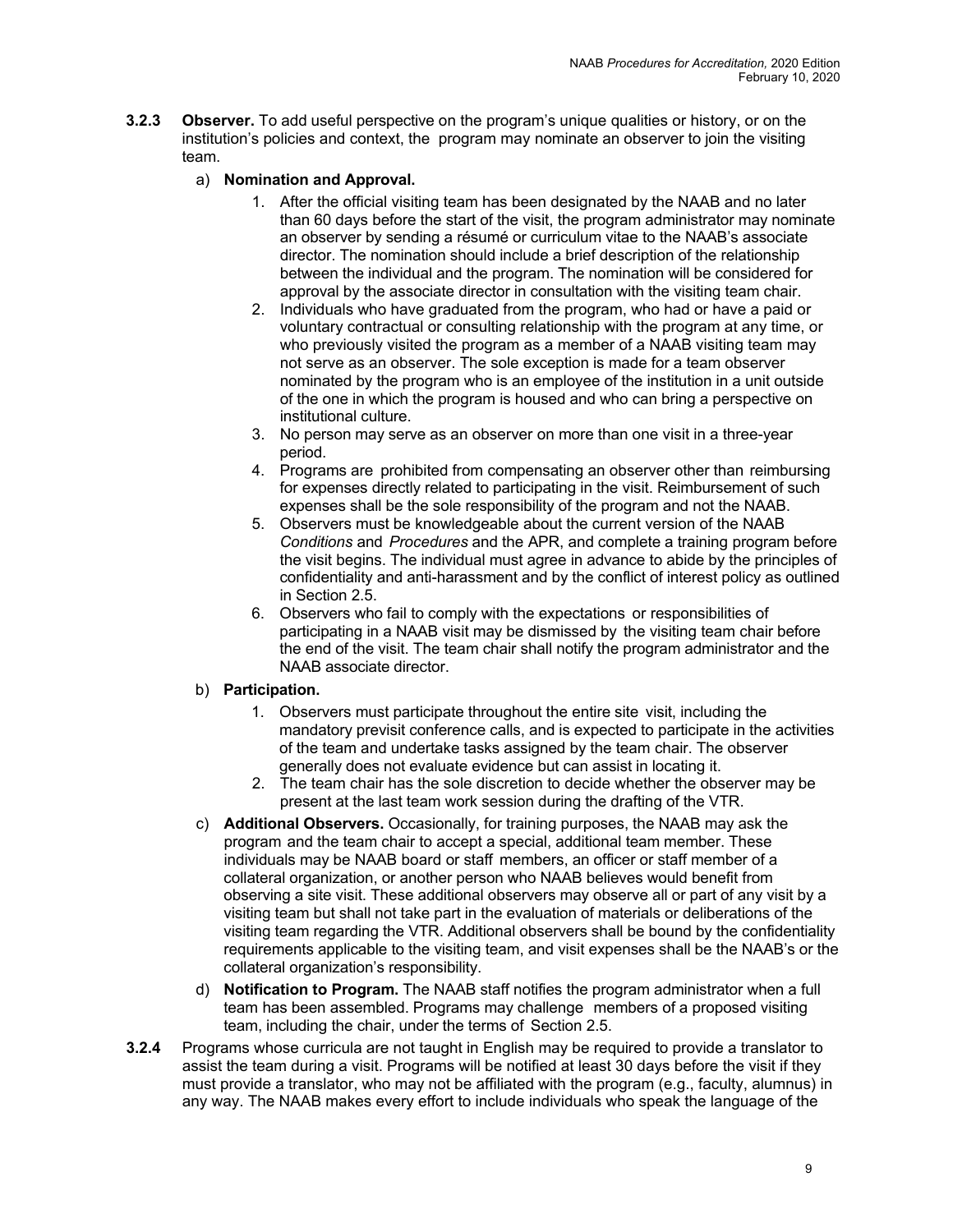program being visited; however, if this is not possible, a translator will be required.

#### **3.3. Site Visit**

#### **3.3.1 Scheduling the Dates for the Visit.**

- a) The dates for a visit for continuing accreditation are set by the team chair in consultation with the program administrator.
- b) Generally, these visits take place between the last week of January and the first week of April each year. Visits usually begin on Saturday evening and end the following Tuesday by noon, or begin on Sunday evening and end the following Wednesday by noon.
- c) Additional days may be added to the visit if the program is offered at more than one location; likewise, individual members of the team may be scheduled to participate on additional days to visit other locations for the program. These exceptions are agreed to in advance by the team chair and the program administrator, with advice from the NAAB staff (Section 6, Special Circumstances).
- d) Dates for visits cannot be changed once a team has been assembled and proposed to the program, except under extreme circumstances. See Section 6 for additional information.
- **3.3.2 Schedule/Agenda for the Visit.** Each visit must include, at a minimum, the following:
	- a) **Before the Visit.** Team members review the APR, Program Annual Reports, and digital exhibits submitted as evidence of compliance with conditions and Program/Student Criteria not requiring student work. This material should be presented in PDFs or in other online formats and made available to the team at least 45 days before the visit.
	- b) **On-site Tours.** The school conducts tours of the team room, the physical resources that support the professional degree program, and the library and information resources (with the architecture librarian and visual resources professional).
	- c) **On-site Meetings.** All meetings are confidential and should consist of informal discussions, not presentations. They are to be held in an acoustically private room.
		- 1. Meetings with the program head(s) include a discussion of issues arising from the APR, the program's strategic plan and self-assessment procedures, progress made since the previous site visit, any required changes to the visit agenda, and any requests for additional materials the team may need. These meetings are often held daily.
		- 2. An initial meeting with the chief academic officer/provost of the institution or their representative is optional and will be determined by the team chair in consultation with the program administrator.
		- 3. Meetings with the school or college administrator, faculty, and students are separate meetings and allow comparison of the views held by each constituency on the program's strengths and causes for concern or any issue raised by the visiting team, the program, or the institution. Meetings with faculty teaching in the program being accredited must be open to all ranks from the various curricular areas, including those from other disciplines supporting the program, without any administrators or program leadership present. Meetings with students enrolled in the program being accredited, without the presence of any administrators, staff, or faculty, should be arranged so that all enrolled students can attend.
		- 4. The meeting with student representatives is an informal gathering of a small group of student leaders enrolled in the program being accredited, without the presence of any administrators, staff, or faculty. These students may be officers in student organizations or elected to attend by their peers.
		- 5. The meeting with key staff of the academic unit is held without any faculty or administrators present. The staff includes but is not limited to administrative assistants, shop personnel, librarians, career placement professionals, and advisors.
	- d) **Review of Student Work and Course Materials.** Team members are individually and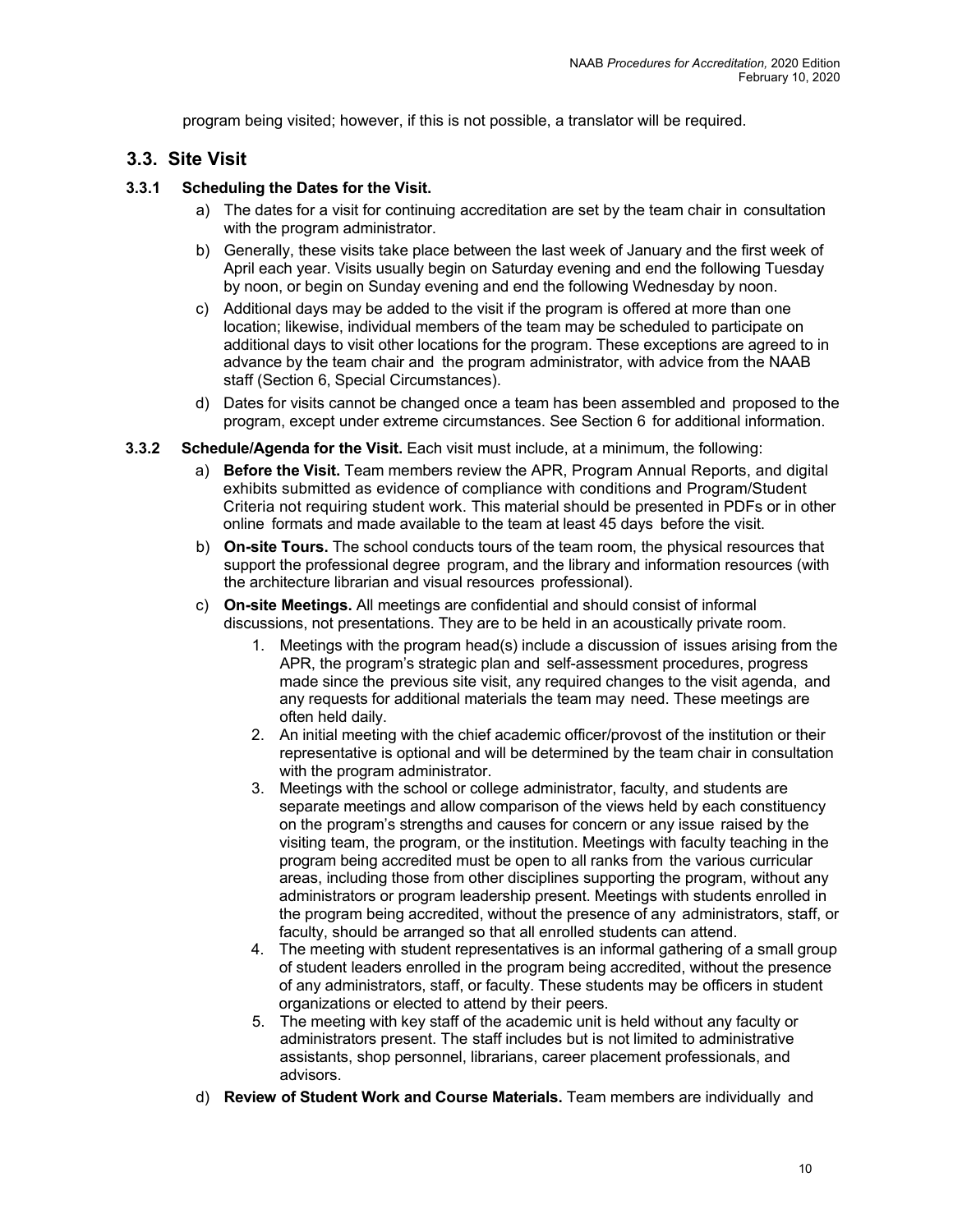jointly responsible for assessing student work and course materials required to be presented to the team as described in Section 3.4.

- e) **Observation of Studios, Lectures, and Seminars.** The team may divide up to attend scheduled classes or use evenings to observe unscheduled studio activity.
- f) **Review of Student Records and Transfer Credit Assessment.** These files are reviewed as part of the team's assessment of Condition 3.3. They should be in the team room and presented in compliance with FERPA.
- g) **Debriefing Sessions.** The team meets daily to evaluate its progress, adjust assignments, and assess the need for additional information.
- **3.3.3 Team Deliberations and Drafting of the VTR.** The last two work sessions of the site visit are set aside for the team to deliberate on the outcomes of the visit, determine deficiencies and observations, and draft the VTR. By the end of the last work session, the VTR should be in draft form and ready for editing by the team chair.
- **3.3.4 Exit Meetings.** The sequence of exit meetings is prescribed in order to ensure that the team delivers its initial information to key leaders in the institution and the program. These meetings are held after the team has finished its deliberations. The purpose of these meetings is to communicate the following:
	- a) The conditions met with distinction.
	- b) The conditions not met and the process of developing a Plan to Correct.
	- c) Any general team observations and acknowledgments.

Exit meetings are led by the team chair with at least one team member and the observer (if applicable) present. The recommended sequence of exit meetings is as follows:

- a) Exit meeting with the program administrator.
- b) Exit meeting with the leadership of the academic unit in which the program is located (e.g., director, chair, dean) and the chief academic officer of the institution (e.g., provost).
- c) Exit meeting with students, faculty, and staff of the program.

Team members not involved in the exit meetings may leave after the draft VTR is completed, while those participating in the meetings are required to leave the institution as soon as the last meeting is completed.

#### **3.4. Team Room**

The team room is a securable, reasonably soundproof room accessible only to the team, which is, to the extent possible, located in the same building as the program. It is for the exclusive use of the team during the visit. Before the site visit, the program head and visiting team chair discuss the extent of materials to be submitted in electronic format before the visit and the content, format, and organization of materials to be provided in the team room. These include:

- **3.4.1 Student Admissions and Advising Files.** These are copies of files for students admitted to the program that demonstrate the process by which students are admitted to the program and how, if appropriate, advanced standing is determined (Condition 3.3). All information about the students' identity must be removed.
- **3.4.2 Team Work Area.** The room must contain a conference table, with enough seating to accommodate the entire team.
- **3.4.3 Access.** The team room must be secure; keys are to be given only to members of the team. No one other than the team is to be in the room, except at the team chair's invitation.
- **3.4.4 Equipment.** The room must contain the following: a document shredder, viewing/projection equipment as requested by the team chair, Internet access/secure Wi-Fi access with information on any restrictions, a printer, screen, projection or other large-format digital presentation method with associated laptop computer, and a sufficient number of electrical outlets and appropriate power cords.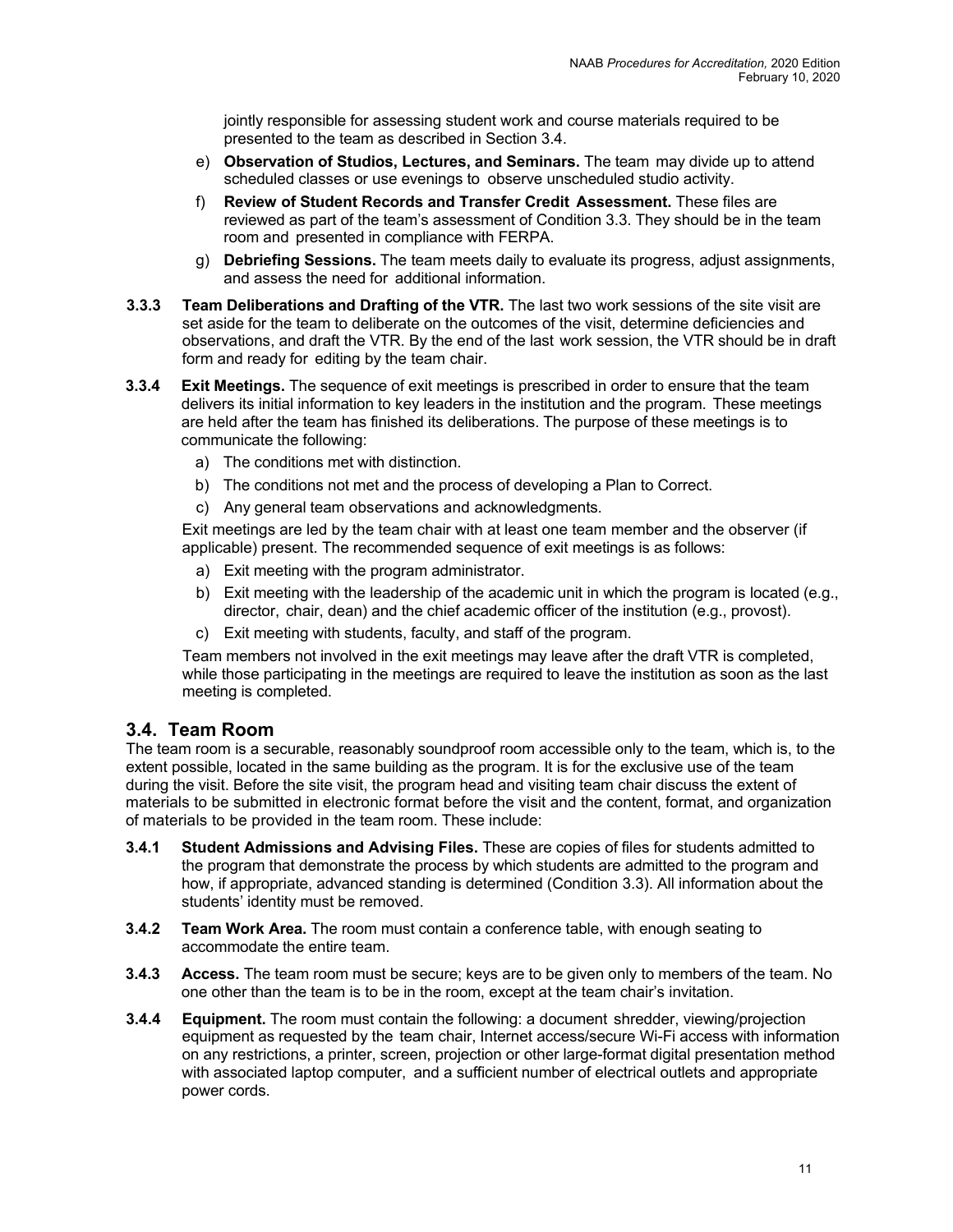- **3.4.5 Visit Agenda and Résumés.** The visit agenda and résumés of the team should be posted near the team room for public review.
- **3.4.6 Matrices.** A large-format copy of the faculty credentials matrix for the current semester and a large copy of the Program and Student Criteria matrix (relating coursework with criteria) should be posted in the team room.
- **3.4.7 Additional Instructions for Dual Programs and Additional Teaching Sites**. If work from more than one professional degree program or track, or from additional teaching sites is being reviewed, student work from each program, each track, and/or each site must be clearly identified.

#### **3.5. Evidence**

Material provided as evidence in support of these criteria should be organized in the format specified by the NAAB in the "Guidelines to the Accreditation Process." This evidence includes:

**3.5.1 Primary Evidence for Program Criteria (PC).** The program will submit the primary exhibits as evidence for PC to the visiting team in an electronic format 45 days before the visit.

Program Criteria should be evaluated holistically relative to curricular and extracurricular offerings and the students' experience of them. The program must provide a narrative description of how the program achieves each criterion. The program must also provide evidence that each criterion is assessed by the program on a recurring basis, and must summarize the modifications made to its curricula and/or associated program structures and materials based on findings from these assessment activities since the previous review.

**Supporting Materials:** The program must provide supporting materials demonstrating that its objectives have been accomplished. These may include policy documents, individual course materials (e.g., syllabi) as well as documentation of activities occurring outside specific courses.

**3.5.2 Primary Evidence for Student Criteria (SC) SC.1 through SC.4.** These criteria will be evaluated at the *understanding* level. The program will submit the primary exhibits as evidence for SC.1-4 to the visiting team in an electronic format 45 days before the visit. Programs must provide the following:

**Narrative:** A narrative description of how the program achieves and evaluates each criterion.

**Self-Assessment:** Evidence that each student learning outcome associated with these criteria is developed and assessed by the program on a recurring basis, with a summary of the modifications the program has made to its curricula and/or individual courses based on findings from its assessments since the previous review.

**Supporting Materials:** Supporting materials demonstrating how the program accomplishes its objectives related to each criterion. Organize the supporting exhibits in the format specified by the NAAB and include the following for each course associated with the student learning outcome:

- a) **Course Syllabus.** The syllabus must clearly articulate student learning outcome objectives for the course, the methods of assessment (e.g., tests, project assignments), and the relative weight of each assessment tool used by the instructor(s) to determine student performance.
- b) **Course Schedule.** The schedule must clearly articulate the topics covered in the class and the amount of time devoted to each course subtopic.
- c) **Instructional Materials.** The supporting materials must clearly illustrate the instructional materials used in the course. These may include a summary of required readings, lecture materials, field trips, workshop descriptions, and other materials used in the course to achieve the intended learning outcomes.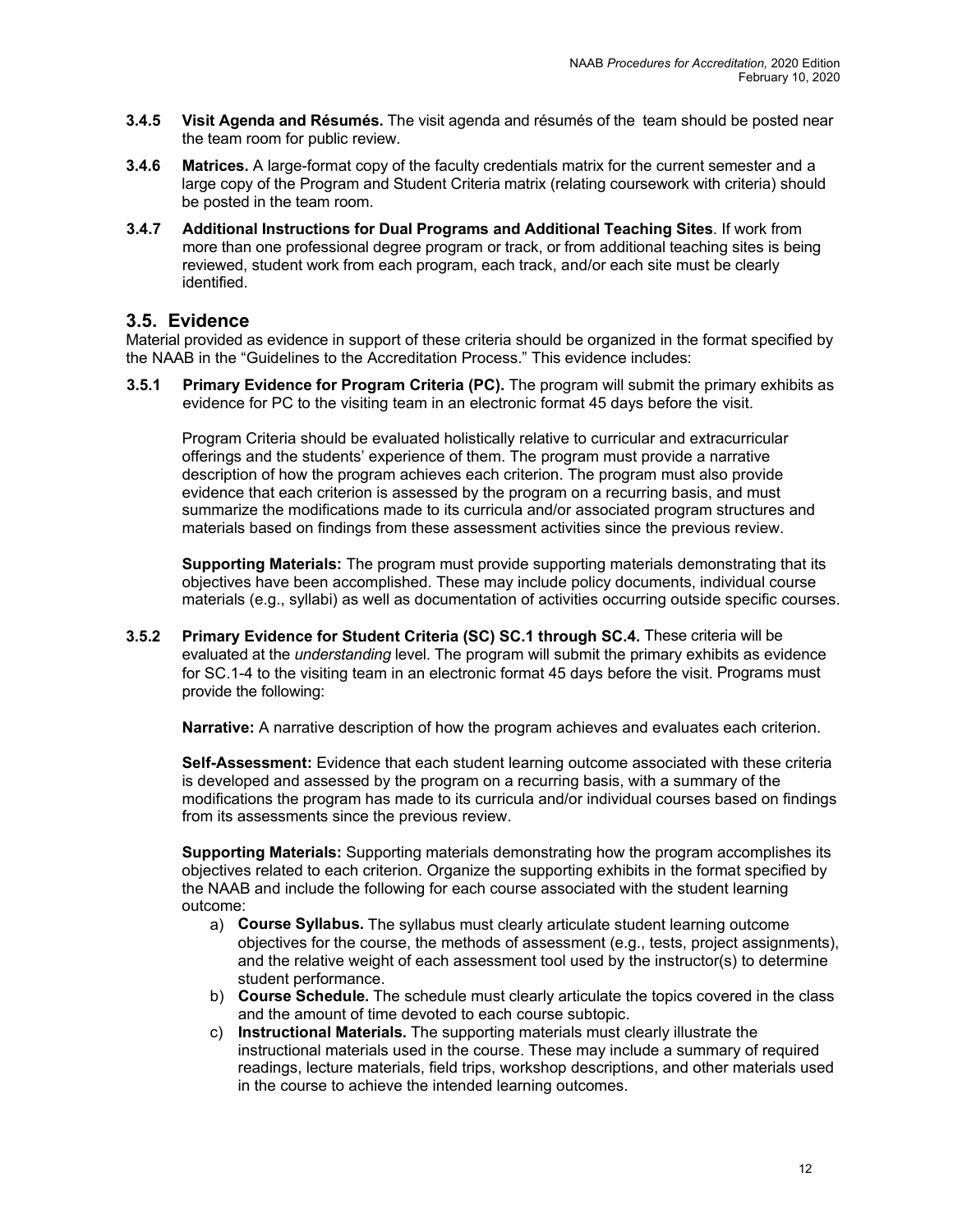**3.5.3 Primary Evidence for SC.5 and SC.6.** These criteria will be evaluated at the *ability* level. Programs may design their curricula to satisfy these criteria via a single course or a combination of courses. Evidence supplied for these required courses is provided in the team room and includes fully labeled exhibits of student work from each course section. Programs must provide the following:

**Narrative:** A narrative description of how the program achieves and evaluates each criterion.

**Self-Assessment:** Evidence that each student learning outcome associated with these criteria is developed and assessed by the program on a recurring basis, with a summary of the modifications the program has made to its curricula and/or individual courses based on findings from its assessments since the previous review. If the program accomplishes these criteria in more than one course, it must demonstrate that it coordinates the assessment of these criteria across those courses.

**Supporting Materials:** Supporting materials demonstrating how the program accomplishes its objectives related to each criterion. Organize the supporting exhibits in the format specified by the NAAB and include the following for each course associated with the student learning outcome:

- a) **Course Syllabus.** The syllabus must clearly articulate student learning outcome objectives for the course, the methods of assessment (e.g., tests, project assignments), and the relative weight of each assessment tool used by the instructor(s) to determine student performance.
- b) **Course Schedule.** The schedule must clearly articulate the topics covered in the class and the amount of time devoted to each course subtopic.
- c) **Instructional Materials.** The exhibits must clearly illustrate the instructional materials used in the course. These may include a summary of required readings, lecture materials, field trips, workshop descriptions, and other materials used in the course to achieve the intended learning outcomes.

**Student Work Examples:** The program must collect all passing student work produced for the course(s) in which the learning outcomes associated with this criterion are achieved within one year before the visit, or the full academic cycle in which the courses are offered. The visiting team will evaluate approximately 20 percent (no less than three, no more than thirty examples) of the student work collected in this time frame, selected by the NAAB at random before the visit. The program may self-select additional student work, up to 10 percent, for the visiting team to review.

If several courses are used to satisfy the SC, the class lists from each course must be aligned so that a random selection process will collect the work of each student selected in all classes that are used to meet the SC. The student lists provided must comply with FERPA rules.

#### **3.6. Visiting Team Report (VTR)**

The VTR serves multiple purposes:

- It is essential to the NAAB in making its accreditation decision.
- It may serve to strengthen the program and its position within the institution.
- It may inform current and prospective students about the nature and quality of the program.

VTRs are considered advisory to the NAAB Board of Directors, which makes the decision on accreditation. A generic template for VTRs can be found on the NAAB website.

- **3.6.1 Template.** The NAAB office prepares a VTR template for each visit based on the generic template. This template is unique to the program being visited and includes information from the APR and sections from the previous VTR that describe conditions not met.
- **3.6.2 Team VTR.** The VTR conveys the visiting team's assessment of whether the program meets each of the conditions for accreditation. It assesses matters described in the APR, as well as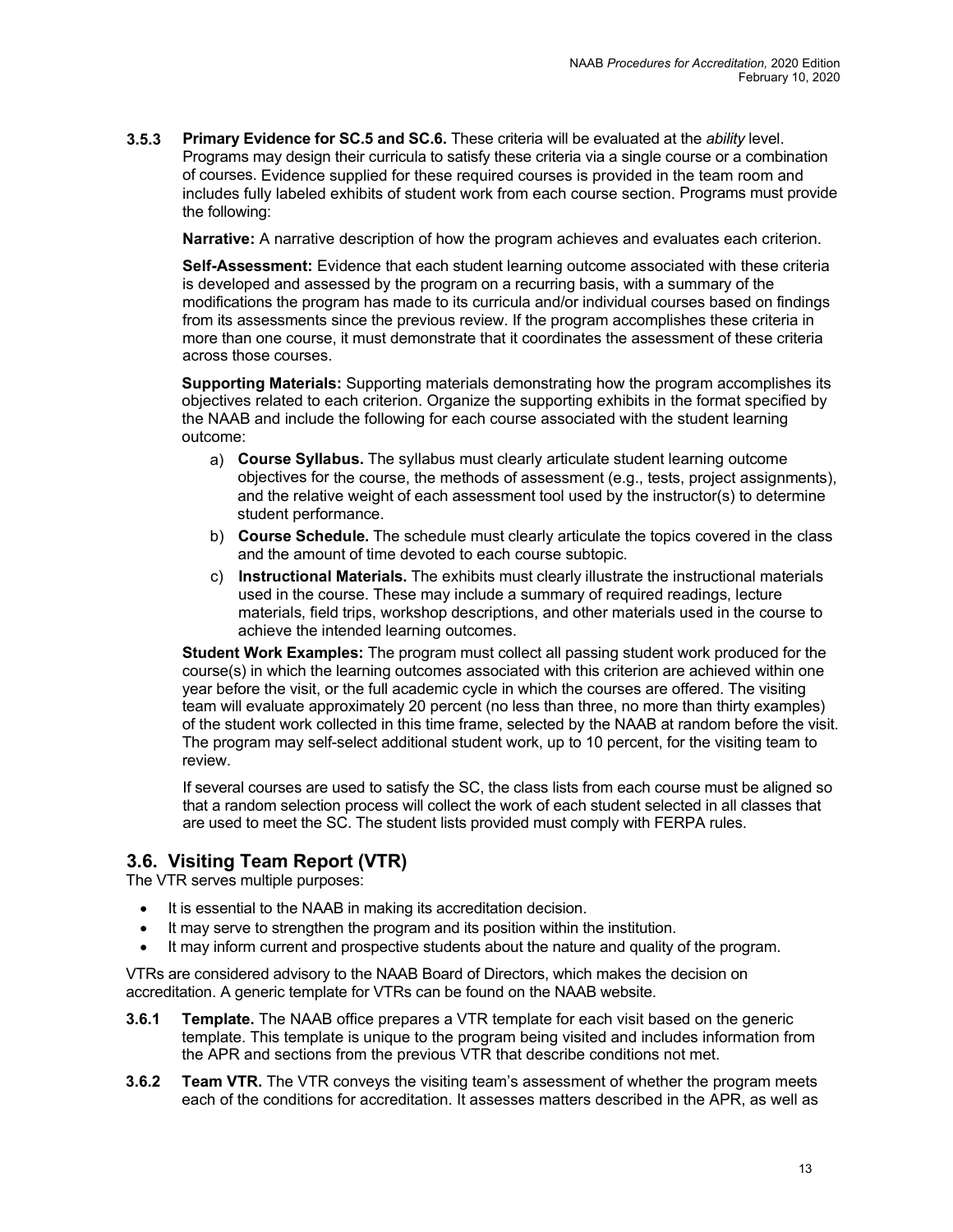course materials, student work, and the team's observations. The VTR must be concise and consistent, representing the team's consensus on all items, and include the team's rationale for citing any deficiencies. Teams must assess each condition as met/not met.

- **3.6.3 Transmittal to the NAAB.** The team chair must transmit a final draft of the VTR to the NAAB office not later than 14 days after the visit ends.
- **3.6.4 Review by NAAB Staff.** Upon receiving the draft report from the team chair, the NAAB staff reviews it for completeness and comprehension and makes any corrections for grammar, spelling, and punctuation. If there are concerns or requests for additional review, the draft is returned to the chair. The NAAB sends the revised draft to the program administrator within 30 days after the visit.
- **3.6.5 Corrections of Errors of Fact.** The program administrator is asked to review the draft VTR within 10 days to correct errors of fact only. These corrections are then transmitted to the NAAB staff. Within 10 days of receiving the corrections of errors of fact, the NAAB staff and team chair accept or reject the corrections and complete the final VTR.

#### **3.7. Additional Dates and Deadlines**

- **3.7.1** The NAAB staff transmits the final VTR to the program administrator along with a template for creating a Plan to Correct. The Plan to Correct is developed by the program and outlines the specific actions the program will take over the next two years to correct conditions not met.
- **3.7.2** The program sends its Plan to Correct to the NAAB office no later than 60 days after the last day of the visit. Plans received after the deadline will not be forwarded to the board for its July meeting.
- **3.7.3** Before the NAAB Board of Directors meeting, the NAAB staff prepares the final report dossier for the directors' review. This dossier contains the following documents:
	- a) Executive summary
	- b) Final VTR
	- c) Plan to Correct*,* if any
	- d) Interim Progress Reports submitted since the last visit
	- e) Any program submission related to a previous Plan to Correct or to a condition not met in a current VTR

#### **3.8. Decision of the Board of Directors**

The final report dossier is presented to the board for a decision at its next regularly scheduled meeting.

#### **3.9. Transmitting the Decision of the Board of Directors**

Promptly after a board decision on a term of accreditation, a letter announcing the decision is sent to the chief academic officer of the institution, with copies to the program administrator, the team chair, and the team members.

In the event that the board decides to revoke accreditation, the letter will include instructions for seeking reconsideration. The institution has 14 days from the receipt of a decision letter to send a written request for reconsideration of the board's decision (Section 10). The NAAB may make its accreditation decision public 20 days after the decision letter is transmitted to the program administrator unless, within that time, it receives a written request for reconsideration. If such a request is received, the NAAB shall not make its decision public until after the board has acted on the request for reconsideration.

#### **3.10. Confidentiality**

All team members, including observers, must maintain strict confidentiality with respect to materials reviewed, interviews conducted, and team deliberations in perpetuity. The team bases its assessment of the program, in part, on interviews with various constituencies of the program, and the information obtained from these interviews is for the exclusive use of the team in preparing its report.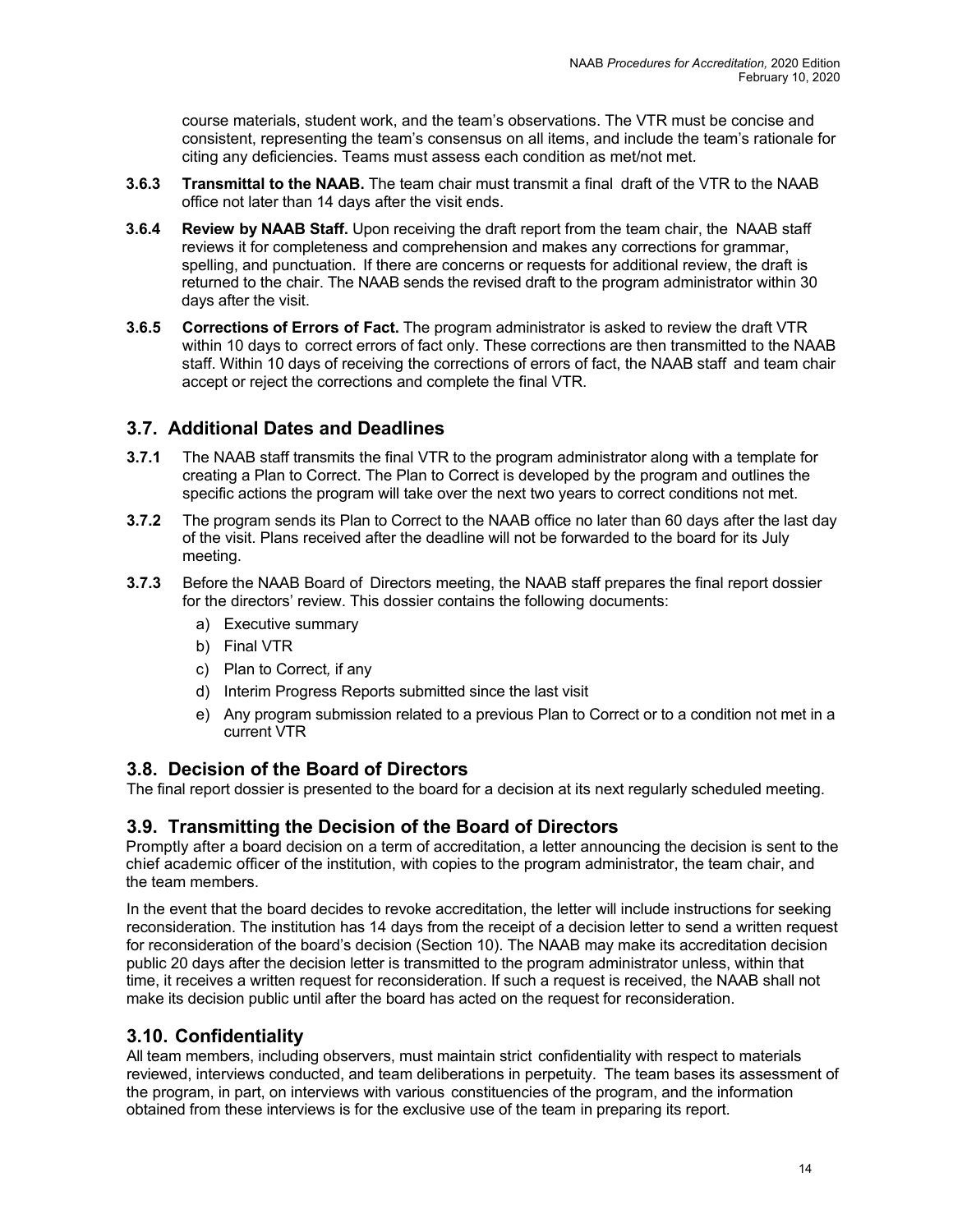<span id="page-18-0"></span>The APR and the VTR may not be made available to the collateral organizations or the public until the board has issued its accreditation decision.

#### **3.11. Public Disclosure of Accreditation Outcomes**

After the accreditation decision has been issued, the program must make the following documents available to the public on its website: the APR, the final VTR (including the program's response, if one was prepared), the final accreditation decision letter from the NAAB, the editions of the NAAB *Conditions* and *Procedures* under which the decision was made, and, eventually, the Plan to Correct, if any. These documents must be housed together and *may not be presented in abbreviated or excerpted forms.*

The program is required to provide faculty and students with access to the current Program and Student Criteria and related accreditation documents (Condition 6, Public Information*).*

The NAAB publishes all VTRs after accreditation decisions are made at [www.naab.org.](http://www.naab.org/) The accreditation decisions for a given year are published in the NAAB's *Annual Report on Architecture Education.* In addition, they are made available to the collateral organizations and the public.

Within 30 days of a decision to revoke accreditation not subject to reconsideration (Section 10), the NAAB will notify the collateral organizations, the appropriate regional accrediting agency, and the licensing board for the jurisdiction in which the institution is located and otherwise make the decision public.

### **4. Special Provisions for Institutions**

#### **4.1. Institutions with More than One NAAB-Accredited Degree Program**

If an institution offers more than one NAAB-accredited degree program, certain adjustments may be made to the schedule, team, and APR.

- **4.1.1 Adjustments to the Schedule.** To the extent possible, the NAAB prefers to schedule a concurrent review of all NAAB-accredited programs in a single visit. Thus, institutions that offer more than one NAAB-accredited program would be expected to prepare one APR and one team room and to host one team. At the discretion of the team chair and in consultation with the program administrator(s), the visit may be extended by one day to facilitate review of student work.
- **4.1.2 Adjustments to the Team.** Teams scheduled for concurrent review for continuing accreditation of more than one NAAB-accredited program at the same institution will have one additional team member, selected from any of the collaterals. The presence of this additional team member will not affect the ability of the program to nominate an observer.

#### **4.1.3 Adjustment to the APR.**

- a) The APR may provide one response for all accredited degree programs for conditions 1, 2, 4.1, 5.1 through 5.5, and 6.
- b) The APR must provide separate information for each degree program and for each track for completion of the accredited degree(s) for conditions 3, 4.2, 4.3, and 5.6 through 5.8, demonstrating that there are appropriate resources for each program and track. Information should include:
	- 1. Complete information about the curriculum.
	- 2. The processes for the analysis and evaluation of the preparatory education of students admitted to each program and track, with special attention to evaluating whether Student Criteria are expected to have been met in educational experiences in non-accredited programs.
	- 3. Resources specific to each program.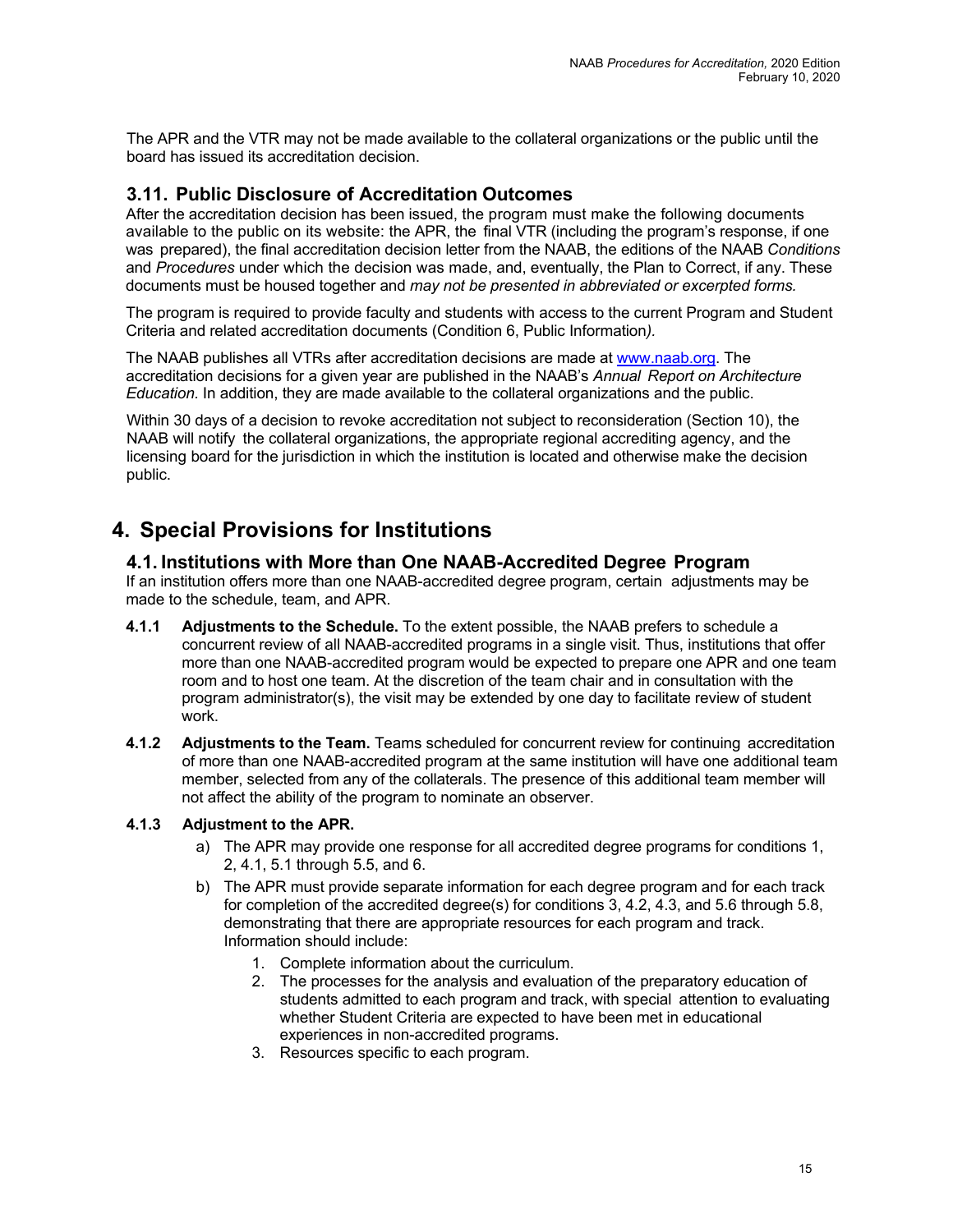#### <span id="page-19-0"></span>**4.2. Institutions Seeking Candidacy or Initial Accreditation at the Same Time as a Visit for Continuing Accreditation**

In the rare case that an institution is seeking candidacy or initial accreditation for an additional NAABaccredited professional degree program in architecture in the same year as a visit for continuing accreditation, the visits will not be combined. Instead, separate visits will be scheduled with separate teams. In addition, a separate APR must be prepared for each program to be visited.

### **5. Procedures for Initial Candidacy, Continuation of Candidacy, and Initial Accreditation**

Initial candidacy and initial accreditation for a new professional degree program in architecture require the completion of five important steps. For institutions that already have at least one NAAB-accredited professional degree program, some of these steps may be waived or modified. Generally, the steps are as follows:

- 1. Eligibility application by institution to initiate process.
- 2. Determination of eligibility by NAAB following eligibility visit.
- 3. Initial candidacy APR and visit (candidacy visit #1).
- 4. Subsequent evaluations toward accreditation (candidacy visits #2 and 3).
- 5. Initial accreditation no later than six years after initial candidacy visit.

#### **5.1. Consultation and Support**

Institutions interested in establishing a NAAB-accredited professional degree program in architecture are encouraged to contact the NAAB staff, administrators and faculty members at institutions with NAABaccredited degree programs, and the ACSA for advice and counsel in selecting appropriate degree types and for assistance in preparing the necessary documentation, especially the Plan for Achieving Initial Accreditation. Schools should work with the NAAB as soon as possible to establish a calendar for eligibility, candidacy, and initial accreditation.

Institutions seeking to establish more than one NAAB-accredited program must submit separate applications for each. The NAAB will not accept applications for candidacy from an institution with a degree program currently in candidacy.

#### **5.2. Eligibility Application**

Institutions seeking initial accreditation for a professional degree program in architecture must first be granted candidacy status by the NAAB. The first step in achieving candidacy status is to submit an eligibility application for candidacy. A complete application must include the following:

- **5.2.1** A letter from the institution's chief academic officer announcing the intention to seek candidacy for accreditation for a professional degree program in architecture. The letter should include the specific degree name (i.e., B. Arch., M. Arch., or D. Arch.) along with any prerequisites and the total number of credits to be awarded.
- **5.2.2** The most recent decision letter from the recognized U.S. regional accrediting agency for the institution (Condition 4.1).
- **5.2.3 Plan for Achieving Initial Accreditation.** The plan serves multiple purposes. It is an analysis of (1) the current status of the program that identifies long-term objectives for establishing and implementing the new accredited degree program, and (2) the extent to which the proposed program already complies with the *Conditions for Accreditation* with special emphasis on program identity, resources, and the curricular framework. The plan also proposes a course of action for achieving initial accreditation in a maximum of six years. The plan outlines how the program will
	- a) Secure resources not already available to the proposed program (e.g., faculty, space, financial support).
	- b) Secure institutional approvals for the proposed degree program (if required).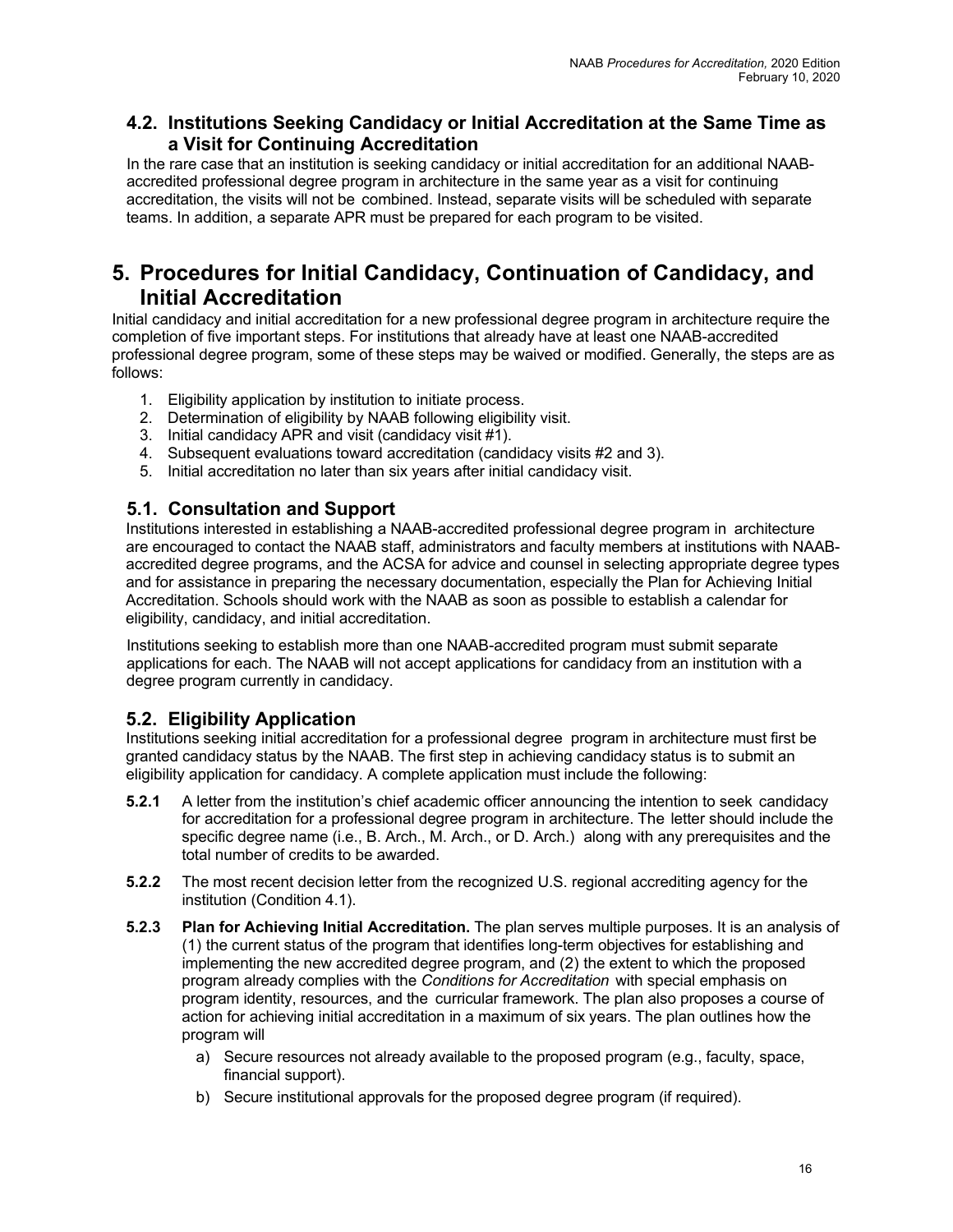- c) Recruit and retain students, including a scholarship program, as appropriate.
- d) Recruit full-time and adjunct faculty to teach in and support the program.
- e) Enroll the first cohort or class by a proposed date.
- f) Award degrees to the first cohort or class to complete the proposed program by a proposed date.
- g) Develop and implement new courses and/or curricular sequences, including faculty assignments and essential physical resources.
- h) Attract external support, funding, and alumni and professional/community engagement.
- i) Make alternative plans or provisions in the event that the program does not achieve initial candidacy or initial accreditation.
- **5.2.4** Instructions for the preparation, format, and submittal of the Plan for Achieving Initial Accreditation are published separately from this document. See the "Guidelines to the Accreditation Process" at [www.naab.org](http://www.naab.org/) for more information.

#### **5.3. Determination of Eligibility**

The second step in becoming a candidate program is for the NAAB to determine whether the proposed degree program is eligible for candidacy. The process for determining eligibility is based on whether the institution already offers a NAAB-accredited degree and is seeking to develop another one, or whether the institution has no NAAB-accredited programs.

- **5.3.1 Review of the Application.** The NAAB executive director or associate director will review the application to determine whether it is complete. Once the application is complete, a review panel will be named.
- **5.3.2 Membership of the Review Panel.** The review panel consists of the NAAB executive director or associate director and two members of the Board of Directors; at least one of the two board members must be an educator.
- **5.3.3 Responsibilities of the Review Panel.** The panel will review the application, conduct an eligibility visit if necessary, and determine whether to recommend that the board accept the program as eligible.
	- a) An eligibility visit will be scheduled for programs that do not currently have a NAABaccredited degree. The program is responsible for all expenses associated with a visit.
	- b) Programs that already offer at least one NAAB-accredited degree may be asked to submit additional information. An eligibility visit is not required if the new program is in the same location as the existing program.

#### **5.3.4 Eligibility Visit.**

- a) **Purpose**: There are three purposes for the eligibility visit:
	- 1. To review the physical, financial, human, and information resources committed to the program.
	- 2. To confirm the institutional commitment to the implementation of the Plan for Achieving Initial Accreditation*.*
	- 3. To review the *Conditions* and the *Procedures* with the proposed program's administrators, faculty, staff, and students.

#### b) **Format:**

- 1. Eligibility visits should last no more than two days.
- 2. The visit will be conducted by two of the individuals assigned to the review panel.
- 3. The visit will be scheduled on two consecutive weekdays.
- 4. The visit should include the following:
	- i. Presentation by the program on the context and mission of the institution, the academic/administrative unit, and the proposed degree program.
	- ii. Discussion between the NAAB panel and the program administrator to review the NAAB *Conditions* and *Procedures.*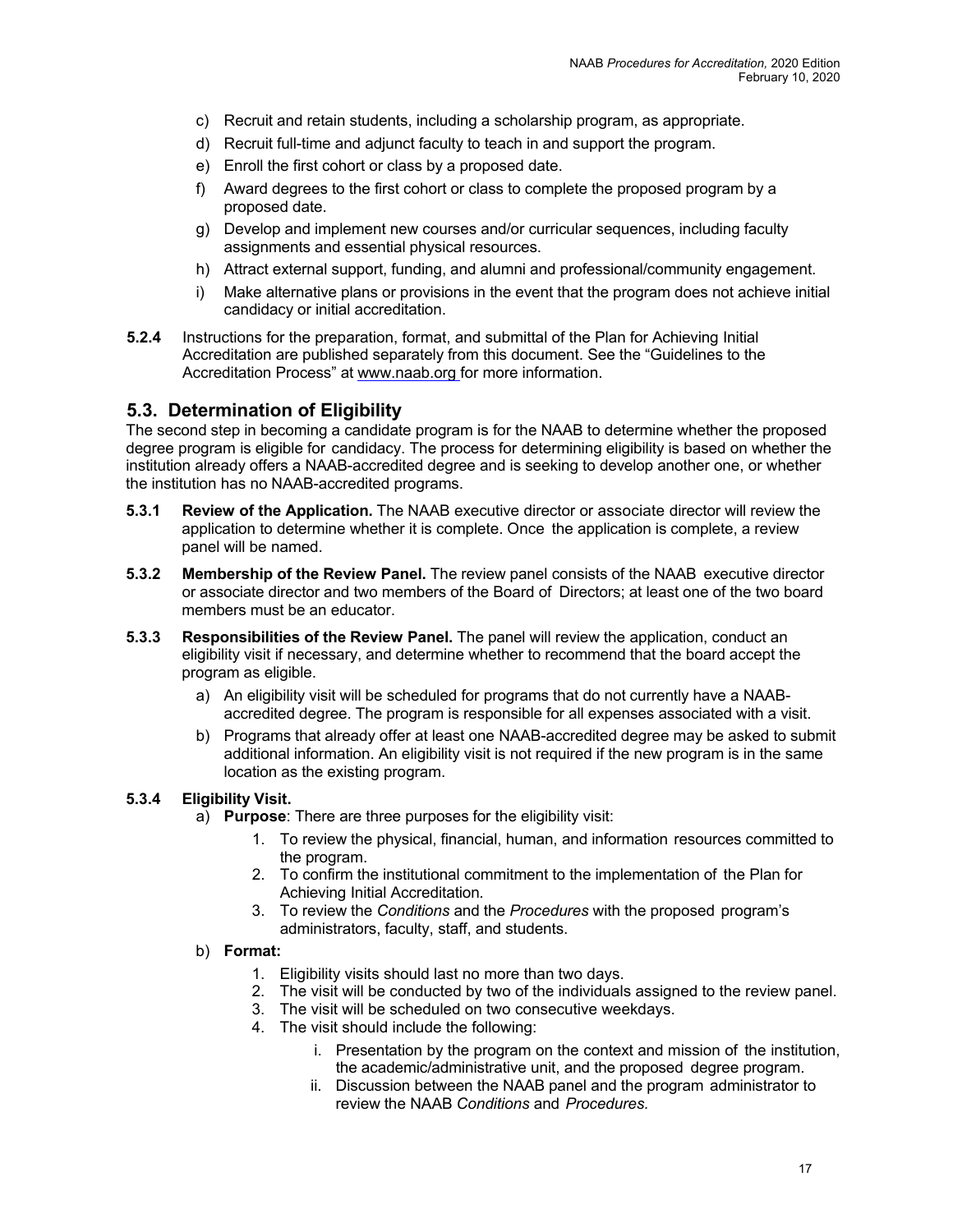- iii. Separate meetings with faculty, staff, and students to review the timeline for candidacy, initial candidacy, and initial accreditation, and the requirements of continuing accreditation.
- iv. Meetings with division administrators (e.g., department chair and dean).
- v. Meetings with the institution's chief academic officer, chief financial officer, and chief advancement officer.
- vi. Opportunities to observe classes and studios that will be offered in the proposed degree program.
- vii. A tour of the physical resources that are or will be designated for the program (studios, classrooms, seminar rooms, shops, and labs).
- viii. A tour of the library or other information resource center(s) that supports the program.
- **5.3.5 Report from the Review Panel.** Following the documentary review and, if necessary, the eligibility visit, the panel will submit a memorandum to the Board of Directors that documents observations and conclusions. The report must include the following:
	- a) A review of the resources committed to the program.
	- b) An assessment of the institution's commitment to the implementation of the Plan for Achieving Initial Accreditation.
	- c) An assessment of the program's readiness to complete a visit for initial candidacy.
	- d) A cross-reference to the findings of the visiting team in the most recent VTR, when an institution already offers a NAAB-accredited program.
	- e) A recommendation to the NAAB board to accept or not accept the program as eligible for initial candidacy. The recommendation will also identify the length of time that should elapse before scheduling the initial candidacy visit.

#### **5.3.6 Board Action on Eligibility for Initial Candidacy.**

- a) The panel's recommendation is presented to the board at its next regularly scheduled meeting.
- b) If the board approves a motion to accept the program as eligible for initial candidacy, the NAAB staff will select a visiting team chair and advise the program to compile an Architecture Program Report for Initial Candidacy (APR-C) and prepare for an initial candidacy visit as outlined below.
- c) If the board does not accept the program as eligible for initial candidacy, the program leadership will be advised. The program may submit a new application. There is a oneyear waiting period before a new application can be submitted.

#### **5.4. Initial Candidacy**

Once a program has been accepted as eligible for initial candidacy, a site visit for initial candidacy will be scheduled. With certain exceptions, visits for initial candidacy are similar to those for continuing accreditation. The first step is the preparation of an Architecture Program Report for Initial Candidacy (APR-C) and preparation for a visiting team.

**5.4.1 Architecture Program Report Submitted for Initial Candidacy Visits.** The APR-C is similar to an APR for continuing accreditation. An APR for initial candidacy should clearly document the program's progress on the Plan for Achieving Initial Accreditation. The program must append the plan and the eligibility memorandum to the APR-C. Instructions for the preparation, format, and submittal of the APR-C are published separately from this document. See the "Guidelines to the Accreditation Process" at [www.naab.org](http://www.naab.org/) for more information.

All material prepared for accreditation visits must be provided in English. This material includes the APR-C, supplemental material, and student work to be reviewed by the visiting team.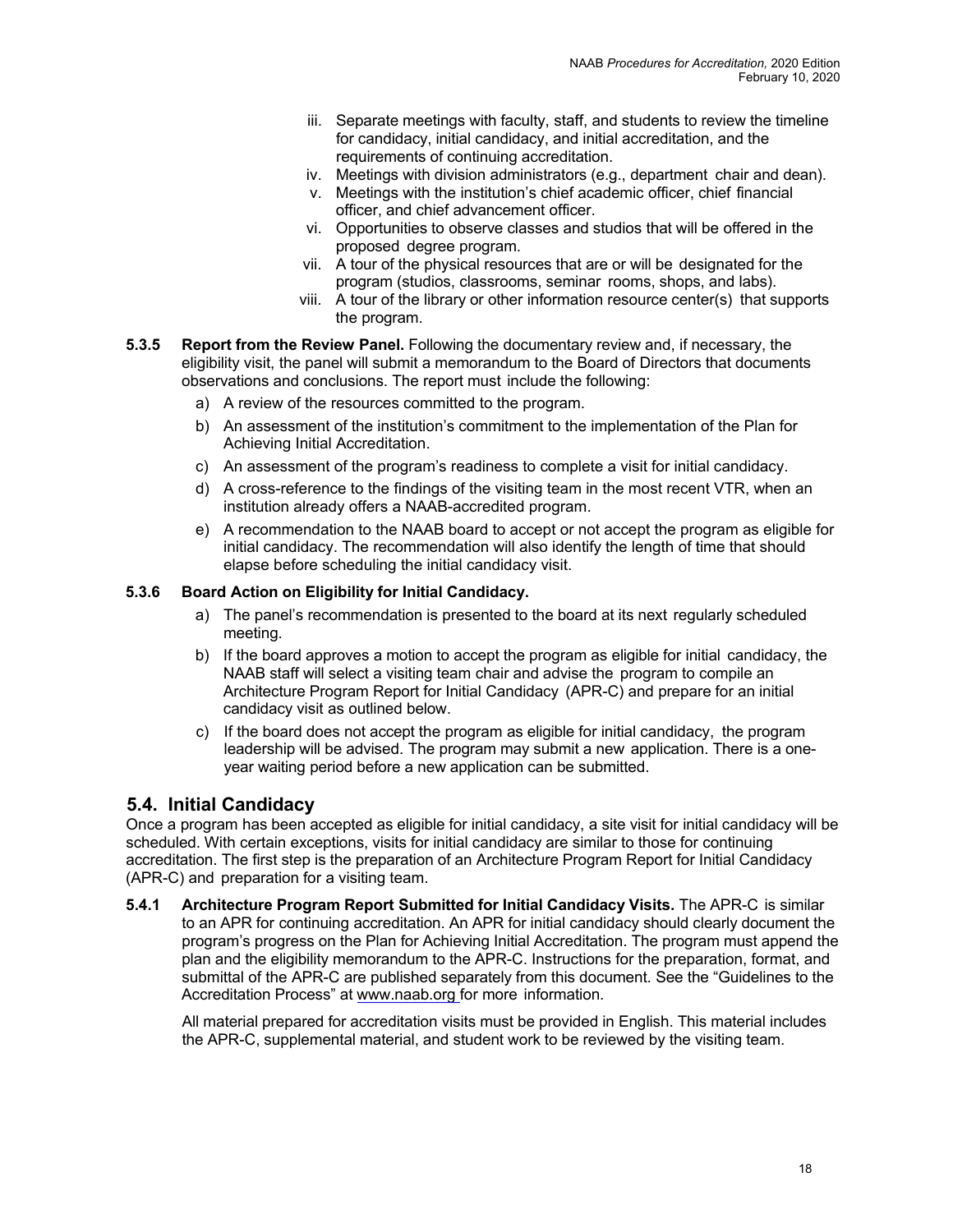#### **5.4.2 Review and Acceptance**

- a) APR-Cs are due in the NAAB office 180 days before the visit is scheduled to take place.
- b) The NAAB staff first reviews the APR-C to ensure that it is complete.
- c) The team chair then reviews the APR-C for completeness and clarity, to discern the complexity of the program's structure, and to identify issues that may affect the duration and agenda of the site visit. The visiting team chair's review results in a recommendation to the NAAB staff to do one of the following:
	- 1. Accept the APR-C and schedule the site visit.
	- 2. Accept the APR-C*,* schedule the site visit, and request that minor additional information be provided before the visit.
	- 3. Require additional information be submitted to the team chair. The visit date will be set after the additional information is received, reviewed, and determined to be acceptable.
	- 4. Reject the APR-C and require a new report be submitted for review not less than 45 days before the date of the visit. If the new APR-C is considered acceptable, the visit will take place.
- d) Should the chair recommend that the APR-C be rejected, the APR-C and the chair's review are brought before the NAAB Board of Directors for review and action.
- e) Should the school fail to deliver an acceptable amended or replacement APR-C, the NAAB notifies the chief academic officer of the institution that the candidacy visit will be postponed until the next year. A new chair will be appointed and a new APR-C is required.
- **5.4.3 Dissemination of the APR-C to the Public Before the Visit.** To stimulate broad-based participation, the program should distribute the APR-C to the school community before and during the site visit. However, the APR-C may not be shared with the public until the NAAB has communicated its final decision on candidacy to the program.

#### **5.4.4 Composition of Visiting Teams for Initial or Continuing Candidacy**

- a) Teams for initial and continuation of candidacy visits are composed of three individuals: an educator, a practitioner, and an individual selected from a pool of former NAAB directors and NAAB staff. The NAAB will designate either the educator or the practitioner to serve as the team chair.
- b) Visiting team chairs for candidacy visits are selected in the same manner as those for continuing accreditation visits (Section 3.2). NAAB staff notifies program administrators once a chair has been nominated, and when confirmed, the chair reviews the APR-C for completeness (Section 5.4.2). The administrator and the chair work together to select a date for the visit.
- c) The NAAB staff composes teams after the date for the visit has been set. The NAAB makes every effort to balance the team in terms of geography, gender, race/ethnicity, and accreditation experience. To the extent possible, the NAAB works to ensure that not more than one team member is on their first visit. Observers are not permitted on teams for initial candidacy or on subsequent teams for continuation of candidacy. The NAAB staff notifies the program administrator when a full team has been assembled.
- d) Programs whose curricula are not taught in English may be required to provide a translator to assist the team during the visit. Programs will be notified at least 30 days before the visit if they must provide a translator, who may not be affiliated with the program (e.g., faculty, alumnus) in any way. The NAAB makes every effort to include individuals who speak the language of the program being visited; however, if this is not possible, a translator will be required.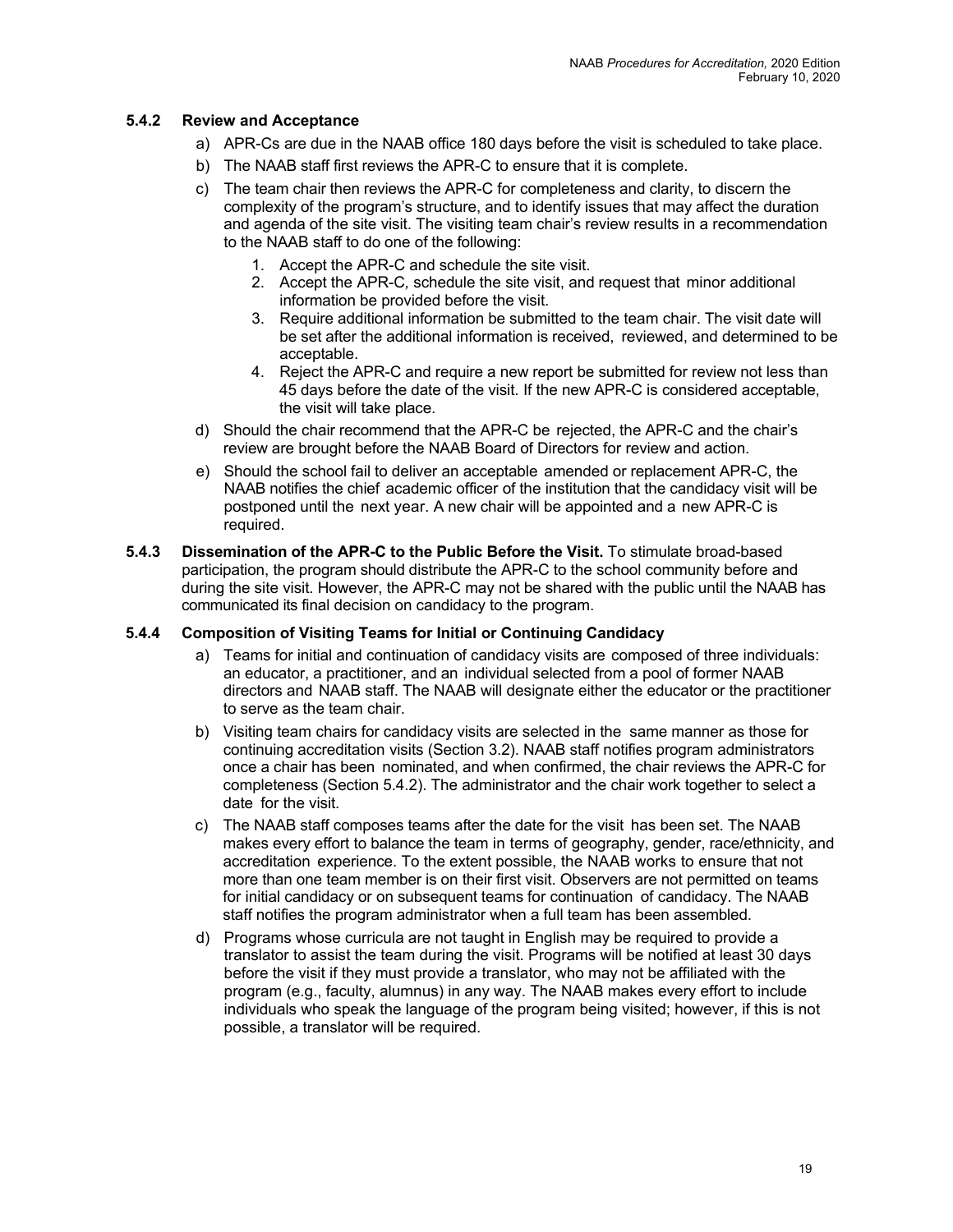#### **5.4.5 Dates for the Site Visit.**

- a) The team chair sets the dates for a visit for initial candidacy in consultation with the program administrator.
- b) Generally, spring visits take place between the last week of January and the first week of April each year; fall visits take place between the second week of September and the last week of October.
- c) Once a date has been set and a team proposed, the date cannot be changed.
- d) Duration of the visit:
	- 1. Visits for initial candidacy begin on Saturday evening and end the following Tuesday at noon. If the program is still in the early stages of implementation and the amount of student work available for review is limited, the visit may begin on Sunday evening and end the following Tuesday at noon. The team chair makes the final decision on the length of the visit in consultation with the program administrator and the NAAB staff.
	- 2. All members of the team are expected to participate in the visit the entire time.
	- 3. If the program seeking candidacy is to be offered in more than one location, the team chair may arrive early in order to visit the other locations. These exceptions are agreed to by the team chair and the program administrator, with advice from the NAAB staff.
- **5.4.6 Schedule/Agenda for Initial Candidacy Visit.** The visit agenda for initial candidacy is similar to that for continuing accreditation (Section 3). Differences are noted below:
	- a) Meetings with Students. It is likely that, at the time of a visit for initial candidacy, no students will be enrolled in the program. A meeting with students or student leaders is only required during visits for continuation of candidacy or when an institution is augmenting an existing degree program in order to achieve accreditation. When a visit for initial or continuing candidacy includes a meeting with students, it is to be conducted without the presence of any administrators, staff, or faculty, and should be arranged so that all students can attend.
	- b) Review of Student Work. Visits for initial candidacy are unlikely to include student work, unless the institution is proposing to expand or augment an existing program. In the case where student work is available, team members are individually and jointly responsible for assessing the work.
	- c) Observation of Studios, Lectures, and Seminars. This is only suggested when courses currently being offered are or will be part of the proposed professional degree program.
- **5.4.7 Evidence and Team Room.** Before the site visit, the program administrator and visiting team chair discuss the content and organization of the team room, which are similar to that for continuing accreditation (Section 3).
- **5.4.8 Visiting Team Report (VTR) for Candidacy.** The VTR for candidacy is the same as that for continuing accreditation except for the following:
	- a) The VTR contains the team's assessment of the program's progress against its Plan for Achieving Initial Accreditation.
	- b) VTRs for initial or continuation of candidacy may assess Program and Student Criteria as met, not met, or not-yet met.
	- c) For criteria in courses that have been offered and for which evidence has been provided for evaluation by the visiting team, the team may determine that the criteria are met or not met.
	- d) For criteria in courses that have not yet been offered and for which only syllabi and descriptions are available for evaluation by the team, the team may determine that the criteria are not-yet met.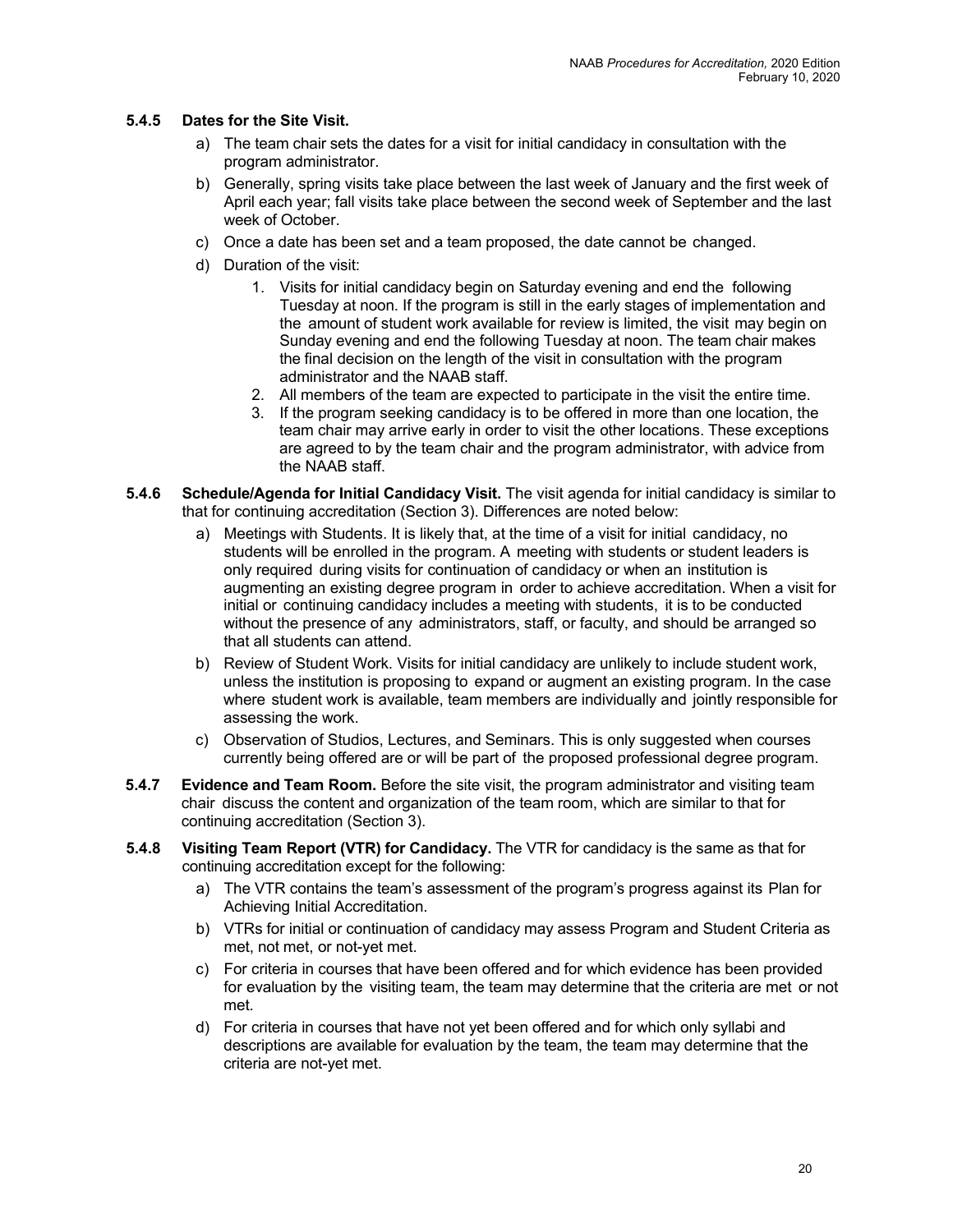**5.4.9 Public Disclosure of Accreditation Outcomes.** After the candidacy decision, the program must disseminate the APR-C*,* the final VTR and all attachments, and the current editions of the *Conditions* and the *Procedures* and any addenda. These documents must be posted on the program's website and be freely accessible to all.

### **5.5. Subsequent Evaluation Visits for Continuation of Candidacy**

Continuation of candidacy is subject to submission of Program Annual Reports (see Section 8) and visits at two-year intervals until initial accreditation is achieved within six years of the effective date of the term of initial candidacy. The reporting, team composition, and visit requirements for each subsequent visit are the same as for initial candidacy. The APR must include the previous VTR, the eligibility memorandum, and the Plan for Achieving Initial Accreditation for each continuation of candidacy visit.

### **5.6. Procedures for Initial Accreditation**

Once a program has achieved initial candidacy and completed a minimum number of years in candidacy status (see below), it is eligible to apply for initial accreditation of its professional degree program. Generally, the application process begins with a request for initial accreditation followed by submission of an APR and an initial accreditation visit. Some steps in the process may be waived or modified for institutions that already have at least one NAAB-accredited professional degree program.

All visits for initial accreditation take place in the fall following the graduation of the first cohort of students that completes the program. Terms of initial accreditation are for three years. The period from achieving candidacy status to initial accreditation may be no longer than six years. Programs that fail to achieve initial accreditation within the maximum time period must submit a new candidacy application.

#### **5.6.1 Eligibility for Initial Accreditation**

- a) Programs seeking initial accreditation that do not currently offer a NAAB-accredited degree must have the following by the time of the visit for initial accreditation:
	- 1. Completed four years in continuous candidacy.
	- 2. One cohort of students who have completed the entire curriculum of the professional degree program for which accreditation is sought. This cohort should expect to graduate in the spring with a subsequent fall visit for initial accreditation.
- b) Programs that already have at least one NAAB-accredited professional degree must have:
	- 1. No less than two years in continuous candidacy.
	- 2. A full eight- or six-year term of accreditation for the preexisting accredited professional degree program in architecture.
	- 3. One graduating class that has completed the entire curriculum of the professional degree program for which accreditation is sought.
- c) It is the responsibility of the program, not the NAAB, to inform students of the status of their degree program(s) relative to accreditation and whether the program is on schedule to achieve initial accreditation.
	- 1. In order to meet the education requirement of the National Council of Architectural Registration Boards (NCARB), an applicant for an NCARB Certificate must hold a professional degree in architecture from a program accredited by the NAAB; the degree must have been awarded not more than two years before initial accreditation.
	- 2. This education requirement is often called the "two-year rule." The full text of the education requirement can be found on the NCARB website.
	- 3. The two-year rule means that, if a program receives an initial term of accreditation effective January 1, 2021, individuals who graduated after January 1, 2021, have an accredited degree, while individuals who graduated between January 1, 2019, and December 31, 2020, are considered to have met the education requirement for an NCARB Certificate. However, meeting the education requirement for the NCARB Certificate may not be equivalent to meeting the education requirement for registration in a specific jurisdiction. Programs are strongly urged to keep this in mind when developing timelines for achieving initial accreditation.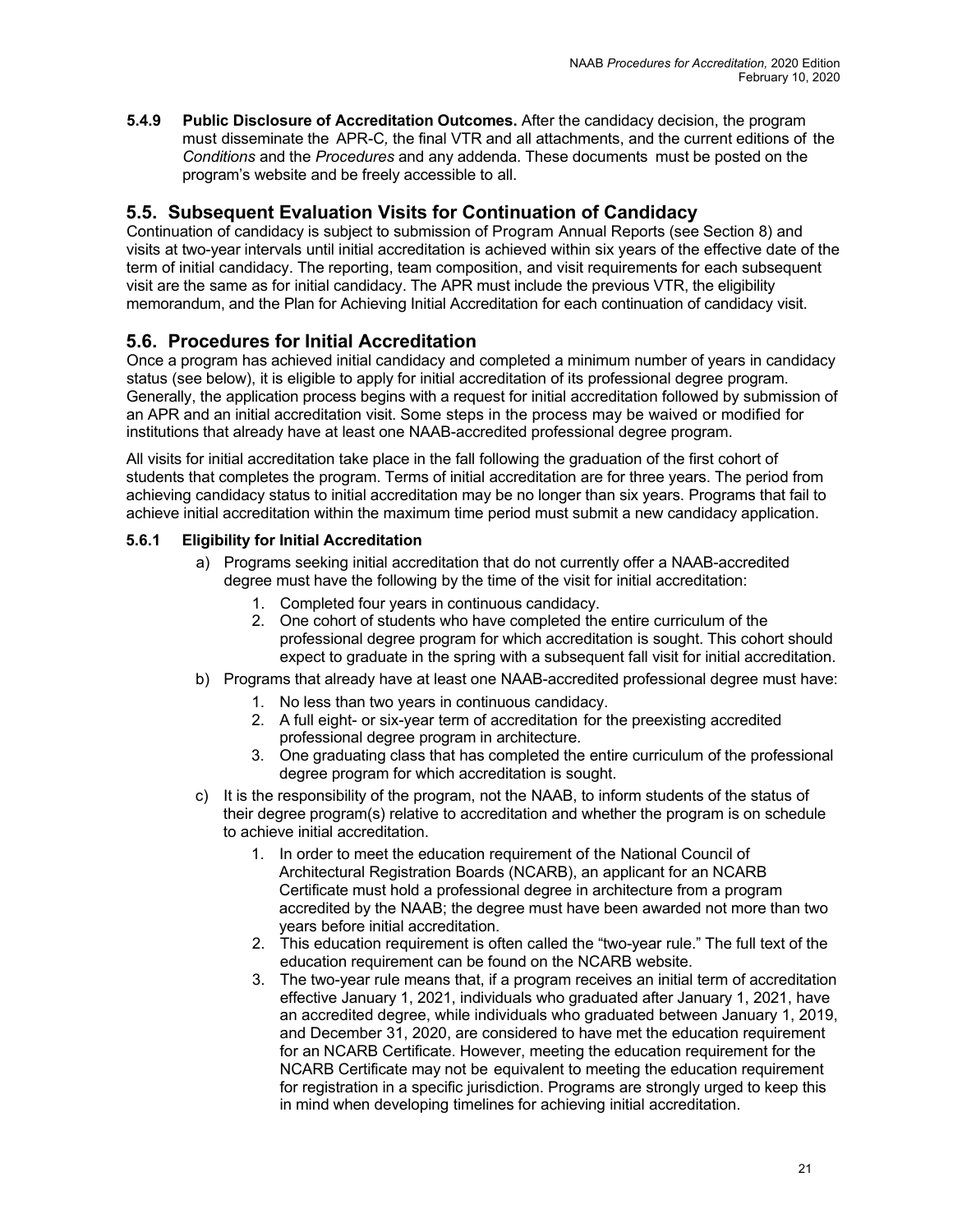- **5.6.2 Request for Initial Accreditation.** Programs in candidacy must notify the NAAB of their intention to seek initial accreditation for a professional degree program in architecture.
	- a) To initiate the process for achieving initial accreditation, the program must formally request that the NAAB schedule a visit for initial accreditation. The request is due by September 7 of the year prior to the year in which the visit for initial accreditation is requested.
	- b) A request for initial accreditation may result in forfeiture of the program's remaining time in its six-year candidacy.
	- c) The request must include the following:
		- 1. A letter from the chief academic officer of the institution requesting a visit for initial accreditation of the professional degree program in architecture. The letter should include the specific degree name (e.g., B. Arch., M. Arch., or D. Arch.) and any prerequisites (e.g., M. Arch. [undergraduate degree plus 60 graduate credits]).
		- 2. A copy of the most recent decision letter from the NAAB.
		- 3. A copy of the most recent decision letter from the recognized U.S. regional accrediting agency for the institution.
		- 4. A brief assessment of the progress against the Plan for Achieving Initial Accreditation with specific evidence that the plan will be fully implemented by the time of the site visit for initial accreditation.
		- 5. The request must be submitted as a PDF, and the file may not exceed 3MB. Requests are limited to 15 pages, including all supplemental information. Applications should be sent to the NAAB associate director at [info@naab.org.](mailto:info@naab.org) Include "Application for Initial Accreditation Site Visit" and the name of the institution in the subject line.
- **5.6.3 Initial Accreditation.** Once the application has been reviewed for completeness, the NAAB will add the program to the annual visit schedule for the next calendar year. Visits for initial accreditation are conducted in the fall only, and the procedures for these visits are similar to those for continuing accreditation except as noted below.
	- a) **Architecture Program Report for Initial Accreditation.** The APR-IA is similar to an APR for continuing accreditation. It must also document the full implementation of the Plan for Achieving Initial Accreditation, including steps that may be taken after initial accreditation is received. All previous team reports, the eligibility memorandum, and the Plan for Achieving Initial Accreditation must be appended to the APR-IA.
	- b) **Dates and Deadlines.** The APR-IA is due in the NAAB office by March 1 of the calendar year in which the initial accreditation visit is scheduled to take place. Revisions to an APR-IA, if requested, are due not less than 45 days before the date of the visit.
	- c) **Visiting Teams.** Observers are not permitted on teams for initial accreditation.
	- d) **Site Visits.** Generally, these visits take place between the first week of September and the last weekend of October each year.
	- e) **Visiting Team Report.** In addition to items in the VTR for continuing accreditation, the team is asked to include comments that may be helpful in preparing for future accreditations visits, if any.

#### **5.7. First Term of Continuing Accreditation Following Initial Accreditation**

Programs that achieve a three-year term of initial accreditation must receive an eight-year term of accreditation or an eight-year term with a Plan to Correct following the first visit for continuing accreditation, or accreditation will be revoked.

In the event that the program applies and fails to achieve initial accreditation in less than six years, the balance of its candidacy may be restored. If the remaining period of candidacy is less than two years, the program will be required to submit a new application for initial candidacy, although some steps in the process may be waived by the NAAB.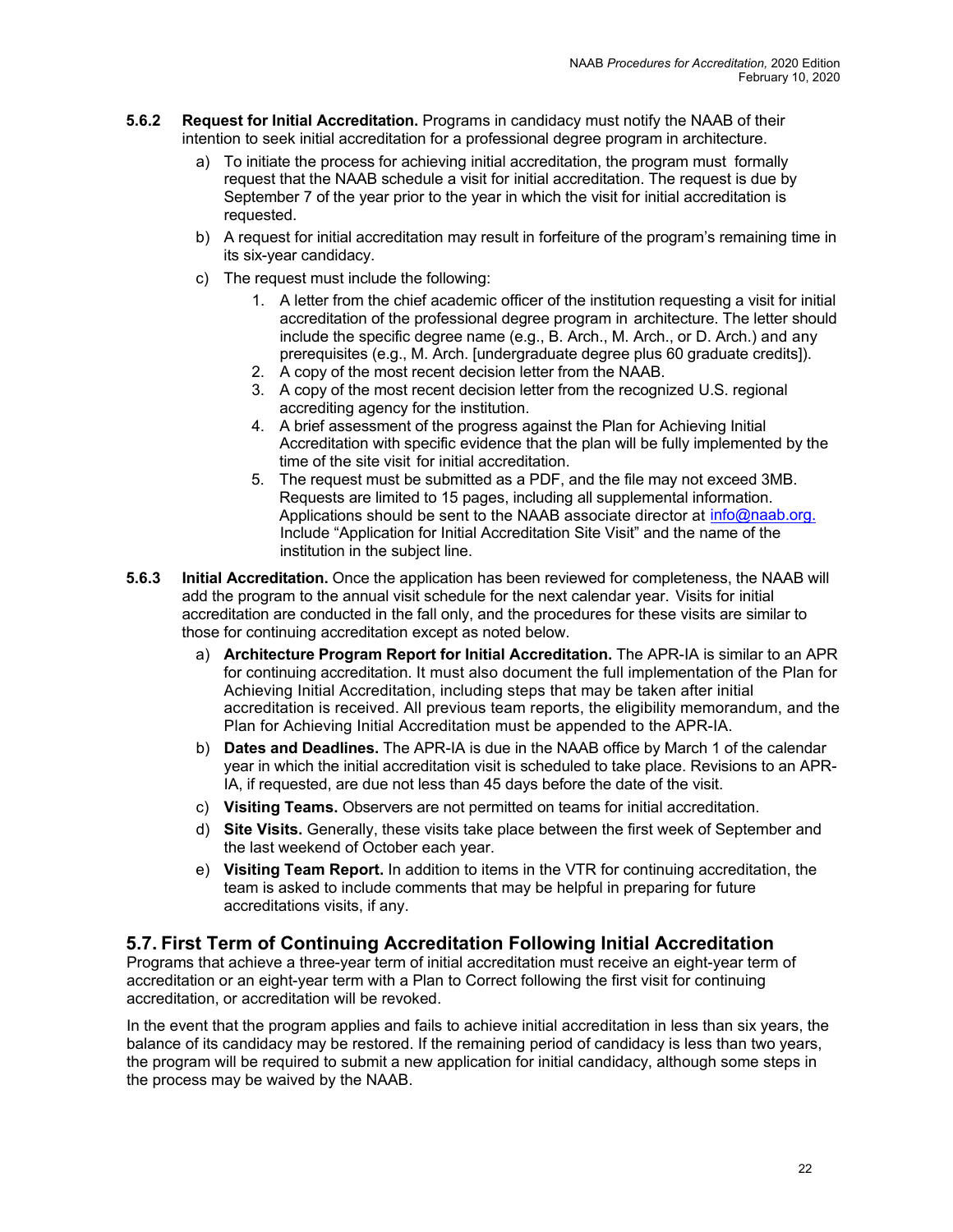## <span id="page-26-0"></span>**6. Special Circumstances**

### **6.1. Request to Postpone a Regularly Scheduled Visit**

Under certain circumstances, a program may request postponement of a regularly scheduled visit for initial candidacy, continuation of candidacy, or continuing accreditation. The process for requesting a postponement is the same in all cases. A program may only request a postponement one time in any accreditation cycle. Visits for initial accreditation, substantive change reviews, and nomenclature change reviews may not be postponed.

- **6.1.1 Procedure for Requesting a Postponement.** Not later than July 1 of the year before a regularly scheduled visit, a program may request that the visit be postponed to the next academic semester or quarter (e.g., a visit scheduled for spring 2021 may be postponed to fall 2021). The request must include the following:
	- a) A written request for the postponement from the institution's chief academic officer.
	- b) A brief description of the reason(s) for requesting the postponement.
	- c) A brief description of the benefit(s) of the postponement to the program, the institution, and the accreditation process.
	- d) Requests to postpone visits originally scheduled for the following spring must be received in the NAAB office no later than July 1 of the year before a regularly scheduled visit. Requests to postpone visits originally scheduled for the fall must be received in the NAAB office no later than March 1 of the year of the originally scheduled visit.
	- e) In the event of a natural disaster or other catastrophic incident that renders the program incapable of hosting the visit as scheduled, the program may request a postponement of a regularly scheduled visit without regard to the deadlines described above. The program is advised to contact the NAAB executive director or associate director immediately.
	- f) Requests must be submitted as a PDF, and the file may not exceed 200KB. The document is limited to three pages, including all supplemental information. Requests should be sent to the NAAB associate director at info@naab.org. Include "Request for Postponement of Regularly Scheduled Visit – [Name of Institution]" in the subject line.
- **6.1.2 Action on the Request**. The NAAB executive committee decides whether to grant or deny a request for a postponement. The decision will be communicated by a letter addressed to the institution's chief academic officer within seven days of the executive committee's decision.

#### **6.2. Request to Advance the Date of a Regularly Scheduled Visit for Initial Accreditation**

Occasionally, programs in candidacy for accreditation may wish to advance the date for a visit for initial accreditation from the fall semester to the preceding spring.

- **6.2.1 Procedure for Requesting an Advancement.** The procedure for requesting a spring visit for initial accreditation is as follows:
	- a) A written request to advance the date of the visit for initial accreditation from the institution's chief academic officer is sent to the NAAB. This request must include:
		- 1. A brief description of the reason(s) for requesting the earlier date.
		- 2. A brief description of the benefit(s) of advancing the date to the program, the institution, and the accreditation process.
	- b) Requests to advance the date for visits originally scheduled for the fall must be received in the NAAB office no later than July 1, one year before the originally scheduled visit for initial accreditation.
	- c) Applications must be submitted as a PDF, and the file may not exceed 200KB. The document is limited to three pages, including all supplemental information. The request should be sent to the associate director at info@naab.org. Include "Request to Advance Regularly Scheduled Visit – [Name of Institution]" in the subject line.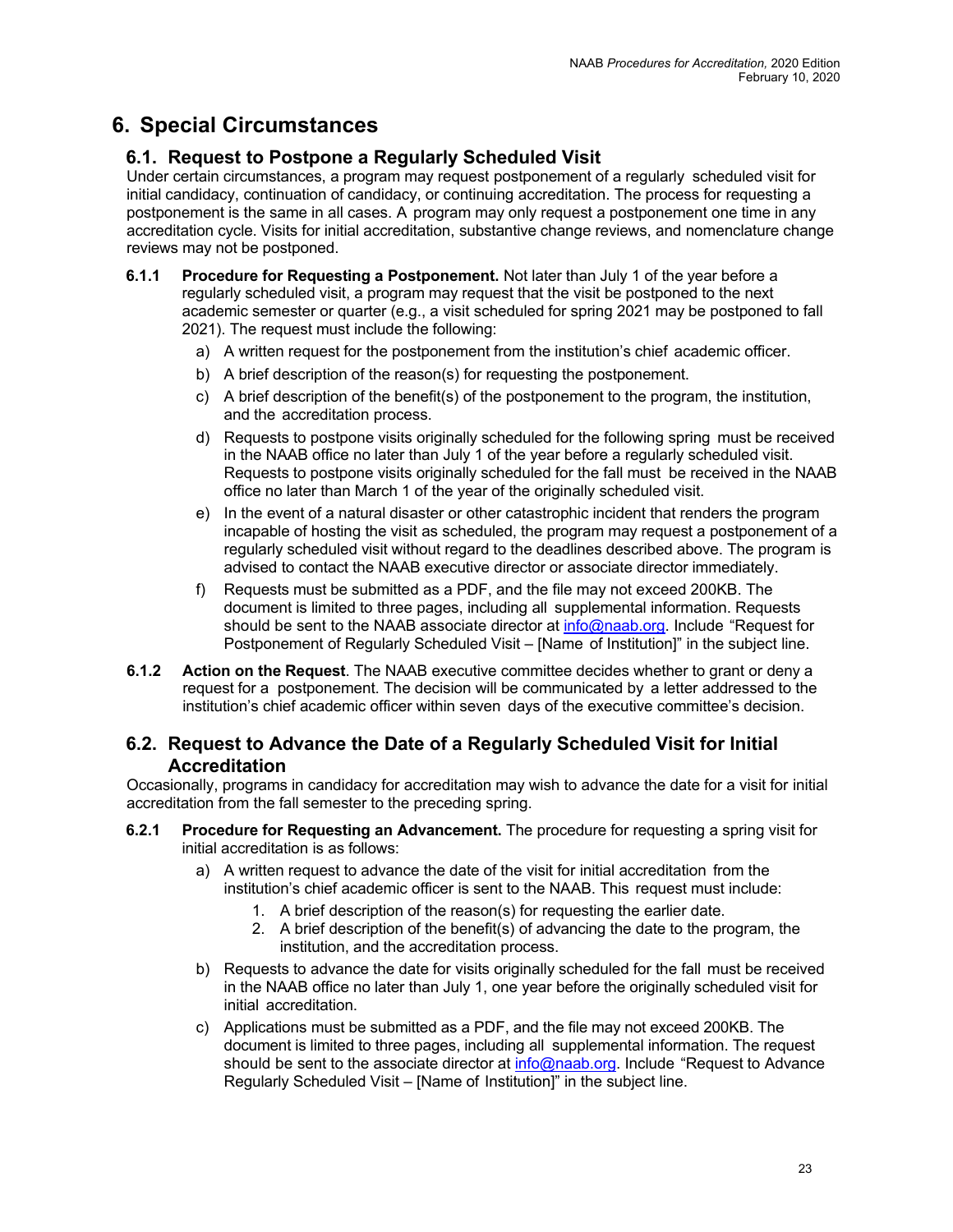**6.2.2 Action on the Request**. The NAAB executive committee decides whether to grant or deny a request to advance the date of a visit for initial accreditation. The NAAB will announce its decision in a letter to the institution's chief academic officer within seven days after the decision is made.

### **6.3. Early Termination of a Visit**

- **6.3.1** Visits may be terminated only under extreme circumstances or catastrophic conditions. These include the following:
	- a) Incomplete team due to illness or extended travel delay.
	- b) Poor preparation by the program.
	- c) The team room is inadequate or incomplete.
	- d) The program is unable to provide adequate information when requested by the team.
	- e) Inadequate facilities and arrangements for the team.
	- f) Inability to follow the schedule in an appropriate way.
	- g) Failure by any member of the team to comply substantially with established accreditation procedures.
	- h) Unanticipated crisis beyond the control of the program, institution, or team (e.g., weather emergency, state or national emergencies, or illness or death).
- **6.3.2** The entire team must determine that the visit is compromised and that termination is likely only after consultation with the program, university administrators, and the NAAB executive director and associate director. If a team agrees that a visit is sufficiently compromised, the team chair calls an immediate meeting with the program administrator, his/her superior, and the institution's chief academic officer to outline the choices available to the program.
- **6.3.3** The following options are available:
	- a) Terminate the visit, to be rescheduled at a later time.
	- b) Continue the visit, after evaluating the potential consequences to the outcome or potential disruption to the procedures.
- **6.3.4** If a visit must be terminated and rescheduled because of the program's failure to prepare appropriately, the chief academic officer of the institution is notified that accreditation may lapse as a result.

#### **6.4. Request to Reinstate Accreditation**

An institution's chief academic officer must request reinstatement following revocation or in the event that a program's accreditation expires. The procedure for reinstatement is the same as that for candidacy followed by initial accreditation, as described in Section 5. Programs requesting reinstatement must remain in candidacy for a minimum of one year.

#### **6.5. Programs at Remote Locations**

The NAAB recognizes that institutions continue to seek innovative ways to deliver curricula leading to a NAAB-accredited degree. These innovations may vary from individual courses offered in unique settings (e.g., urban design centers) to dual-campus institutions, where a single curriculum is delivered in part or in full by the same faculty at more than one location. The evaluative essence of the accreditation process is to ensure the profession and the public that the conditions and performance standards for accreditation, as measured through institutional and program/student accreditation criteria, have been achieved at all sites at which the NAAB-accredited degree is offered. For the purpose of NAAB accreditation of a professional degree in architecture, the following definitions apply: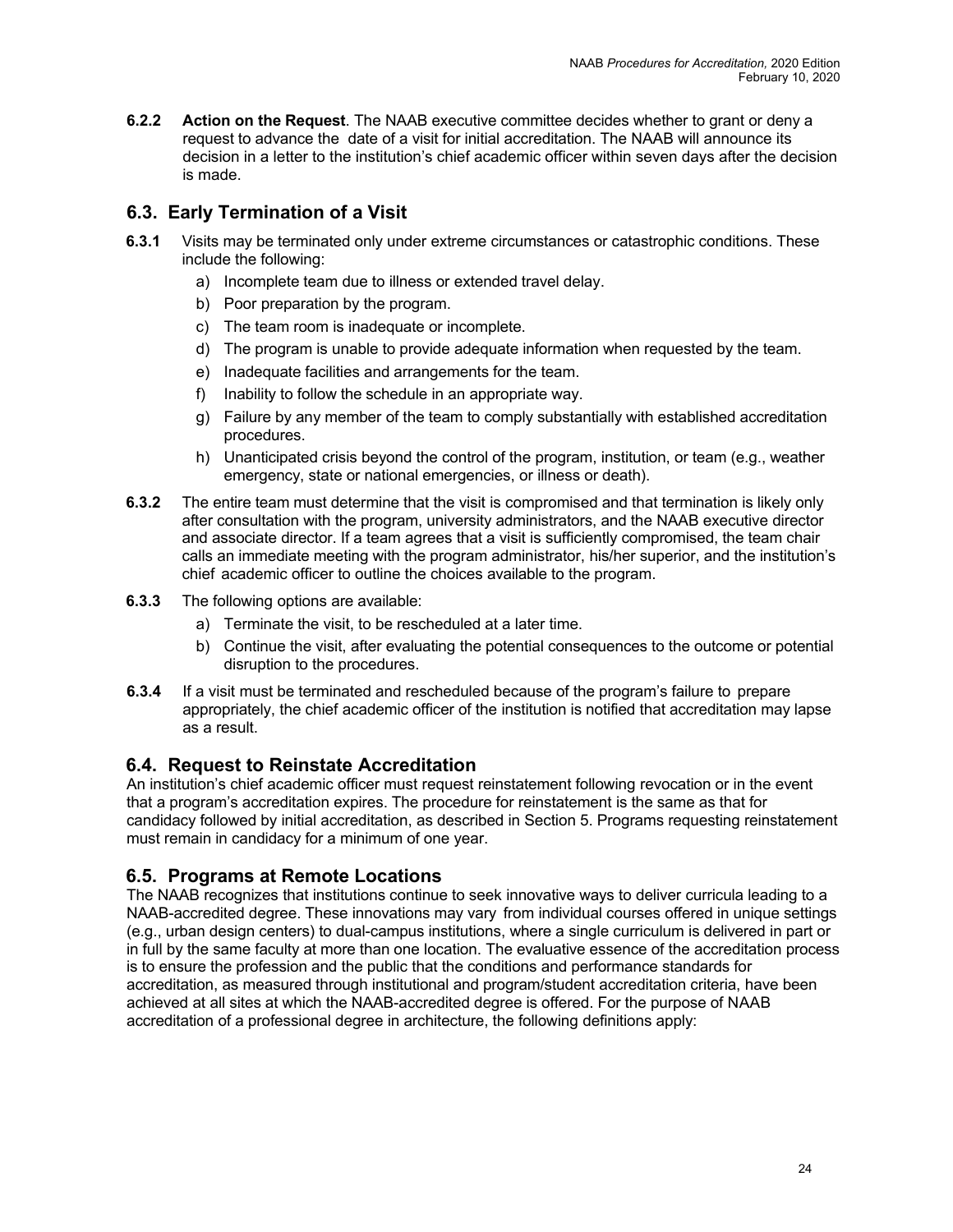#### **6.5.1 Definitions**

- a) **Branch Campuses Requiring Separate Accreditation.** A branch campus is a location that:
	- 1. Is geographically apart from and independent of the accredited program offered at the main/flagship campus of the institution.
	- 2. Is permanent.
	- 3. Offers at least 50 percent of the curriculum leading to a NAAB-accredited degree or has a curriculum that differs significantly from that offered at the main/flagship campus.
	- 4. Has its own faculty and administrative/supervisory organization, including committee structures.
	- 5. Has its own budgetary and hiring authority.
	- 6. Engages students and faculty in committees or professional organizations that are unique to the branch campus.
	- 7. Provides opportunities for research and scholarship controlled at the branch campus.

NAAB-accredited programs offered at branch campuses must be accredited separately from those offered at the main campus (e.g., the University of California system or the University of Texas system). For the purposes of accreditation, institutional partnerships that offer a NAAB-accredited program at more than one main/flagship campus or more than one institution will be considered under this definition.

- b) **Additional Site as Part of a Single Accredited Program.** An additional site is a location that:
	- 1. Is geographically apart from but not independent of the accredited program at the main/flagship campus or its organizational control and management.
	- 2. Has one dean and/or administrative head with overall responsibility for the program and one committee structure serving the programmatic needs of the additional site and the main campus site (i.e., one curriculum committee, one grievance committee, and one admissions committee).
	- 3. Integrates faculty, staff, and students into the academic, professional, and social life of the program at the main campus. This includes faculty and students from the additional sites being engaged in committees and professional organizations, and having comparable access to scholarly and research activities.

Programs offered at a main campus and at an additional site are accredited together as a single program.

- c) **Teaching Site and Study Abroad as Part of a Single Accredited Program.** A teaching site is a location that is geographically apart from but not independent of the accredited program. It is used only for instruction during a specific course or single-semester or quarter-equivalent sequence. The teaching site allows the program to meet the needs of different course components within a single curriculum. Teaching sites and study abroad programs are reviewed within the context of the curriculum for the NAAB-accredited program.
- d) **Online Learning as Part of a Single Accredited Program.** For the purposes of accreditation, courses offered online will be considered under the definition of teaching sites, unless more than 40 percent (credit hours) of the total NAAB-accredited curriculum is delivered online or the on-campus residency requirement is less than six weeks. In such cases, the online program will be considered an additional site, providing that the online and on-campus curricula are the same.
- **6.5.2 Determination of Accreditation Status for Remote Locations or Additional Sites.** In the APR submitted for a visit for continuing accreditation, the program must include its responses to the Branch Campus Questionnaire found on the NAAB website and a narrative description of its remote locations, additional sites, teaching sites, and online learning using the definitions above. The narrative must address the following matters: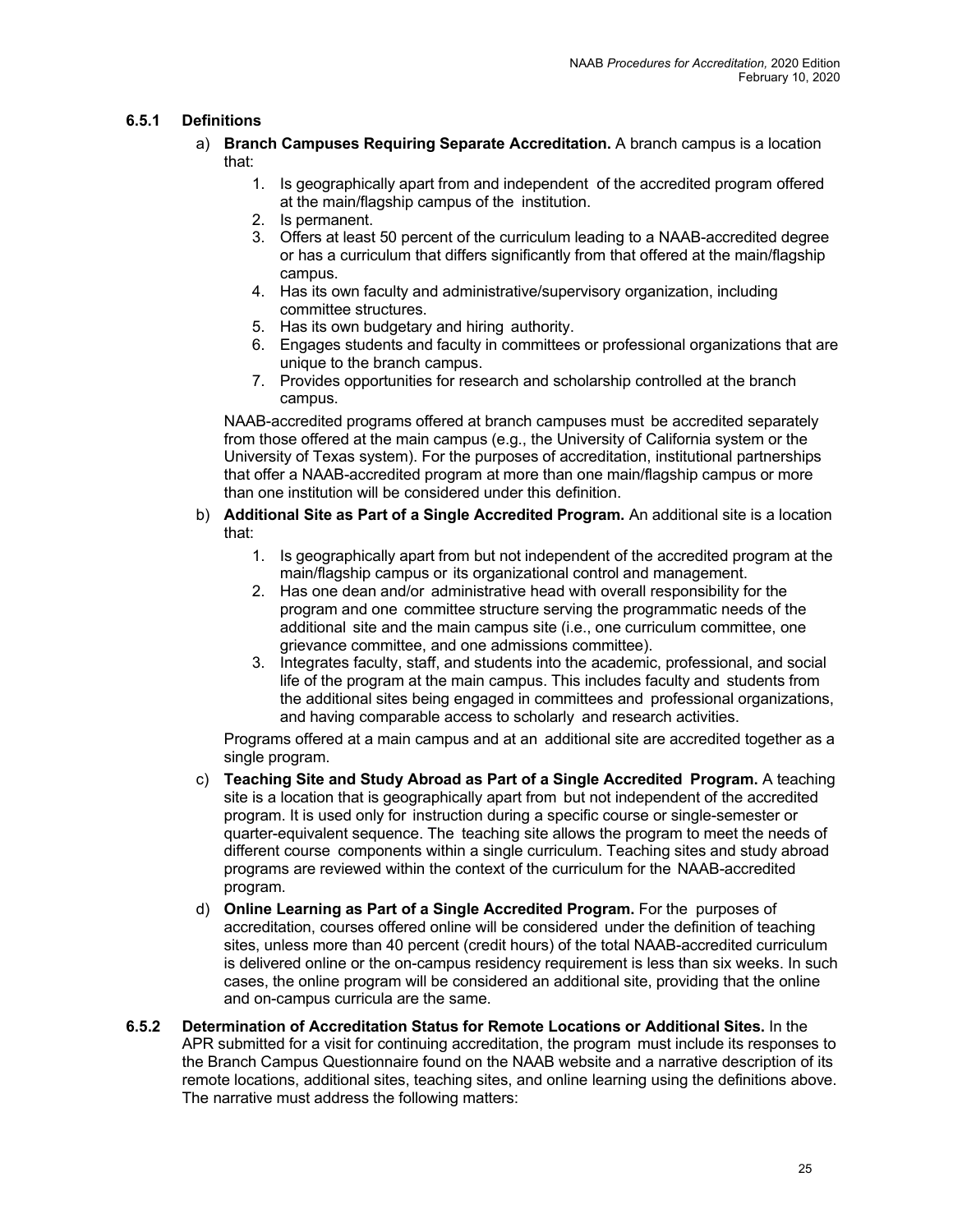- a) Curriculum
- b) Geographic location
- c) Administrative structure
- d) Budgetary and hiring authority and responsibilities
- e) Faculty access to committee assignments, research and scholarship opportunities, and participation in professional societies
- f) Student access to services and equipment, and participation in governance
- g) Physical resources

The team chair and the NAAB staff will use the questionnaire and accompanying narrative to determine which category to assign and what additional requirements may be added to the visit. The program will be notified as part of the APR review and acceptance process (Section 3.1) for changes to the APR and/or visit.

**6.5.3 Separate APRs and Separate Site Visits.** Programs at branch campuses will be treated as unique, individually accredited programs and will require a separate APR and a separate visit.

#### **6.5.4 Expanded APR and Extended Visit.**

- a) Programs with additional sites, teaching sites, or online learning are required to describe these sites in the APR and to identify the role(s) these sites play in the ability of the program to deliver the curriculum leading to the accredited degree or the ability of the institution to meet its mission.
- b) Visits to additional sites or teaching sites may be included in the regularly scheduled visit to the accredited program. The site visit may be extended by up to two days to accommodate the visit to the additional or teaching sites. The additional or teaching sites will be visited by the visiting team chair and one other member of the team. Teaching sites located outside the U.S. may be visited by the team chair only; the decision to do so is made by the chair after review of the APR and in consultation with the NAAB.

#### **6.5.5 New Programs at Branch Campuses or Additional Sites.**

- a) New programs at branch campuses will be treated as unique, individual programs and will be required to follow the procedures for candidacy and initial accreditation as outlined in Section 5.
- b) Programs initiating or altering additional sites, teaching sites, or online learning must provide this information in the Program Annual Report when the changes are made or considered. When the program prepares its next APR, the team chair and the NAAB staff will determine whether additional time will be added to the visit to review the new or altered sites.
- **6.5.6 Review of Student Work.** NAAB visiting teams shall have access to student work completed at other locations or online. There are several options for this review. The team chair, program administrator, and NAAB staff will consult on the method that best meets the needs of the visit. These options include:
	- a) Displaying student work in a team room at the additional or teaching site. In this case, a day will be added to the visit.
	- b) Displaying student work from the additional or teaching site in the team room at the primary location for the program. The work must be clearly identified as having been produced by students at the additional or teaching site.
	- c) In all cases, the institution will coordinate the location of the display and logistics of the visit with the team chair before the accreditation visit.
- **6.5.7 Visiting Team Report.** In all cases, the VTR shall address the additional sites, teaching sites, or online learning relative to the conformance of their administrative structure, financial responsibilities, equipment and facilities, student demographics, curriculum, and student/faculty governance policies to those of the main/flagship campus.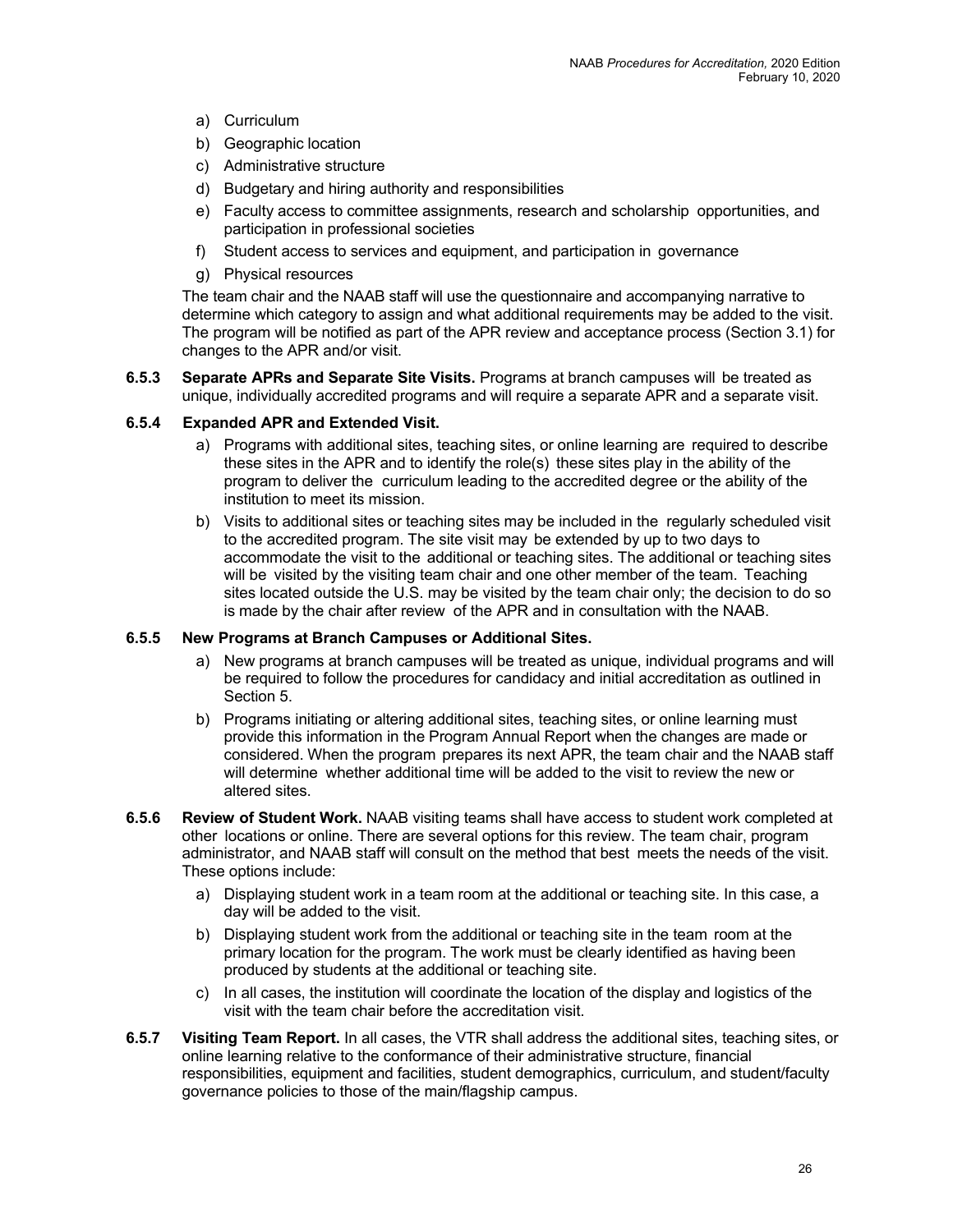### <span id="page-30-0"></span>**7. Substantive Changes Requiring Review by the NAAB**

Occasionally, programs or institutions may seek to make substantive changes that may affect the NAABaccredited degree program. Substantive changes must be reviewed by the NAAB before implementation by the program or institution and if approved, may not be applied retroactively.

#### **7.1. Substantive Changes Requiring Review**

#### **7.1.1 Professional Degrees and Curriculum Changes**

- a) Changes to the curriculum of an existing program or track for completing the program that affects the admissions requirements of the program (e.g., shifting from a single-institution M. Arch. to an M. Arch. that requires an undergraduate degree for admission).
- b) Changes to the curriculum that effectively "split" an accredited single-institution program into a multidegree sequence that concludes with an accredited graduate degree and that may require an undergraduate degree for admission (e.g., changing from a B. Arch. to an M. Arch. that requires an undergraduate degree for admission).
- c) A program change that requires a significant change in pedagogy or the approach to delivering the professional degree (e.g., moving from traditional, on-campus learning to fully online learning).

#### **7.1.2 Nomenclature Change Proposals Are Limited to the Following:**

- a) Programs seeking to convert an existing B. Arch. program to a single-institution M. Arch. program through modest adjustments.
- b) Programs seeking to convert an existing five-year, single-institution M. Arch program to a B. Arch. program through modest adjustments in the curriculum.
- c) Programs seeking to convert an existing M. Arch. program that requires an undergraduate degree (either in architecture or another discipline) for admission to a D. Arch.

#### **7.1.3 Institutional Changes**

- a) The addition of new tracks to existing accredited programs.
- b) Consolidating or merging an institution offering an accredited degree with another institution.
- c) Physical relocation of a program in a single institution, with multiple, additional teaching sites or remote sites (e.g., an institution consolidating the professional program at an additional teaching site or from multiple sites to a single location).
- d) Phasing out an existing NAAB-accredited program.
- e) Changes in the accreditation status of the institution.

Programs seeking to make a substantive change must first contact the NAAB in writing to determine which of the following procedures is appropriate or whether the changes are sufficiently expansive to constitute a new, proposed program that may be required to pursue candidacy and initial accreditation. In the event that the program must pursue candidacy and initial accreditation, the board may approve an accelerated schedule.

#### **7.2. Application**

Programs seeking approval of a substantive change must submit the following:

- **7.2.1** A letter from the chief academic officer of the institution requesting approval of the change.
- **7.2.2** A copy of the most recent decision letter from the NAAB.
- **7.2.3** Copies of other institutional or state-required approvals for the change. The NAAB will not consider substantive change requests that have not met all other requirements for institutional or state-required approvals.
- **7.2.4 Implementation Plan.** This plan must identify a course of action for implementation of the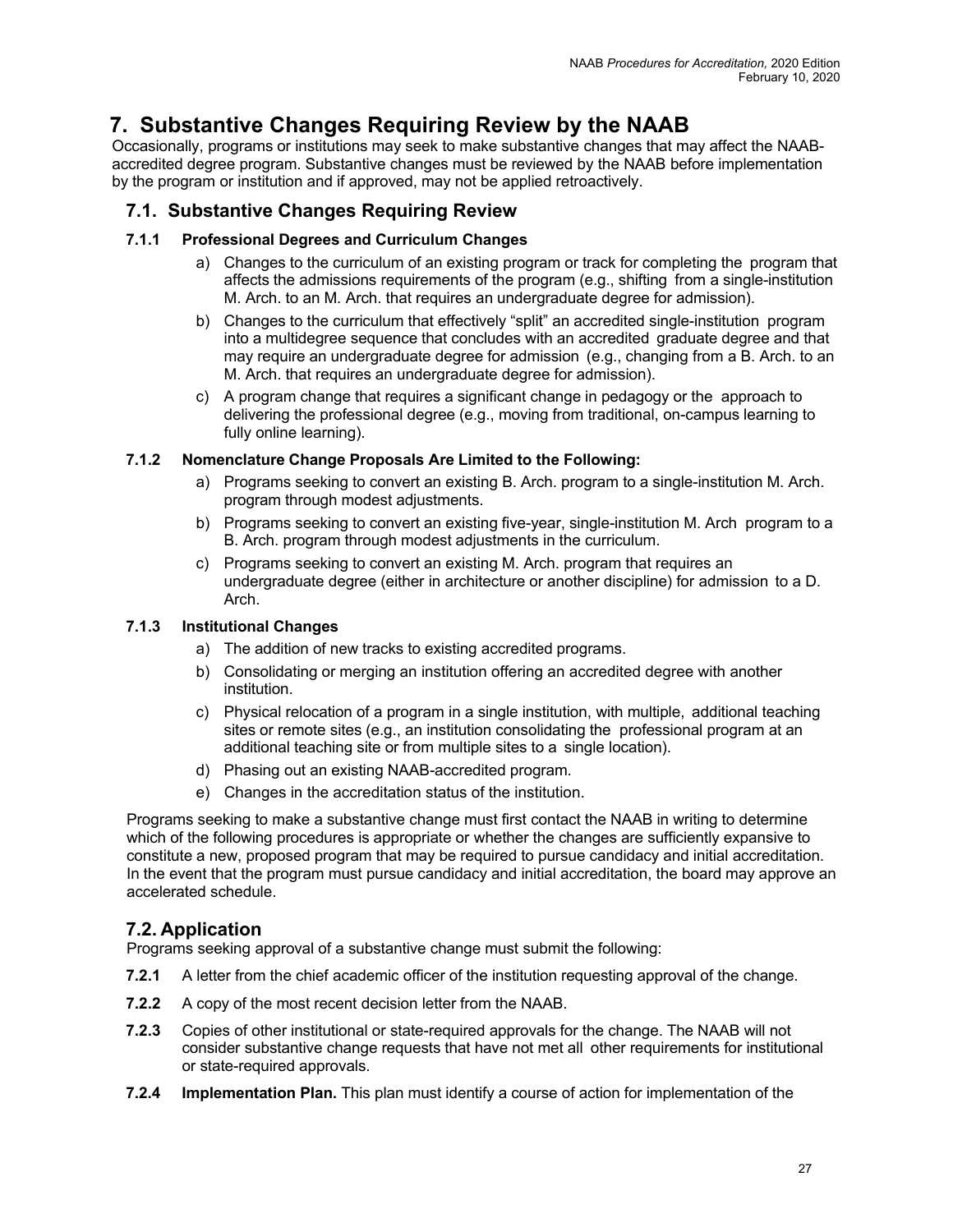substantive change within not more than two academic years after receiving approval from the NAAB. The plan must include the following:

- a) Securing resources not already available to the program (e.g., faculty, space, financial support), if necessary.
- b) Developing and implementing new courses and/or curricular sequences, if necessary.
- c) Proposed last academic year in which students will be admitted to the program in its current configuration.
- d) Plans for ensuring that students in the existing configuration are able to complete the program on time.
- e) A plan for communicating with current students, newly admitted students, faculty, staff, alumni, and NCARB and the state registration/licensing board if the program change is approved by the NAAB.
- f) A timeline showing key dates for the institutional change, including but not limited to:
	- 1. State-required approvals
	- 2. Regional accrediting agency-required approvals
	- 3. Effective dates:
		- i. Last academic year in which students will be enrolled in the existing program or institutional configuration.
		- ii. First academic year in which students will be enrolled under the new program or institutional configuration.
		- iii. Last academic year in which students will graduate from the existing program or institutional configuration.
		- iv. First academic year in which students will graduate from the new program or institutional configuration.
- **7.2.5** Applications for substantive changes may be submitted at any time. They must be submitted as a PDF, and the file is limited to 50 pages and 2MB. Send applications to the NAAB's associate director at info@naab.org. Include "Application for Substantive Change – [Name of Institution]" in the subject line.

**7.3. Additional Information Required**<br>In addition to the items listed above, the following materials are required documentation specific to the type of change proposed**.**

- **7.3.1** Professional degree and curriculum change proposals
	- a) Description of the current degree program.
		- 1. The program's response to Condition 4.2, Professional Degrees and Curriculum.
		- 2. A matrix for Condition 3, Program and Student Criteria (relating coursework to the criteria), for the current degree program.
	- b) Proposed new degree program or curriculum configuration.
		- 1. A description of the changes that will be made to the program, while also ensuring that it conforms to NAAB and institutional requirements, including:
			- i. A narrative that responds to the requirements of Condition 4.2.
			- ii. A new matrix for Student Criteria for the accredited program under its new configuration.
			- iii. Any prerequisites.
			- iv. Assessment of the effect of the proposed changes on Conditions 5.6– 5.8.
- **7.3.2 Merger or Consolidation of Institutions.** In the event that the merger or consolidation affects NAAB-accredited programs at both institutions, the NAAB may request additional material. Under this circumstance, please consult with the NAAB early in the process to determine the scope and scale of the review.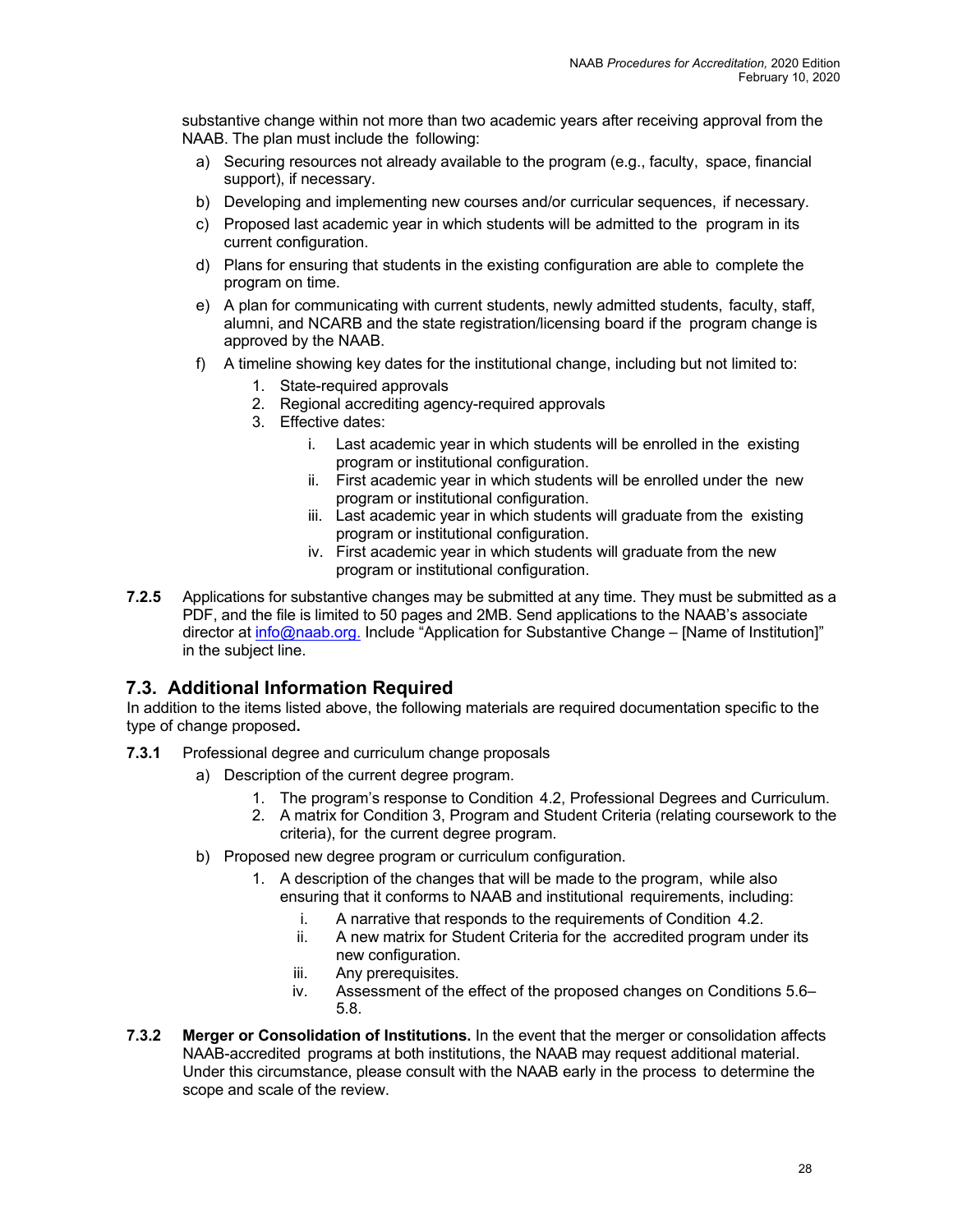- a) A description of the current program for Conditions 1, 2, and 5.1–5.5.
- b) A description of the resources currently supporting the program for Conditions 5.6–5.8.
- c) A description of the effect of the proposed change on the program's compliance with Conditions 5.6–5.8*.*
- d) An assessment of the implications of the existing program on enrollment and for Conditions 1, 2, and 5.1–5.5.

#### **7.3.3 New or Additional Tracks for Completing a NAAB-Accredited Degree Program**

- a) Proposals for new or additional tracks for completing a NAAB-accredited degree program must include all of the same materials as required for a professional degree and curriculum change (see above).
- b) An assessment of the implications of the new track for the existing program.

#### **7.3.4 Nomenclature Change**

- a) Programs seeking approval of a nomenclature change must meet the following:
	- 1. Have a full term of continuing accreditation.
	- 2. Have met either Condition II.2 (Curricular Framework) of the *2014 Conditions for Accreditation,* or Conditions 4.1 and 4.2 of the 2020 *Conditions for Accreditation,*  as of the last accreditation visit and VTR.
	- 3. No element of Condition II.3 of the *2014 Conditions for Accreditation* or Condition 4.3 of the 2020 *Conditions for Accreditation*, may be listed as a cause of concern or not met in the most recent VTR.
	- 4. Have requested the change within four years of the last regularly scheduled accreditation visit.
- b) The proposal for the nomenclature change must include:
	- 1. The program's response to Condition 4.2, Professional Degrees and Curriculum.
	- 2. A matrix for Condition 3, Program and Student Criteria (relating coursework to the criteria), for the current degree program.
- c) The proposal must also include a description of the proposed new degree nomenclature and any changes that must be made to the program in order to conform to NAAB and institutional requirements, including:
	- 1. A new response to Condition 4.2.
	- 2. A new matrix for Condition 3, Program and Student Criteria (relating coursework to the criteria), for the accredited program under its new designation.
	- 3. Any prerequisites.

#### **7.4. Substantive Change Review Panel**

- **7.4.1** The NAAB will assign a panel of three people: a current NAAB director, a member of the most recent visiting team, and one experienced team member or team chair. With the exception of the NAAB director, the panelists will be selected to ensure that one is an educator and the other a practitioner.
- **7.4.2** The NAAB director will serve as the panel chair.

#### **7.5. Responsibilities of the Panel Chair**

- **7.5.1** Coordinate the review of documents with the other members of the panel.
- **7.5.2** Coordinate the initial assessment of the materials and make a recommendation to the NAAB staff as to whether a visit is required (see 7.6.2).
- **7.5.3** Communicate with the NAAB staff and the program about the details of the visit, if required.
- **7.5.4** Prepare the final Substantive Change Report.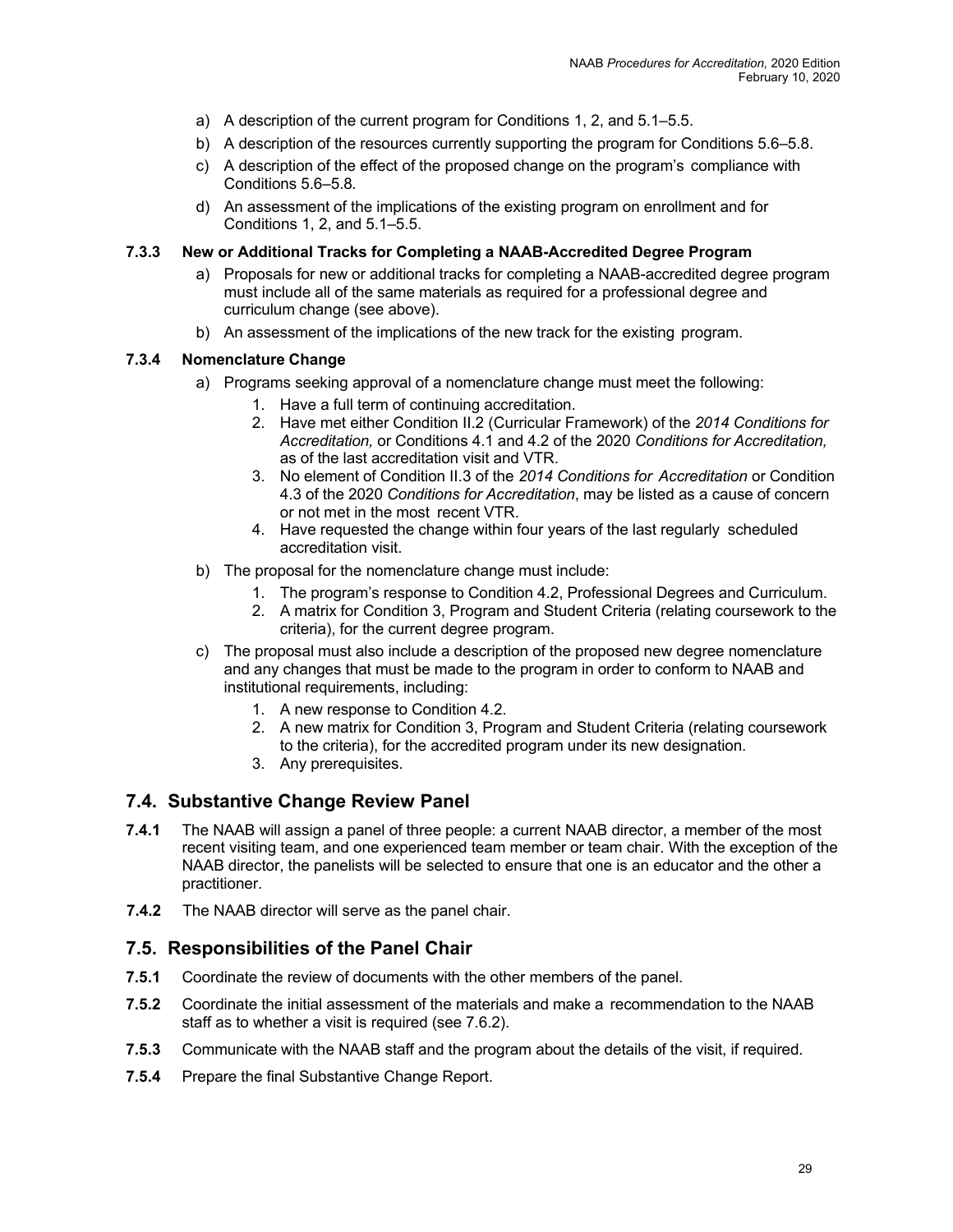#### **7.6. Substantive Change Sequence**

- **7.6.1** The panel will review the application and materials along with the most recent VTR.
- **7.6.2** The panel will determine whether there is sufficient documentary evidence to make a recommendation to the NAAB directors. Based on a review of the documentary evidence, the panel will reach one of the following initial decisions:
	- a) The program has provided sufficient evidence, and no visit is necessary. The panel chair will prepare a report, and the panel will follow the process below.
	- b) The program must provide additional or supplemental materials before a recommendation can be made, and no visit is necessary.
	- c) A visit is necessary to obtain additional evidence or to confer with program administrators and other institutional leaders.
- **7.6.3** If the panel determines that no visit is necessary but additional information is needed:
	- a) The panel chair requests the additional materials from the program. The panel may consult with program or institutional administrators by conference call.
	- b) Once the panel has assembled the necessary materials and agrees that it has sufficient evidence on which to base a recommendation, the panel chair will prepare a report using the Substantive Change Report template. The report must be confined to the analysis of the proposal and the program's preparation for implementing the change.
	- c) The NAAB will provide a copy of the report to the program to correct errors of fact or omissions.
	- d) The panel will prepare, as a separate document, a confidential recommendation to the board, which is signed by all members of the panel. This document is confidential in perpetuity and is nonbinding on the board.
	- e) The final copy of the report, with the recommendation of the panel, will be sent to the NAAB board for action at its next regularly scheduled meeting.
- **7.6.4** If the panel determines that a visit is necessary:
	- a) The panel chair will consult with the program administrator to set a date for a one-day substantive change visit. The visit will be held on a weekday when classes are in session and students are on campus.
	- b) The scope of the visit is limited to the preparation by the institution or academic unit for implementing the substantive change.
	- c) The panel chair and program administrator will consult on the visit schedule. Generally, visits should include the following:
		- 1. Entrance and exit meetings with the program administrator.
		- 2. Meetings with institutional administrators with responsibility for implementation of the change (e.g., department chair or dean).
		- 3. Meetings with faculty.
		- 4. Meetings with students.
		- 5. Review of documents and other evidence deemed appropriate by the program or requested by the panel chair to demonstrate the program's readiness to implement the change.
	- d) The program should be prepared to provide the reviewer with a secure work space for use during his/her time on campus.
	- e) Upon the conclusion of the visit, the panel chair will consult with the other members of the panel and prepare a report using the Substantive Change Report template.
	- f) The NAAB will provide a copy of the report to the program to correct errors of fact or omissions.
	- g) The final copy of the report, with the recommendation of the review panel, will be sent to the NAAB board for action.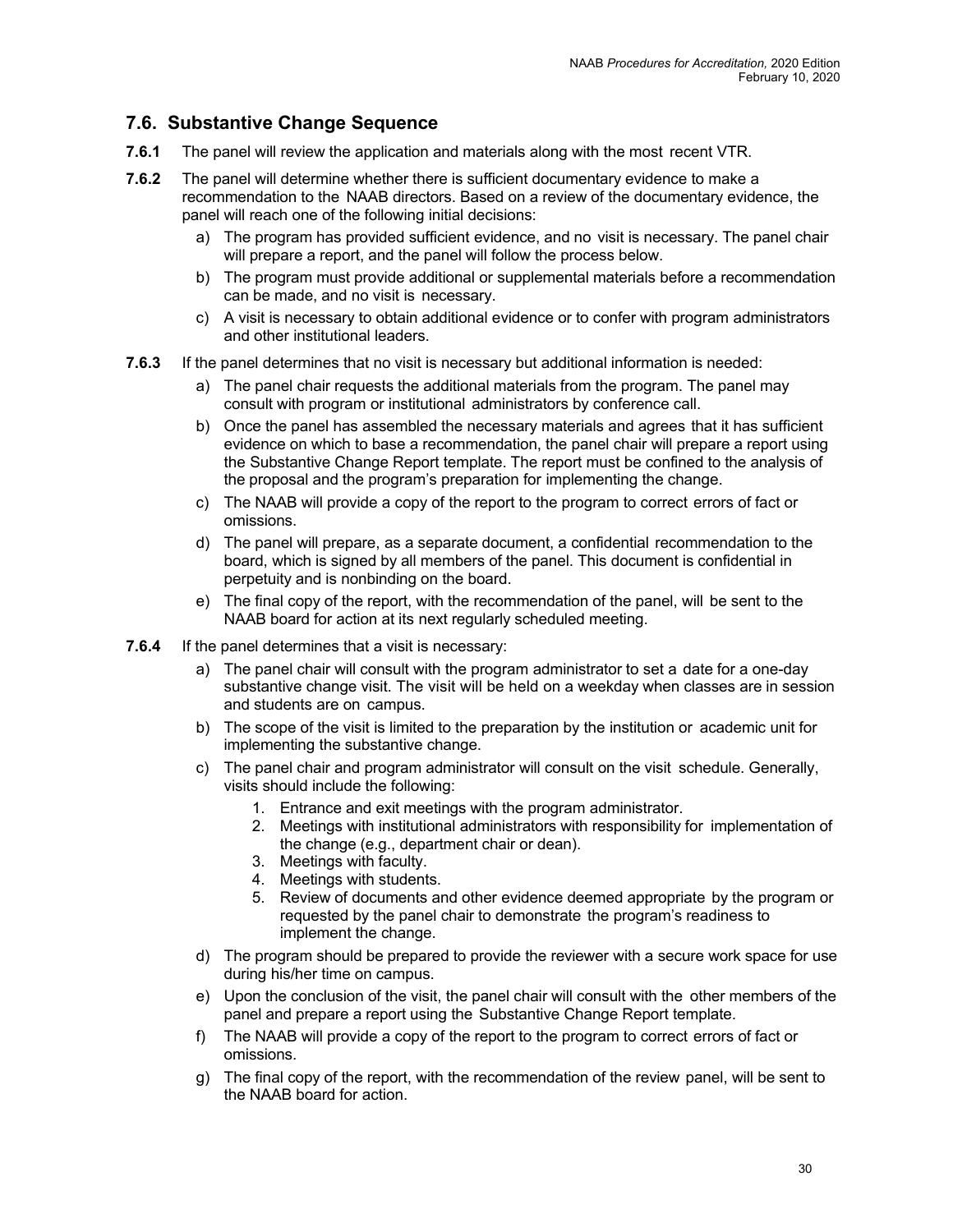h) The program, if it wishes, may submit a written response to the final report when it submits corrections of errors of fact.

### **7.7. Recommendations for Substantive Change Proposals**

The panel may make one of three recommendations to the NAAB Board of Directors. These recommendations do not apply to phase-out plans (Section 7.9):

- **7.7.1** Approve the change and leave the existing visit schedule unchanged.
- **7.7.2** Approve the change and advance the time for the next visit for continuing accreditation, while allowing adequate time for the program to prepare.
- **7.7.3** Deny the change.

In the event that the change is approved, the panel will recommend a specific date by which the existing program will be fully phased out, including appropriate "teach out dates." In the event that the change results in a nomenclature change for the accredited degree, an effective date for the new degree title will be reported to NCARB.

#### **7.8. Final Decision**

The responsibility for the final decision rests with the NAAB Board of Directors. If approved, substantive changes may not be applied retroactively. In the event that the NAAB denies the substantive change request, the program must wait until after its next regularly scheduled accreditation visit to reapply. Decisions of the NAAB regarding substantive changes are not subject to reconsideration or appeal.

#### **7.9. Phasing Out Programs**

An institution that intends to eliminate its NAAB-accredited degree must maintain compliance with the *NAAB Conditions for Accreditation* until the conclusion of the fiscal year in which the institution will cease awarding the accredited degree. An institution that intends to eliminate a NAAB-accredited degree must provide the following by June 30 of the year in which a decision to phase out a degree was made:

- **7.9.1** A letter from the chief academic officer of the institution requesting approval of the phase-out plan and extension of the current term of accreditation to the teach-out date.
- **7.9.2** Copies of all correspondence with the appropriate state agencies and regional accrediting agencies regarding the decision to phase out the NAAB-accredited degree.
- **7.9.3** Implementation Plan. The plan must include the following:
	- a) Teach-out date for the program. This is the date after which the institution will no longer award the degree.
	- b) Summary of courses to be offered and faculty assigned during the phase-out, with a corresponding PC and SC matrix.
	- c) Summary of resources to be used to support students and faculty during the phase-out.
	- d) Last academic year in which students were admitted to the program in its current configuration.
	- e) Table showing the number of students currently enrolled and their projected dates for graduation.
	- f) Plans for ensuring that students currently enrolled in the NAAB-accredited degree program are able to complete the program by the teach-out date.
	- g) Analysis of the number of students who may not complete the program by the teach-out date, and plans for advising them and ensuring that they can complete a NAAB-accredited degree.
	- h) A plan for communicating with students, faculty, staff, alumni, NCARB, and the state registration/licensing board with copies of all communications with these groups.
	- i) Evidence that the program has publicly announced the phase-out of the program in all of its promotional materials, including websites.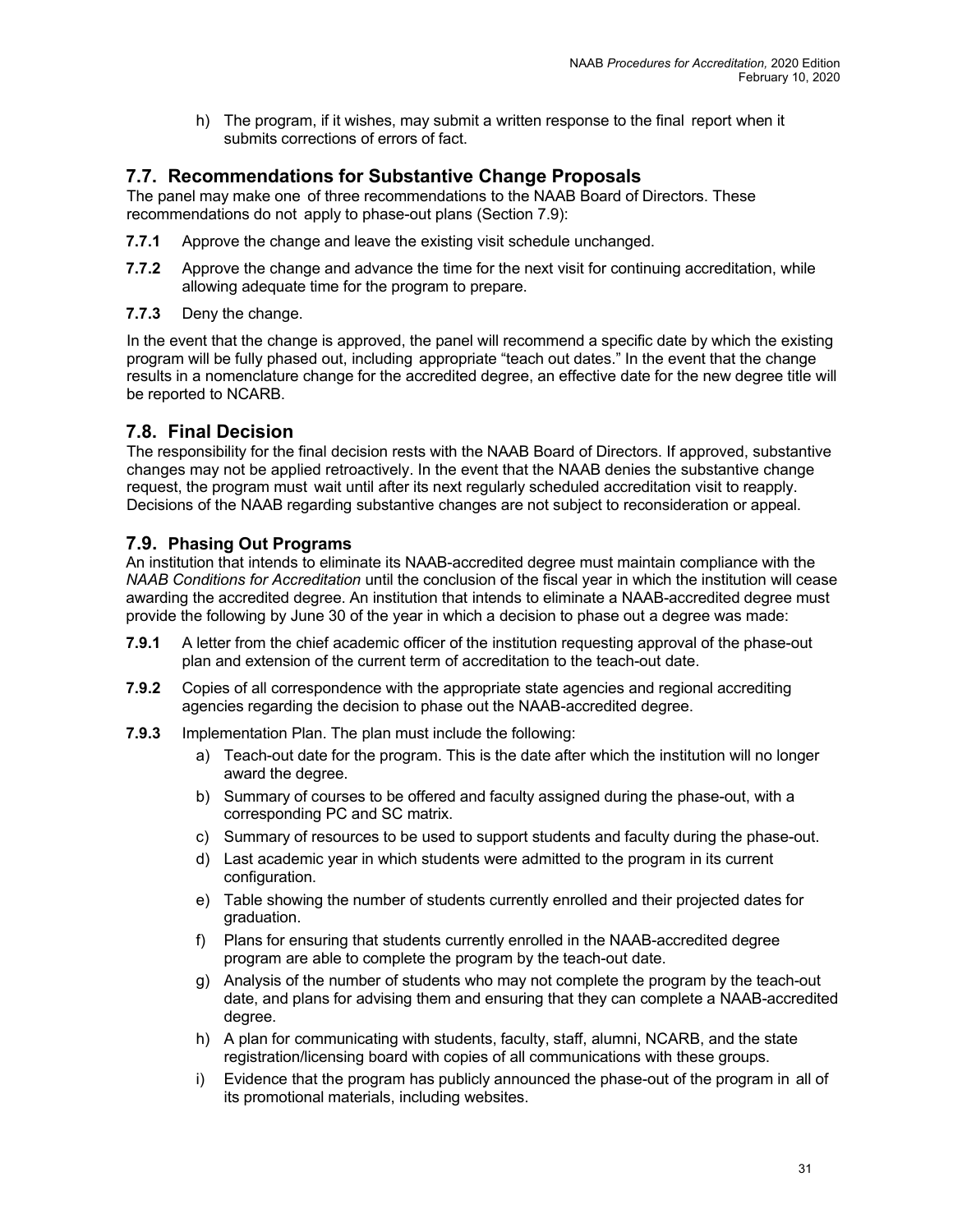- <span id="page-35-0"></span>**7.9.4** Action on Phase-Out Plans. Phase-out plans will be reviewed by the full board. Depending on the proximity of the teach-out date to the date of the next visit, the board may take one of two actions:
	- a) If the teach-out date is less than two years from the date of the next visit, the board can approve the phase-out plan and extend the term of accreditation to the teach-out date.
	- b) If the teach-out date is more than two years from the date of the next visit, the board can approve the phase-out Plan and leave the date of the next visit in place.
- **7.9.5** During a phase-out period, students enrolled in the accredited degree program must be able to complete their entire course of study, with the necessary resources, as accredited by the NAAB. Further, regularly scheduled visits for continuing accreditation will take place.
- **7.9.6** Any institution that phases out a program without first filing a plan for phasing out the NAABaccredited degree will be considered to have forfeited accreditation of the professional degree in architecture, and accreditation will be revoked. The effective date of revocation will be December 31 of the year in which the institution began the phase-out of the program. Program and institution administrators are strongly encouraged to contact the NAAB before beginning any phase-out process.

#### **7.10. Confidentiality**

Panels must maintain strict confidentiality with respect to materials reviewed, interviews conducted, and deliberations held, including the panel's recommendation on a substantive change request in perpetuity. The panel bases its assessment of the request, in part, on interviews with various constituencies of the program. All individual and group interviews are confidential, and the information obtained from them is for the exclusive use of the panel in preparing its report and recommendation.

Before the decision, both the NAAB and the program are prohibited from making the application, proposal, or final report available to the collateral organizations or the public.

### **8. Program Annual Reports**

Continuing candidacy, initial accreditation, and continuing accreditation are subject to the submission of Program Annual Reports through the NAAB's Annual Report Submission (ARS) system (http://ars.naab.org) and are due by November 30 of each year. For specific information or instructions on how to complete the Program Annual Reports, please refer to the ARS website.

#### **8.1. Program Annual Report (PAR)**

- **8.1.1 Content.** The PAR has two parts:
	- a) Part 1 captures statistical information on the institution in which an architecture program is located and on the accredited degree program. For the purposes of the report, the definitions are taken from the glossary of terms used by the Integrated Postsecondary Education Data System (IPEDS). Much of the information requested in this report corresponds to the *Institutional Characteristics, Completion and 12-Month Enrollment Report* submitted to IPEDS in the fall by the institution. Data submitted in this section is for the previous fiscal year.
	- b) Part 2 reports and documents action by the program on its Plan to Correct and any substantive changes in the program.
- **8.1.2 Fine for Late Annual Report.** PARs are due each year on November 30. Programs that fail to complete a PAR on time, including not more than one extension, will be assessed a fine of \$100.00 per day until the report is submitted. This fine will be assessed when the report is submitted.
- **8.1.3 Failure to Submit an Annual Report.** If an acceptable PAR is not submitted to the NAAB by the deadline, the NAAB may advise the chief academic officer and program administrator of the failure to comply. In the event that the program fails to request an extension and fails to submit an acceptable annual report by January 31, the NAAB executive committee may consider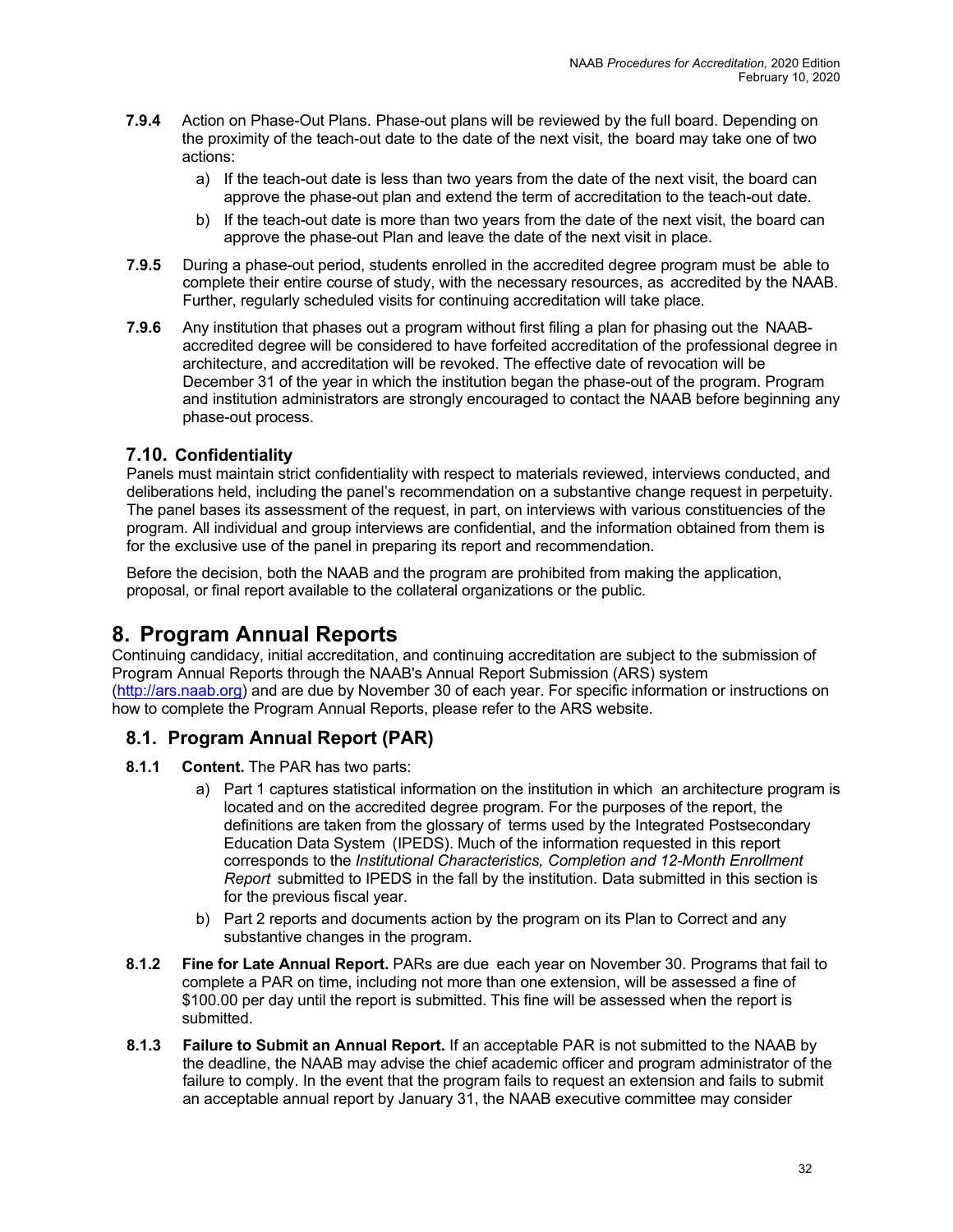<span id="page-36-0"></span>advancing the program's next accreditation sequence by at least one calendar year. In such cases, the chief academic officer of the institution will be notified, with copies to the program administrator, and a schedule will be determined so that the program has at least six months to prepare an APR*.*

### **8.2. PAR Part 2—Review of Plan to Correct Documentation**

- **8.2.1** Material submitted as evidence to document the completion of the program's Plan to Correct is reviewed by a panel assembled by the NAAB staff that includes at least three people: one current NAAB director, one former NAAB director, and one experienced team chair. In addition to the documentation mentioned above, the panel may require the program to submit student work examples chosen following a random selection method specified by the NAAB. The panel will make one of two recommendations to the board:
	- a) Accept the documentation as having demonstrated completion of actions required to correct any deficiencies according to the institution's Plan to Correct and recommend that the board votes to eliminate the conditional status of the eight-year term.
	- b) Reject the documentation as not demonstrating that the program has met its obligations as self-defined in its Plan to Correct and recommend that the program's accreditation term be reduced to a five-year term.
- **8.2.2** The panel's recommendations will be forwarded to the board for its next regularly scheduled meeting. The responsibility for the final decision rests with the NAAB Board of Directors. Decisions by the NAAB on the completion of the program's Plan to Correct are not subject to reconsideration.

### **9. Complaints about Programs**

Individuals who wish to file a complaint about an accredited program they believe is not complying with the *Conditions for Accreditation* must do so in writing.

#### **9.1. Written Complaints**

A letter, addressed to the NAAB president, and sent to the NAAB office at the address identified on the NAAB website, must include the following:

- **9.1.1** A description of the specific complaint.
- **9.1.2** A description of how the program's or institution's failure to address the complaint will affect the program's accreditation.
- **9.1.3** A reference to the specific condition(s) that may be compromised as a result of the program's failure to address the subject of the complaint.
- **9.1.4** Evidence the complainant has exhausted all other institutional means for resolving the issue.

#### **9.2. Process**

- **9.2.1** Upon receiving a written complaint about a program, the NAAB will notify the program that a complaint has been received and forward an anonymous copy of the complaint. The NAAB will request a response from the program within 30 days, which may be extended by the NAAB for good cause.
- **9.2.2** The complaint and response are presented for review at the next board meeting. At that time, the board may consider the following:
	- a) Take no action.
	- b) Require the program to address the matter of the complaint in the next PAR and subsequent APR.
	- c) Append the complaint and response to the next VTR or substantive change review report to be considered as part of the record for the next accreditation action.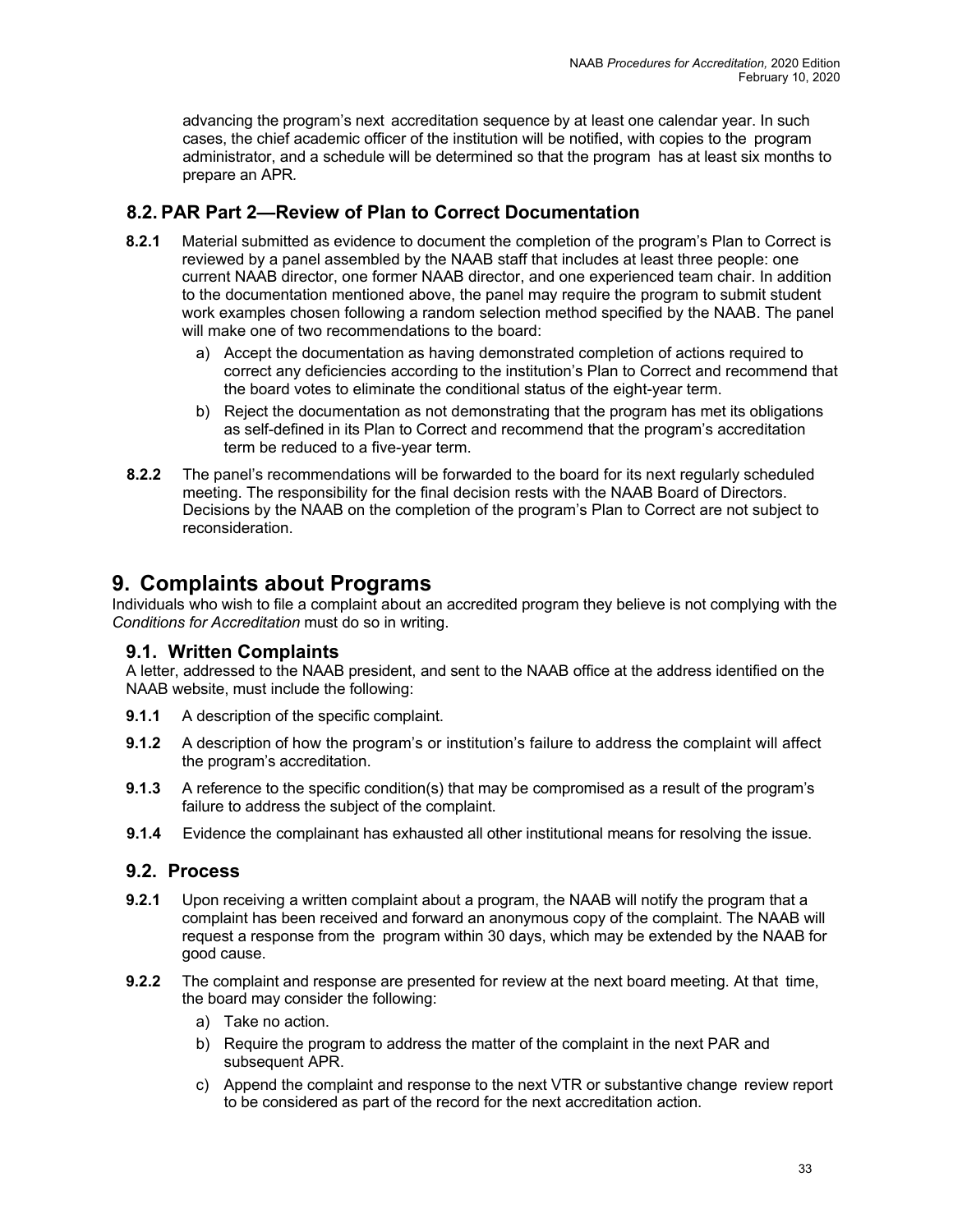#### <span id="page-37-0"></span>**9.3. Exceptions**

The NAAB will not consider complaints from students about grades given in specific courses in NAABaccredited programs.

### **9.4. Timing**

Complaints may be filed at any time during a program's current accreditation cycle. Complaints about matters that arose before the most recent visit will not be considered unless they are part of a continuing complaint.

### **10. Reconsiderations**

Programs may request timely reconsideration of board action regarding terms of accreditation or of board decisions to deny or revoke accreditation. When making a request for reconsideration, the program must present evidence that one of the following is true:

- 1. The board's decision is contradicted by factual evidence cited in the record, or
- 2. The NAAB and/or visiting team failed to comply substantially with these procedures, and this failure significantly affected the board's accreditation decision.

Reconsiderations may not be requested for the following:

- 1. Failure of the program to provide information to the NAAB and/or the visiting team in a timely manner.
- 2. Action regarding the acceptance of APRs or Program Annual Reports.

Reconsiderations are conducted by the NAAB Board of Directors at a regularly scheduled meeting of the board. The filing of a request for a reconsideration automatically delays implementation of the board's accreditation decision.

#### **10.1. Initiating a Reconsideration**

- **10.1.1** The reconsideration must be requested in writing by the chief academic officer of the institution within 14 days after receipt of the NAAB's accreditation decision.
- **10.1.2** The request must be based on the record described below and must set forth in reasonable detail the reasons why either or both of the grounds noted above are true.
- **10.1.3** The request must be sent to the NAAB executive director by certified mail, return receipt requested, UPS, or FedEx.

#### **10.2. Reconsideration Sequence**

- **10.2.1** Upon receiving the request, the NAAB executive director advises the NAAB president that a reconsideration request has been received.
- **10.2.2** The NAAB president assigns a NAAB director to oversee the reconsideration until its conclusion. The president may serve as said director. Other than having participated in the accreditation decision, the assigned director shall have had no present or prior involvement with the program and shall otherwise comply with the conflict of interest requirements of Section 2.5.
- **10.2.3** The assigned director sends the request for reconsideration to the team chair and requests a written response to the assertions set forth in the request.
- **10.2.4** In the event that the request is based on the failure to comply with these procedures, the assigned director sends the request for reconsideration to the NAAB executive director and requests a written response to the assertions set forth in the request
- **10.2.5** Using the VTR, the program's response to the VTR*,* the program's request for reconsideration, the visiting team chair's response, and the executive director's response, the assigned director shall prepare a written analysis of the issues and present the same to the board along with all such noted documents, which shall constitute the record for the board's consideration.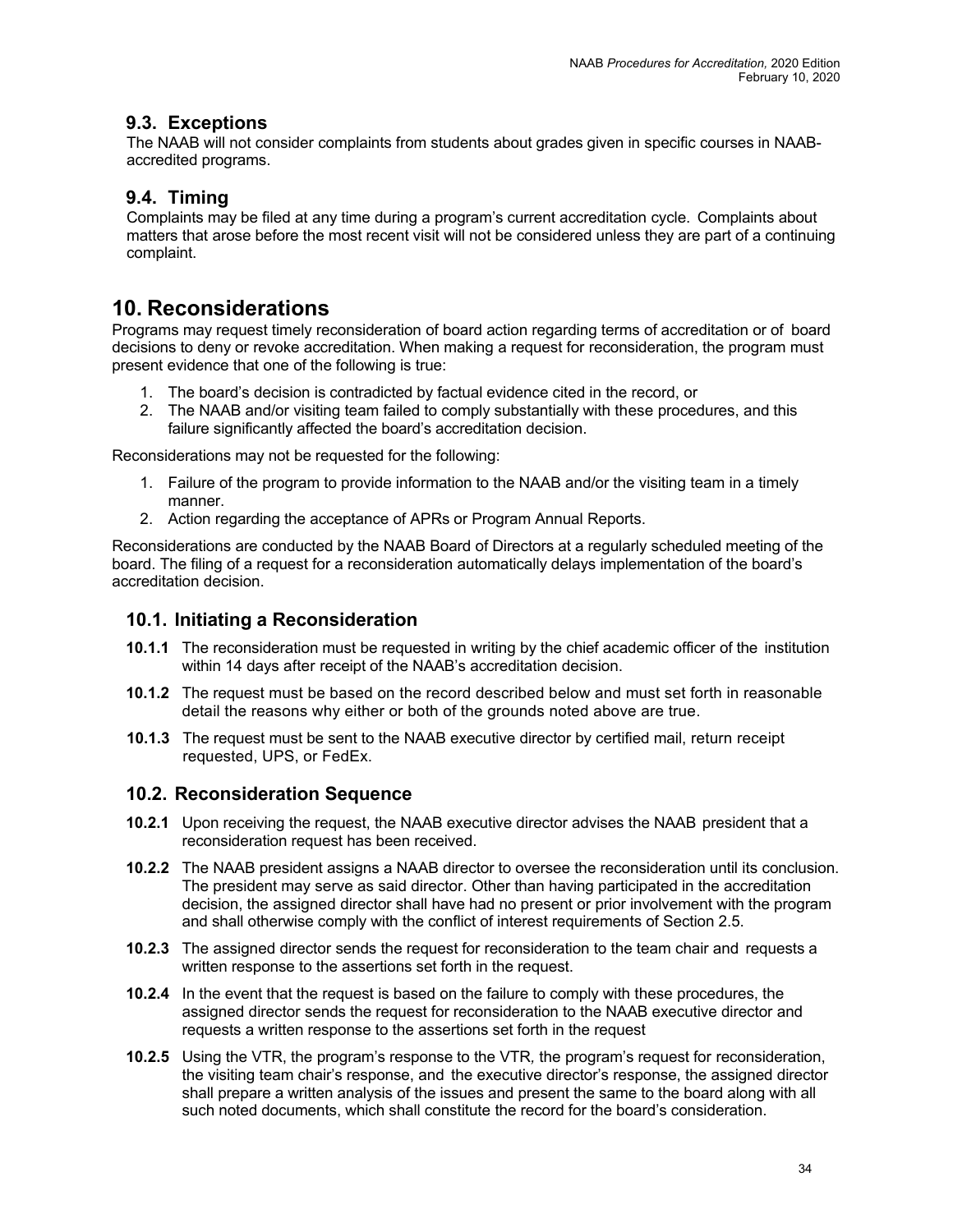- **10.2.6** Reconsideration on the record
	- a) If the program requests reconsideration, the reconsideration will be added to the agenda for the next regularly scheduled meeting of the board.
	- b) The record for reconsideration will be the following:
		- 1. APR
		- 2. VTR
		- 3. Program's response to the VTR
		- 4. Program's Plan to Correct
		- 5. The program's request for reconsideration
	- c) In addition, the board will consider the following background material:
		- 1. visiting team chair's response
		- 2. NAAB executive director's response
		- 3. Assigned director's analysis
	- d) If the team chair has subsequently become a NAAB director, that individual is excused from the deliberations.
	- e) The NAAB directors shall review the record and determine whether to reconsider the accreditation decision. At least eight members of the board must vote in favor of a motion to reconsider the decision.
	- f) Reconsideration of the accreditation decision.
		- 1. If the motion to reconsider is approved, a new motion on the accreditation action will be made.
		- 2. Any new motion regarding a reconsidered term of accreditation must be based only on materials provided in the record.
		- 3. Any new motion regarding a reconsidered term of accreditation must have at least eight votes in favor to pass.
	- g) Not less than seven days after the meeting of the Board of Directors where the term of accreditation was reconsidered or failed a motion for reconsideration, the NAAB executive director shall send the institution the decision, which shall be final.